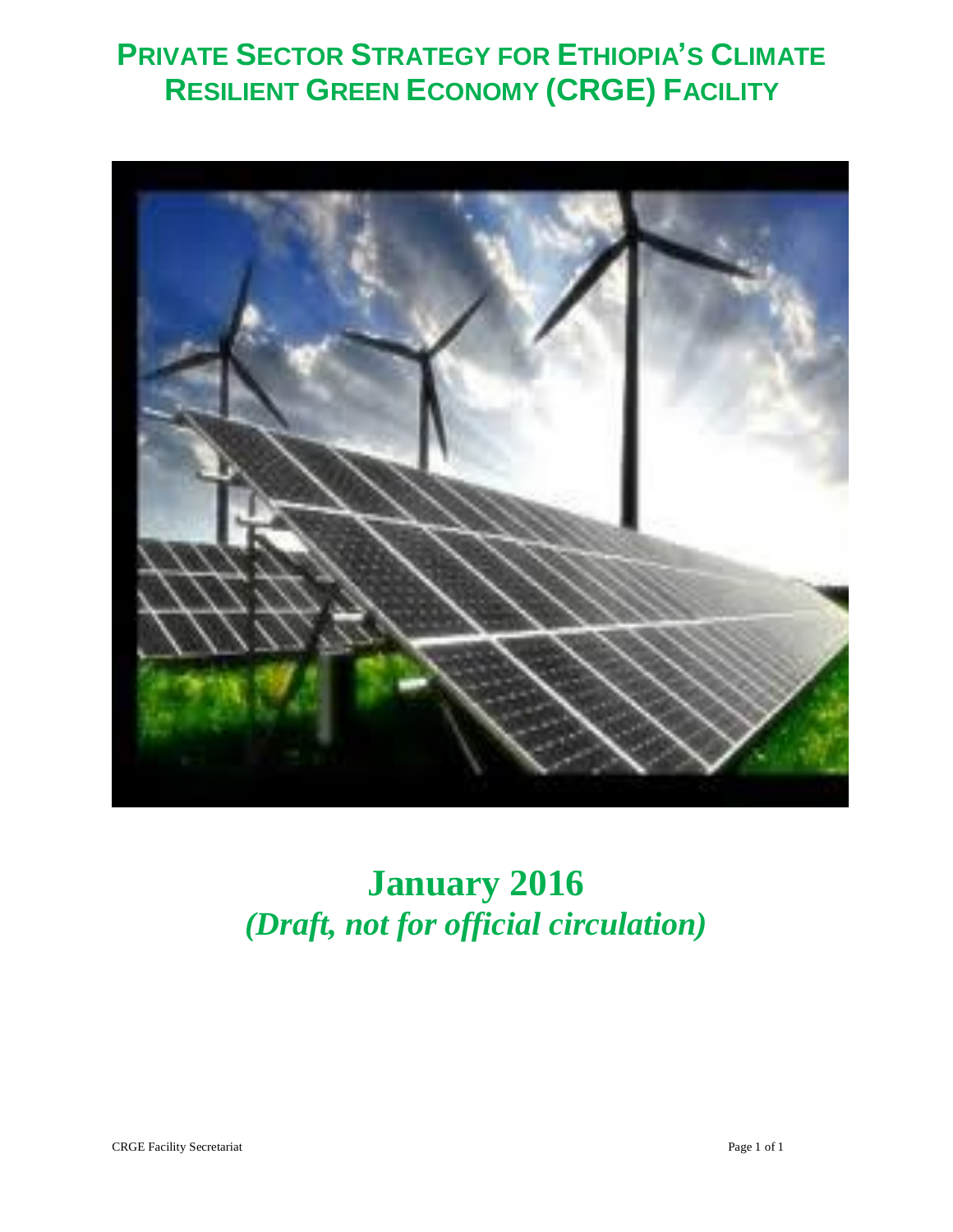# Contents

| 1.               |                                                                                   |  |
|------------------|-----------------------------------------------------------------------------------|--|
| 2.               |                                                                                   |  |
| 2.1.             |                                                                                   |  |
| 2.2.             |                                                                                   |  |
| 2.3.             |                                                                                   |  |
| 2.3.1.           |                                                                                   |  |
| 2.3.2.           |                                                                                   |  |
|                  |                                                                                   |  |
| 3.1.             |                                                                                   |  |
| 3.1.1.           |                                                                                   |  |
| 3.1.2.           |                                                                                   |  |
| 3.1.3.           |                                                                                   |  |
| 3.1.4.           |                                                                                   |  |
| 3.1.5.           |                                                                                   |  |
| 3.1.6.<br>3.1.7. |                                                                                   |  |
|                  | 4. GENERAL OVERVIEW OF ACCESS TO FINANCE FOR THE PRIVATE SECTOR 24                |  |
|                  |                                                                                   |  |
| 4.1.<br>4.2.     | SOURCE AND CHARACTERISTICS OF FUNDING FOR THE PRIVATE SECTOR PER THEIR LIFE CYCLE |  |
|                  |                                                                                   |  |
| 4.3.             |                                                                                   |  |
| 4.3.1.           |                                                                                   |  |
| 4.3.2.           |                                                                                   |  |
| 4.3.3.           |                                                                                   |  |
|                  |                                                                                   |  |
| 5.1.             |                                                                                   |  |
| 5.2.             |                                                                                   |  |
| 5.2.1.           |                                                                                   |  |
|                  |                                                                                   |  |
| 6.1.1.           |                                                                                   |  |
| 7.               |                                                                                   |  |
|                  |                                                                                   |  |
| 7.1.<br>7.2.     |                                                                                   |  |
| 7.3.             |                                                                                   |  |
| 7.4.             |                                                                                   |  |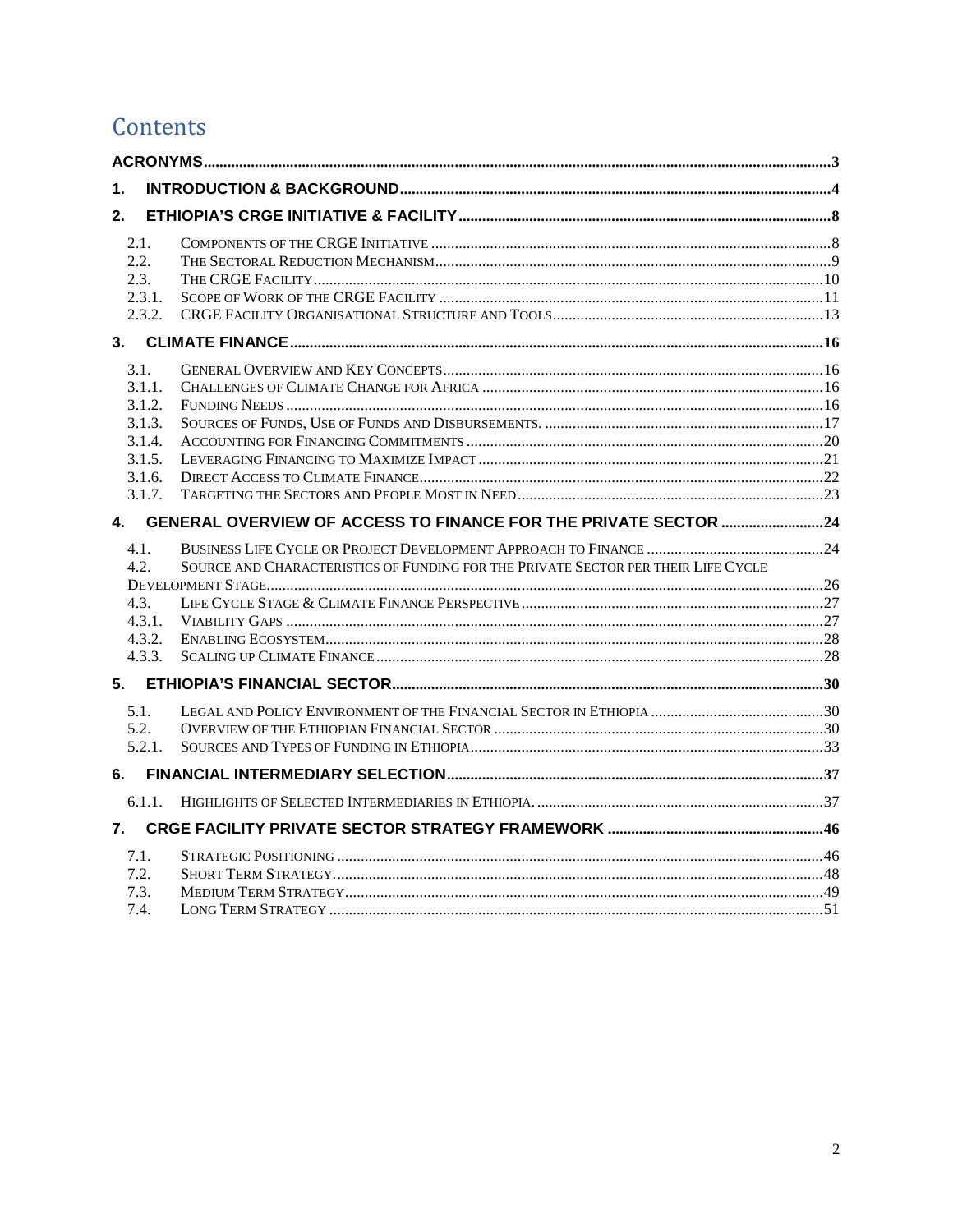# *Acronyms*

| <b>African Development Bank</b>                              |
|--------------------------------------------------------------|
| <b>Business As Usual</b>                                     |
| <b>Business Development Assistance</b>                       |
| Commercial Bank of Ethiopia                                  |
| Climate Resilient Green Economy of Ethiopia                  |
| Development Bank of Ethiopia                                 |
| Developmental Finance Institution                            |
| European Investment Bank                                     |
| Ethiopian Birr                                               |
| <b>Emission Trading Systems</b>                              |
| <b>Financial Intermediary</b>                                |
| Federal Micro and Small Enterprise Development Agency.       |
| <b>Green House Gases</b>                                     |
| Government of Ethiopia                                       |
| <b>General Partner</b>                                       |
| Growth and Transformation Plan of Ethiopia                   |
| <b>International Finance Corporation</b>                     |
| <b>Industrial Zones</b>                                      |
| Letter of Credit                                             |
| Line of Credit                                               |
| <b>Limited Partner</b>                                       |
| <b>Local Service Provider</b>                                |
| Ministry of Environment & Forests                            |
| Micro Finance Institution                                    |
| Ministry of Finance and Economic Development of Ethiopia     |
| Ministry of Water, Irrigation and Energy                     |
| Monitoring, Reporting, and Verification                      |
| Non-Banking Financial Institution                            |
| <b>National Planning Commission</b>                          |
| Private Equity                                               |
| Research & Development                                       |
| Reducing emissions from Deforestation and Forest degradation |
| Renewable Energy Market Development Fund                     |
| Sub Saharan Africa                                           |
| <b>Technical Assistance</b>                                  |
| The United Nations Framework Convention on Climate Change    |
| <b>Venture Capital</b>                                       |
|                                                              |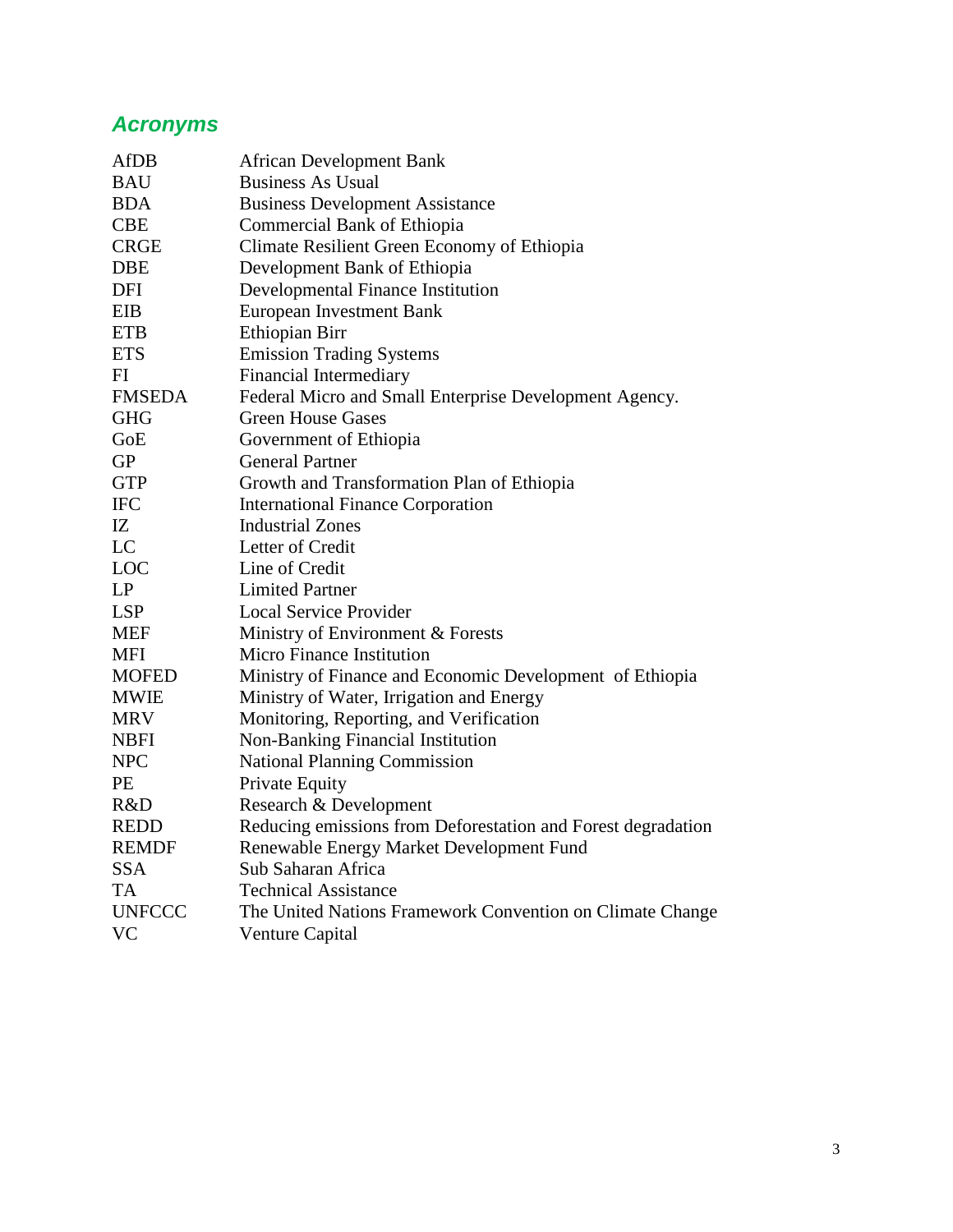# *1. Introduction & Background*

Ethiopia's economic growth, coupled with its large population and significant land mass, has attracted the attention of the international community. Over the last ten years, the country has achieved double digit growth in real terms, averaging 10.6% per year, which is the second fastest in Africa after Angola and even surpasses that of China (10.2%). Growth is expected to continue at a rapid pace.

These growth rates are the fruit of years of investment and reform that have seen the country entrench economic, social and political stability. Prior to 2004, the economy was extremely volatile, experiencing violent contractions in 1985, 1992, 1998 and 2003, with a milder recession in 1989. Economic vulnerability was driven by an unfortunate blend of unfavorable weather conditions, armed conflict and policy that undermined access to food. The result was a series of famines, the worst of which made world headlines in 1985.

After more than two decades of civil war, the effects of which were exacerbated by international conflicts with Somalia (1977 and 1998) and Eritrea (1999), Ethiopia has now enjoyed more than a decade of peace under the ruling Ethiopian People's Revolutionary Democratic Front (EPRDF) - a coalition of former rebels that formed a unity government with the primary goal of eradicating poverty by delivering economic growth and transforming the structure of the economy. To this end, the government has developed three successive blueprints as indicated below that have been implemented with success:

- The Sustainable Development and Poverty Reduction Program (SDPRP), implemented from 2002/03 to 2004/05
- The Plan for Accelerated and Sustained Development to End Poverty (PASDEP), implemented from 2005/06 to 2009/10 and
- The Growth and Transformation Plan (GTP), covering the economic transformation of Ethiopia as its main objective which has since been pursued.

The success of these state guided poverty reduction and economic development strategies have been the key drivers for Ethiopia's economic transformation and growth culminating in the ruling government obtaining more than 90% of votes in the 2010 elections. The strength of this mandate has helped to make it possible for the Ethiopian state to continue to deliver the economic results the country so badly needs, yielding success where a weaker state might have failed, given the odds.

As a follow up to GTP, the government of Ethiopia launched GTP II aimed at ensuring rapid domestic private sector transformation to enable the private sector be the engine room of growth. GTP II aims to achieve an annual average real GDP growth rate of 11 percent within a stable macroeconomic environment while at the same time pursuing aggressive measures towards rapid industrialization and structural transformation.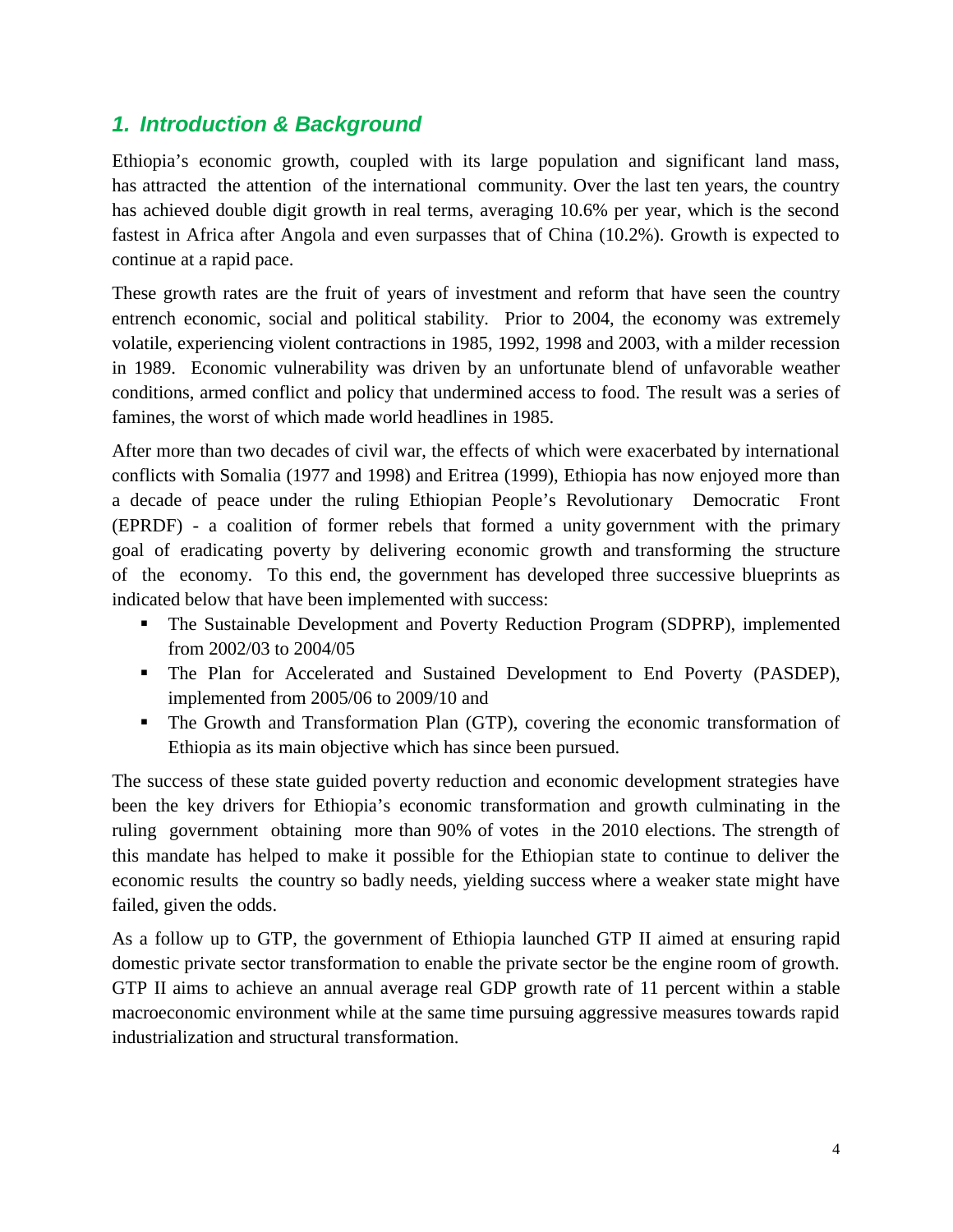In order to achieve the objectives of GTP II, the following pillar strategies will be pursued<sup>1</sup>:

- a) Sustaining the rapid, broad based and equitable economic growth and development witnessed during the last decade including GTP I;
- b) Increase productive capacity and efficiency to reach the economy's productive possibility frontier through rapidly improving quality, productivity and competitiveness of productive sectors (agriculture and manufacturing industries);
- *c) Enhance the transformation of the domestic private sector to enable them become a capable development force;*
- d) Build the capacity of the domestic construction industry, bridge critical infrastructure gaps with particular focus on ensuring quality provision of infrastructure services;
- e) Proactively manage the on-going rapid urbanization to unlock its potential for sustained rapid growth and structural transformation of the economy;
- f) Accelerate human development and technological capacity building and ensure its sustainability;
- g) Continue to build democratic and developmental good governance through enhancing implementation capacity of public institution and actively engaging the citizens;
- h) Promote women and youth empowerment, ensure their effective participation in the development and democratization process and enable them equitably benefit from the outcomes of development;

# *i) Building climate resilient green economy;*

Ethiopia has historically experienced the effects of climate change leading to severe droughts more or less once every ten years and these contributed to the challenges of the country. Besides the challenges that climate change presents it also presents the necessity and opportunity to switch to a new sustainable development model and this has rightly been identified as a strategic pillar under GTP II.

<sup>2</sup>The CRGE initiative was officially launched on 8 December 2011 in Durban, South Africa by H.E. Mr. Meles Zenawi, then Prime Minister of Ethiopia, during the Seventeenth session of the Conference of the Parties of the UNFCCC. The vision of the initiative is encapsulated in Figure 1.1 below.

The Government of the Federal Democratic Republic of Ethiopia has commenced implementation per the building of a Climate-Resilient Green Economy (CRGE) under GTP II to protect the country from the adverse effects of climate change as well as help realize its ambition of reaching middle-income status before 2025 with net-zero greenhouse gas (GHG) emission growth.

<sup>&</sup>lt;sup>1</sup> GTP II for Development Partners; Ethiopia's National Planning Commission.

<sup>2</sup> CRGE Facility Operations Manual.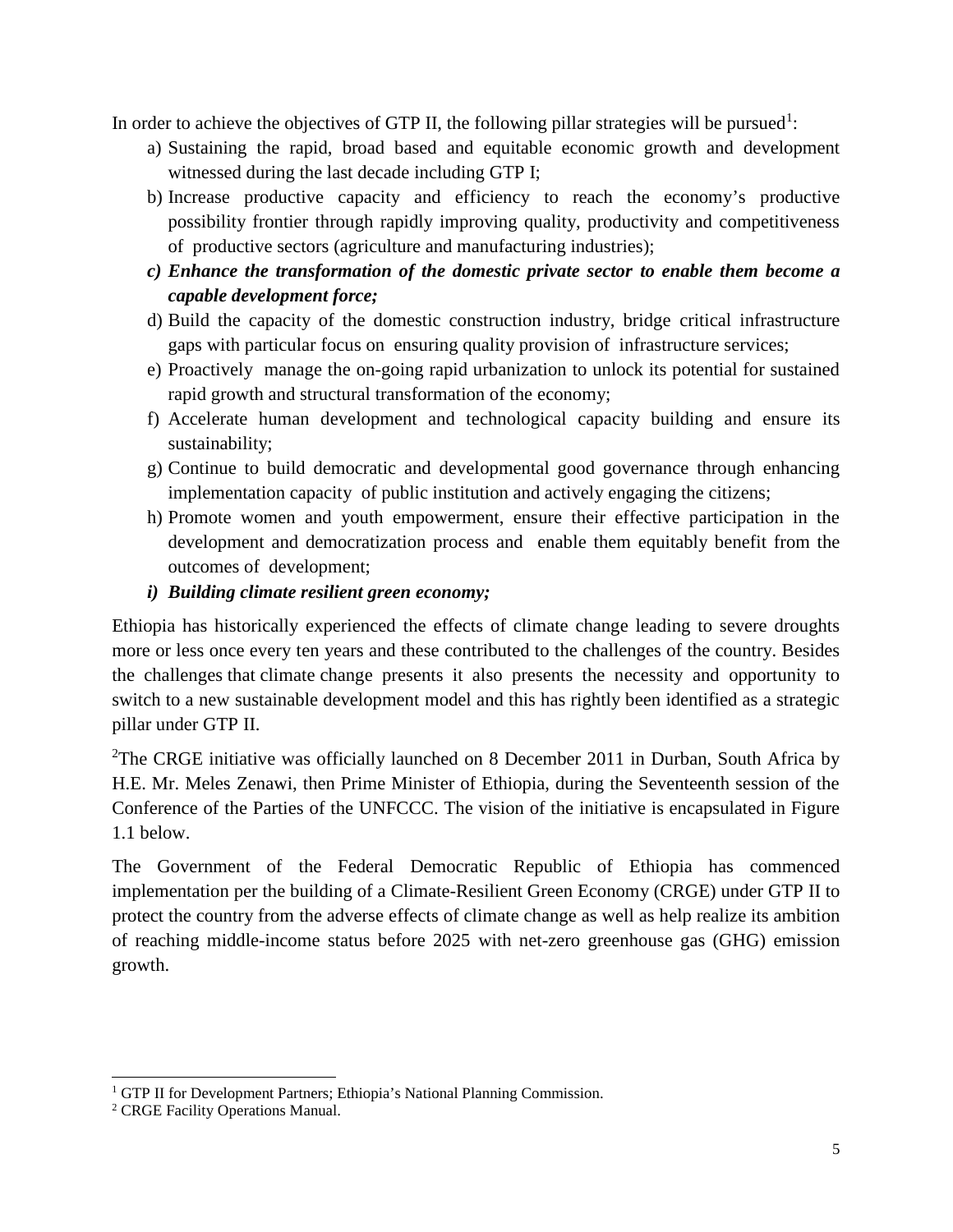# *Figure 1.1*



Foremost was the development of the Ethiopian Climate Resilient Green Economy (CRGE) Strategy which identified several initiatives which will ultimately lead to GHG emission reduction and resilience building.

The CRGE Strategy identified the following pillars upon which Ethiopia's Green Economy will be built.

- **Agriculture:** Improving crop and livestock production practices for higher food security and farmer income while reducing emissions
- **Forestry:** Protecting and re-establishing forests for their economic and ecosystem services, including as carbon stocks
- **Power:** Expanding electricity generation from renewable energy for domestic and Regional markets
- **Transport, industrial sectors and buildings**: Leapfrogging to modern and energy efficient technologies

The CRGE strategy and associated initiative led to the establishment of new institutions, new efforts in capacity building and financial resource mobilization, and has triggered comprehensive climate risk and vulnerability analyses.

A critical part of the institutional arrangements is the CRGE Facility (The Facility), the national financing mechanism that has been created alongside a CRGE Secretariat (The Secretariat) under MOFED to support the implementation of the CRGE.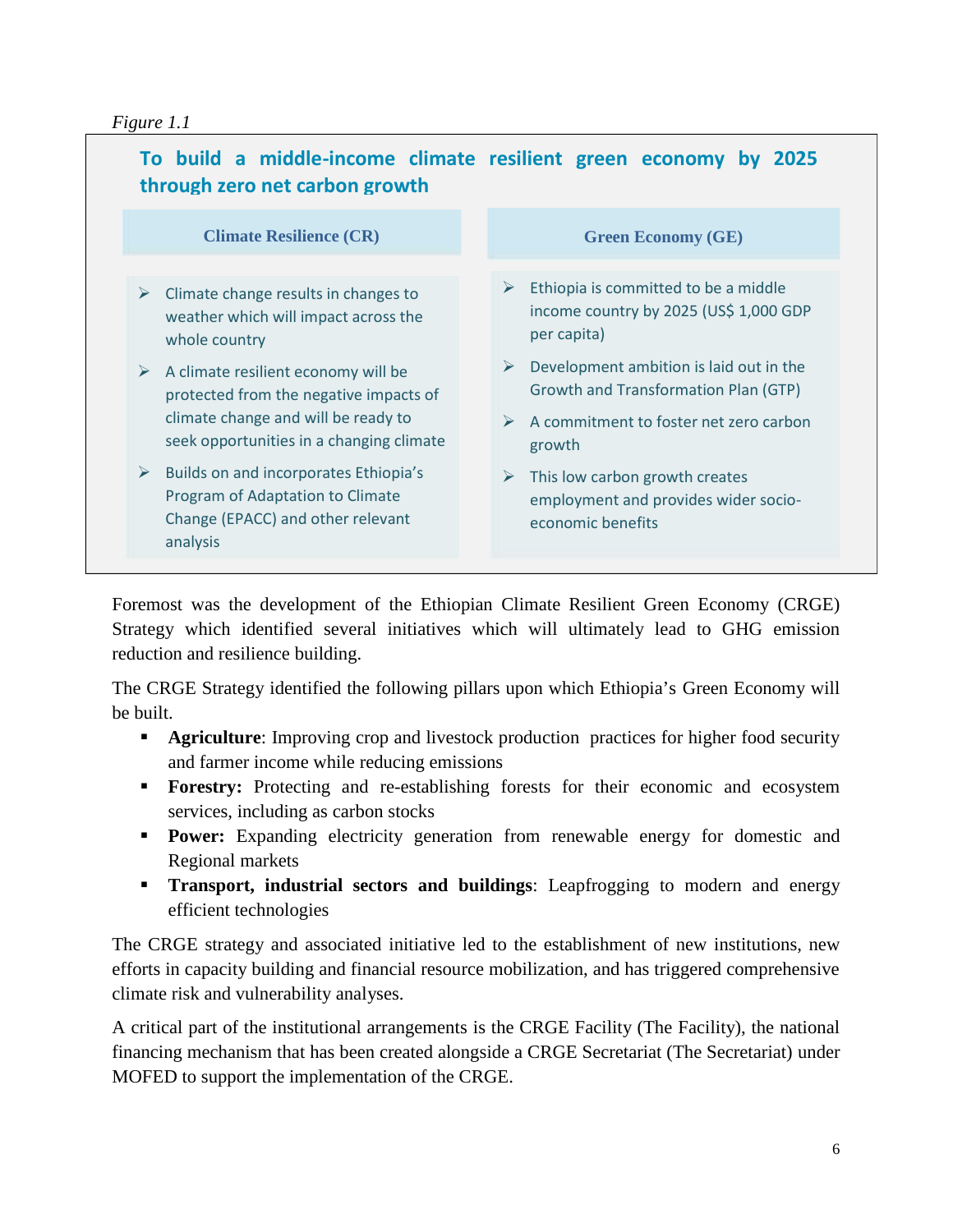To this end, The Facility has been providing financing for public sector led CRGE initiatives. This document outlines the overarching framework policy/guiding principles, range of private sector and potential partnership arrangements; defines mode of engagement and private sector access modalities to The Facility; appropriateness, role and responsibility of financial intermediaries, and guidelines to govern the relationship between MOFED/Facility and FI's with regard to management of climate finance.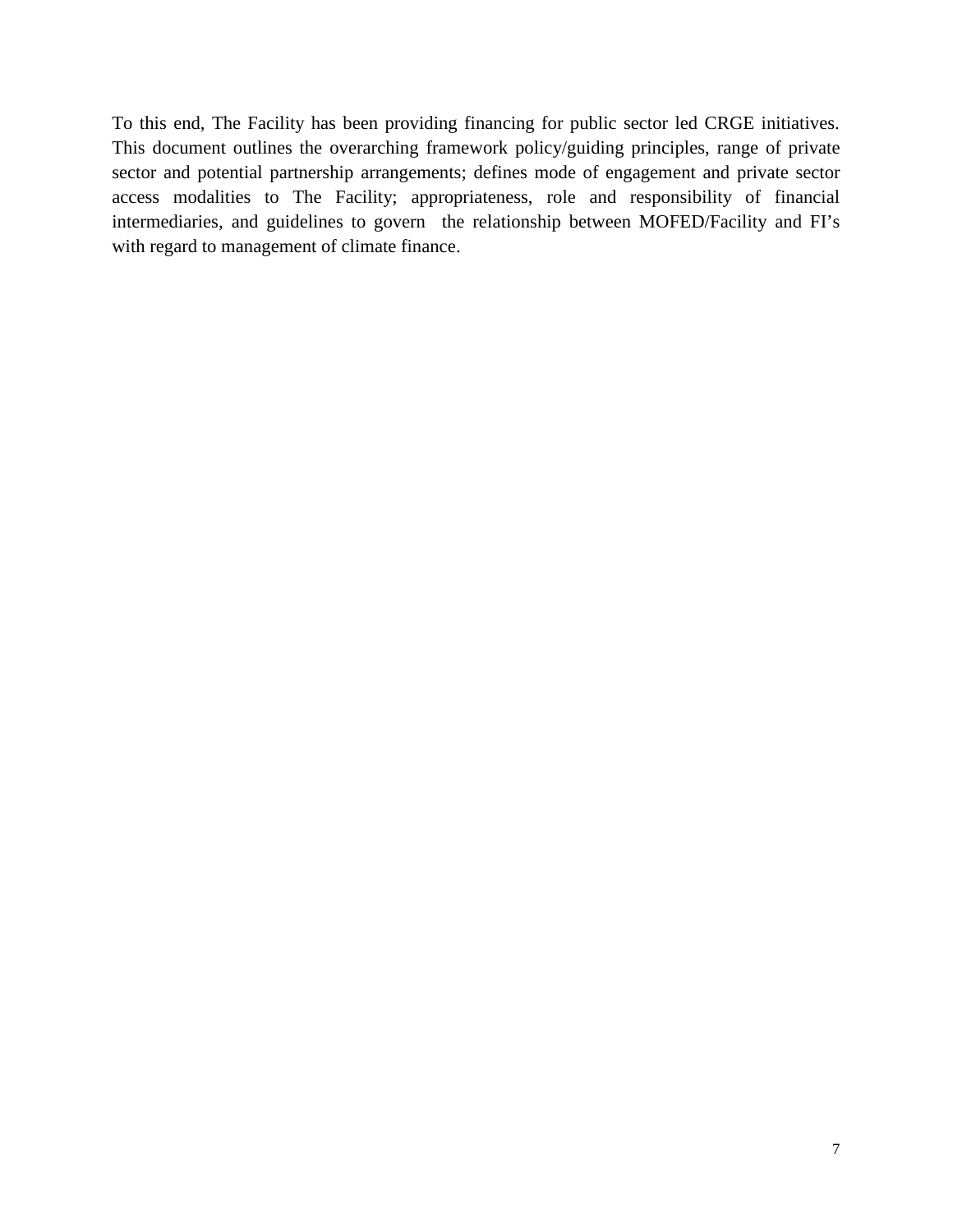# *2. Ethiopia's CRGE Initiative & Facility<sup>3</sup>*

# *2.1. Components of the CRGE Initiative*

The CRGE architecture has been developed to enable a programmatic and transformative approach for implementing relevant activities that minimizes the transaction costs, fragmentation and duplication associated with a project-based approach. As far as possible, the architecture also embeds CRGE systems within existing mechanisms for economic and environmental planning and implementation.

The system created to help convert the CRGE vision into practical action on the ground, and thus bring about a climate resilient green economy using the Sectorial Reduction Mechanism (SRM). Supporting the operation of the SRM are four core institutions:

- **The Inter-Ministerial Steering Committee:** chaired by the Prime Minister's Office, the Committee sets the criteria and scope for approving action plans, and determine the overarching priorities for the CRGE Facility;
- **The CRGE Management Committee:** a standing committee comprising State Ministers and senior experts of Government line ministries and the National Planning Commission, responsible for providing general oversight for the CRGE initiative as well as determining the optimum allocation of available funds to approved actions and alignment with the GTP;
- **The CRGE Facility "Facility":** the Government of Ethiopia's national vehicle established to help mobilise, blend, combine and sequence domestic and international, public and private finance to support the institutional building and implementation of Ethiopia's CRGE Strategy.
- **The CRGE Secretariat:** undertakes day-to-day management of functions of the CRGE Facility. The Technical team of the Secretariat is housed by the Ministry of Environment and Forest (MEF) and is responsible for the development of standardised guidance, ad hoc sector specific support and technical back stopping for the SRM, and quality assurance for Sector Reduction Actions in line with agreed guidance and criteria. The Finance team and Implementation Unit of the Secretariat are housed in MOFED.

The architecture of the CRGE initiative is illustrated in Figure 2.1 below.

<sup>&</sup>lt;sup>3</sup> CRGE Facility Manual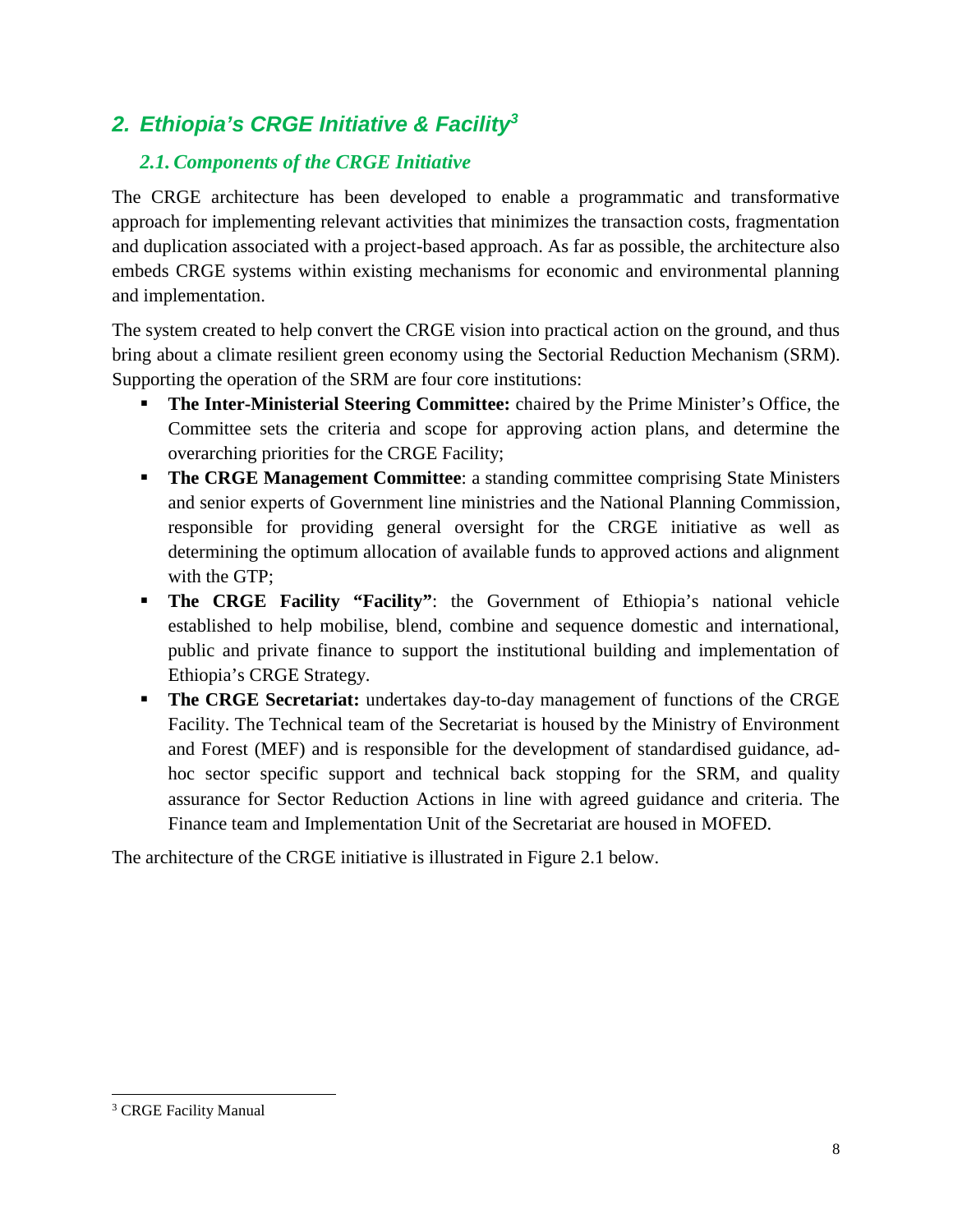

# **CRGE Initiative Architecture**

# *2.2. The Sectoral Reduction Mechanism*

The Sectoral Reduction Mechanism (SRM) is an economy wide system for reducing vulnerability and GHG emissions in ways that contribute to strong economic development in Ethiopia. Put simply, the SRM is a mechanism for mobilizing action and finance and thereby for implementing the CRGE vision on the ground.

The purpose of the SRM is to plan the implementation of actions, and facilitate the allocation of required finance. It does this by providing technical and quality assurance for planning and financial assistance for both the preparation and the implementation of reduction actions across the economy. It will eventually be fully aligned with national planning and budgeting processes in Ethiopia in the GTP.

The SRM has three specific aims, namely to:

- **Mainstream green growth and resilience into Ethiopia's broader development activities;**
- Ensure that Ethiopia's efforts are aligned and coordinated; and
- **Leverage significant additional investment toward action on the ground.**

The SRM process is split into five broad steps, covering planning, review and quality assurance, finance allocation and monitoring and evaluation of investments:

- 1. Develop and Validate Sector Reduction Action Plans (SRAPs);
- 2. Sector Wide Reduction Action Plans( SWRAps)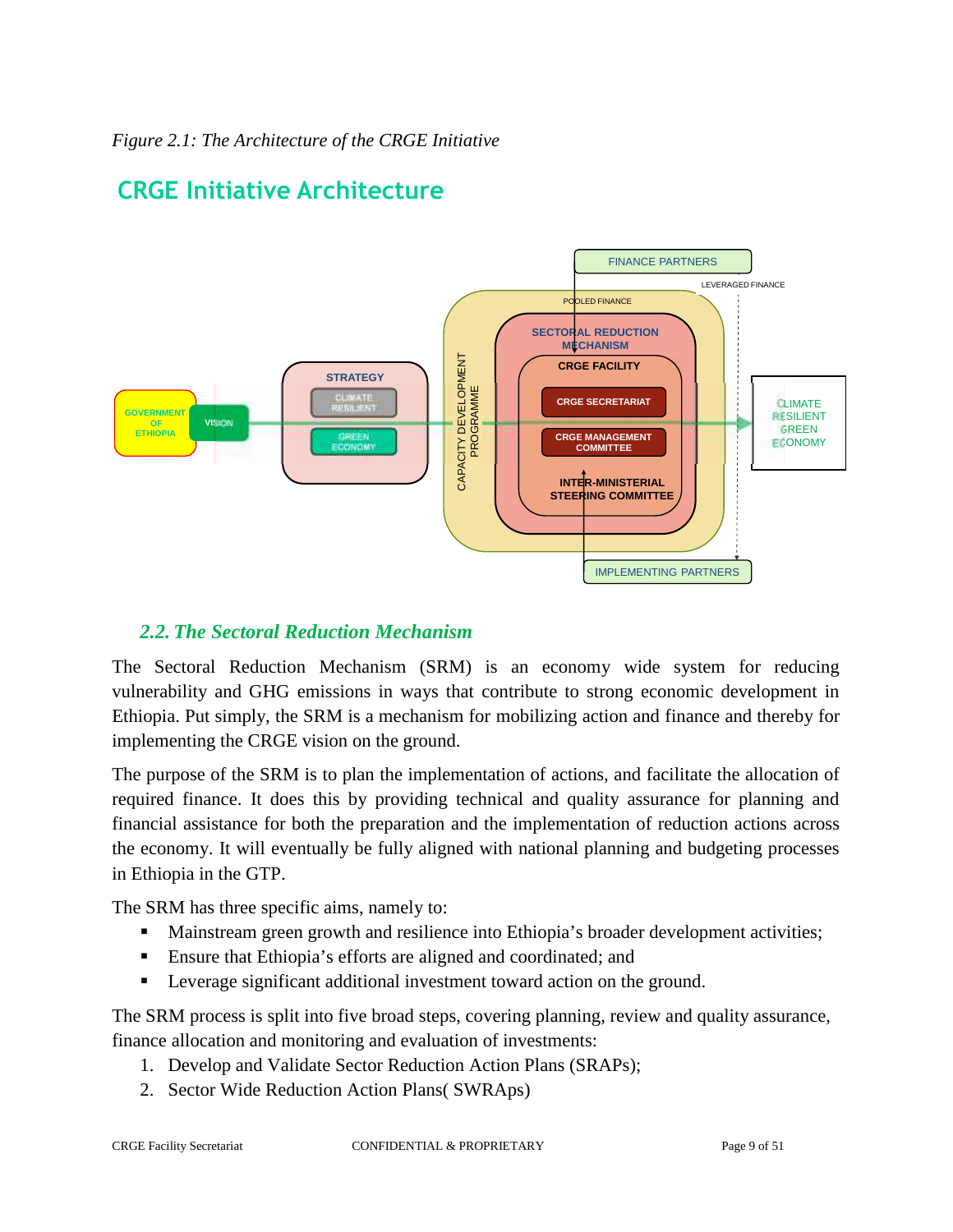- 3. Technical and Financial Review of SRAPs;
- 4. Financial Mobilisation and Allocation of investment;
- 5. Monitoring, Evaluation and Reporting of Results.

# *2.3. The CRGE Facility*

The CRGE Strategy recognizes that most bilateral and multilateral climate funds need a medium through which funds may be channeled for climate related activities and thus provisioned for such by instituting and accrediting the CRGE Facility.

The CRGE Facility sits in and is staffed by the Ministry of Finance and Economic Development (MOFED) and MEF, with additional support from national and international technical advisers on request. It coordinates closely with other key sector institutions including the National Planning Commission (NPC) and the Prime Minster Office (PMO). The objectives of the CRGE Facility are as follows:

- 1. **Financial moblisation and allocation:** The CRGE Facility is the Government's vehicle to mobilise, access and combine domestic and international, public and private sources of finance to support the institutional building and implementation of Ethiopia's CRGE Strategy;
- 2. **Stakeholder coordination**: The CRGE Facility provides a single engagement point where the Government, development partners, the private sector, civil society and other stakeholders can engage and make decisions about how best to utilise available finance in the pursuit of the CRGE vision and goals; and
- 3. **Unlocking capital at scale** blending investment sources and leveraging: the CRGE Facility will use climate finance to complement other existing forms of investment to bolster Ethiopia's core climate-compatible development activities, thereby promoting the full integration of CRGE with the GTP.

Figure 2.3 highlights the potential types of finance that the CRGE initiative hopes to attract, either by pooling funds and direct access for allocation to actions, or alternatively in using the pool to foster compliance with international standards and requirements and thus help leverage additional finance.

*Figure 2.3 - Potential CRGE Funding Sources and Access Arrangements*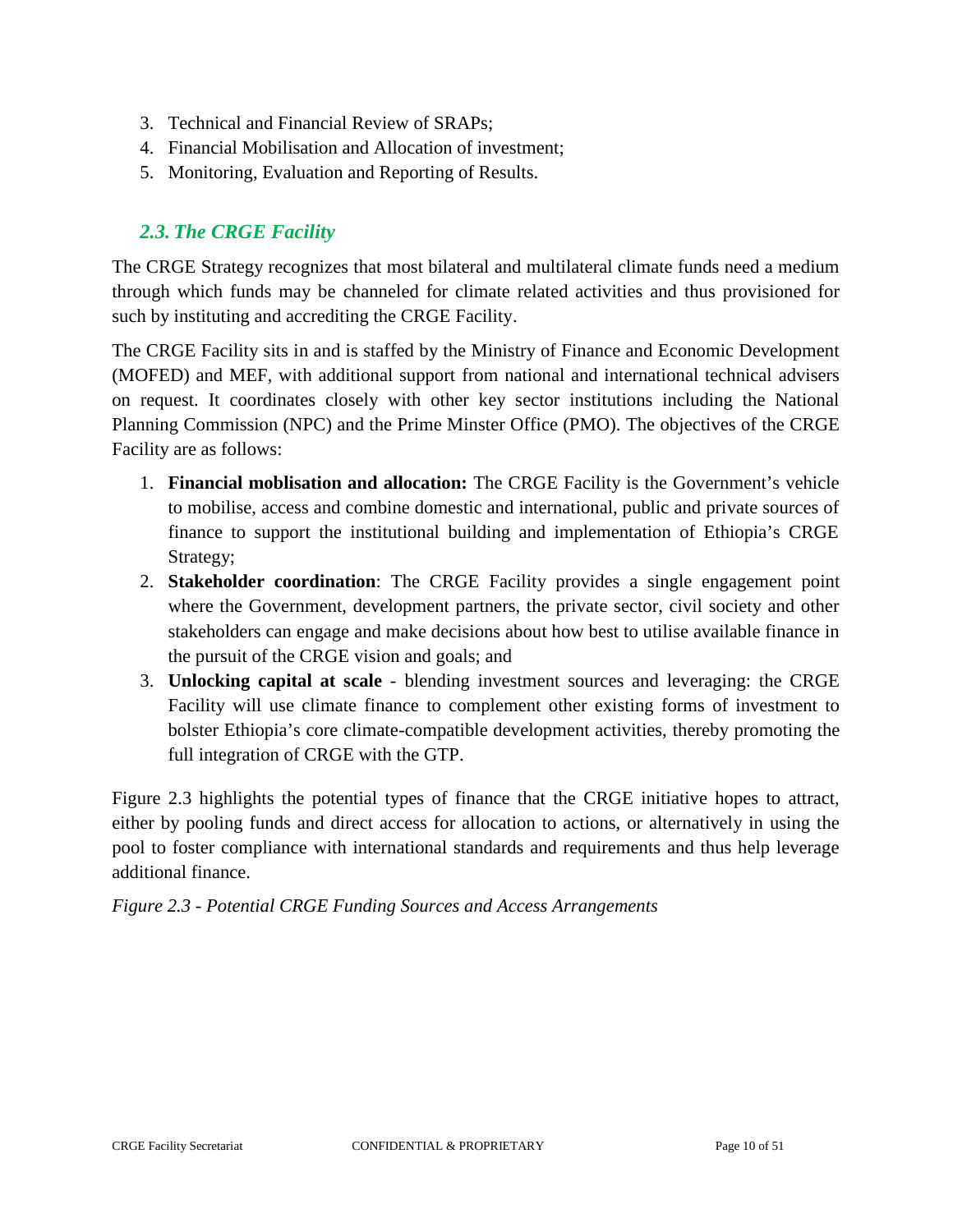

The expectation is that Ethiopia's development partners will increasingly channel relevant bilateral and multilateral climate funds through the CRGE Facility, which also provides opportunities to use climate finance to complement other existing forms of investment and thereby bolster Ethiopia's core climate-compatible development activities (in areas such as food security, energy, infrastructure development and natural resources management).

In addition to increasing the scale of climate finance potentially available to the country, the CRGE initiative aims to enhance the coordination and targeting of its utilization, by providing a single coherent system within which development partners, the private sector, civil society and other stakeholders can engage and determine how best to invest in relevant actions.

Implementation of the CRGE Strategy will involve both mainstreaming climate change into existing development investments, and the introduction of new activities. Over time, it is anticipated that the CRGE initiative will go beyond greening the GTP and informing it to being fully integrated and aligned with it.

# *2.3.1. Scope of Work of the CRGE Facility*

The CRGE Facility mobilizes and allocates all types of relevant finance to approved actions on a flexible and appropriate basis, through a range of financing instruments (in combination where relevant). This includes, but is not limited to, conditional and un-conditional grants and up-front financing, guarantees, loans and results-based payments. As such the Facility is responsible for: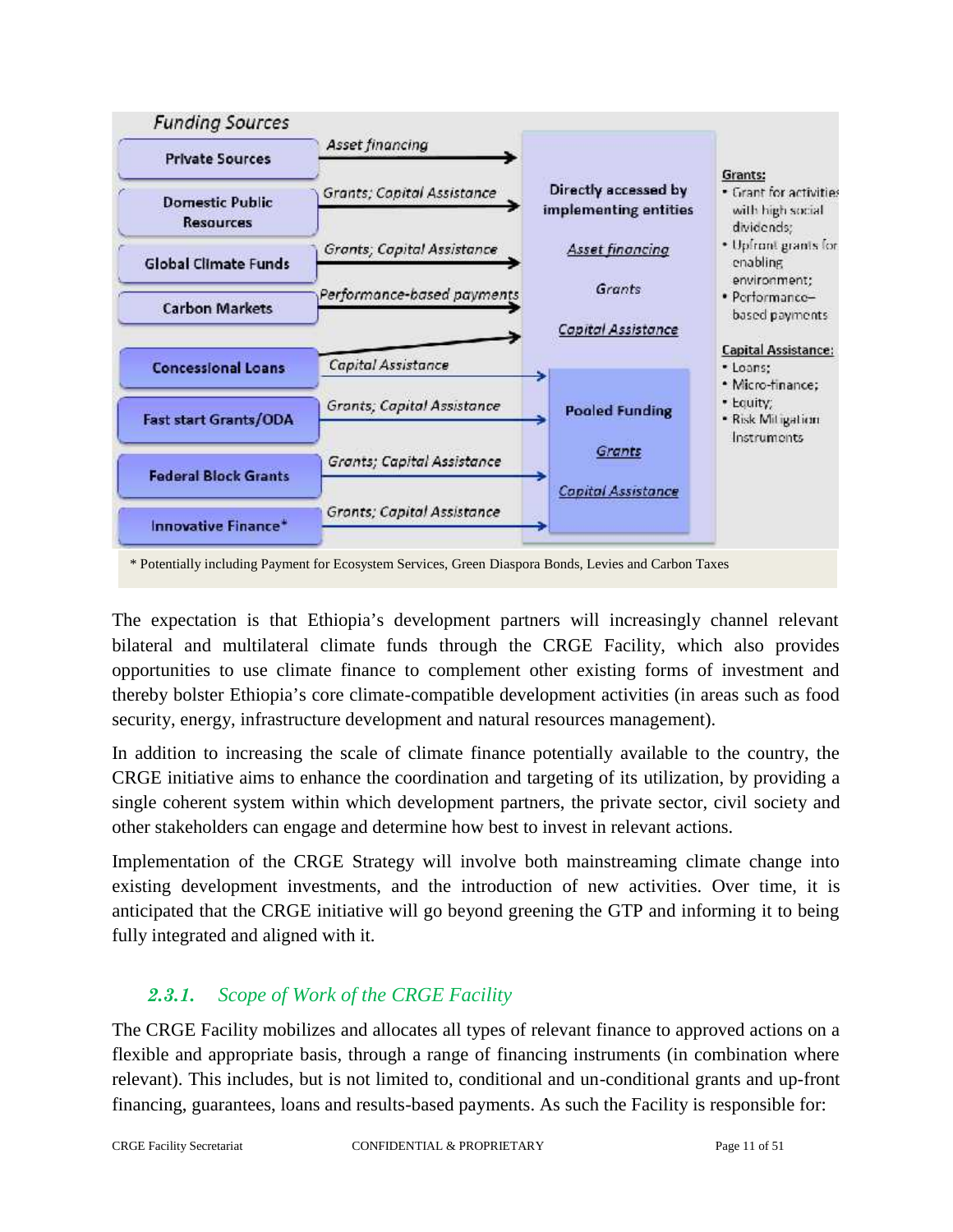- **Helping to attract and secure funding that can be allocated to CRGE actions;**
- Guide and advise parties interested in submitting SRAPs and investment proposals for funding;
- Help determine the optimum allocation of available funds to approved actions;
- Monitor, evaluate, verify and report on the results achieved by funded actions; and
- **Provide fiduciary assurance to the providers of finance.**

The CRGE Facility intends to access, and put to strategic use, finance that is available and relevant to the CRGE initiative. Finance will be used to make catalytic investments and to leverage new and additional finance including public investment by the government of Ethiopia. In particular, and within the scope of the responsibilities outlined above, the CRGE Facility aims to:

- Help mobilise a substantial amount of finance required for meeting the challenge of building a climate resilient green economy with zero net carbon emissions. Finance will come from various sources, in particular the government, private finance, development partners, carbon trading schemes and financial mechanisms of multilateral environmental agreements; and
- Channel financial support to those actions that contribute most to climate resilient low carbon 'green' growth. It achieves this by providing grants, guarantees for loans, cofinancing, concessional loans or ex-post rewards in the form of payment for verified results. The financial support of the CRGE Facility will be directed through purpose-built 'windows' and can be used for actions such as capacity building, policy changes and programme investment with the aim of addressing specific costs and risks that negatively affect the viability of a climate resilient green investment in Ethiopia.

Some of the sources of finance are known and modalities for their management are readily available; others will be new to the country and will place unfamiliar demands on institutional capacity. The business model will need to incorporate flexibility in order to accommodate what will potentially be the diverse requirements of the providers of as well as the applicants for finance.

It is accepted that not all of the funds necessary to implement the CRGE Strategy will be channeled through the CRGE Facility. For example, civil society and private sector finance in the Ethiopian economy that contributes toward CRGE objectives may well not be channeled through the Facility.

The CRGE Facility will make catalytic investments with available funds that will be deployed strategically across the economy to leverage additional finance and thus help shift finance and investment toward priority CRGE investment areas, without necessarily seeking to manage the allocation and utilization of such investments. Without becoming part of the CRGE Facility's pooled fund, these investments would contribute to the achievement of the CRGE strategy.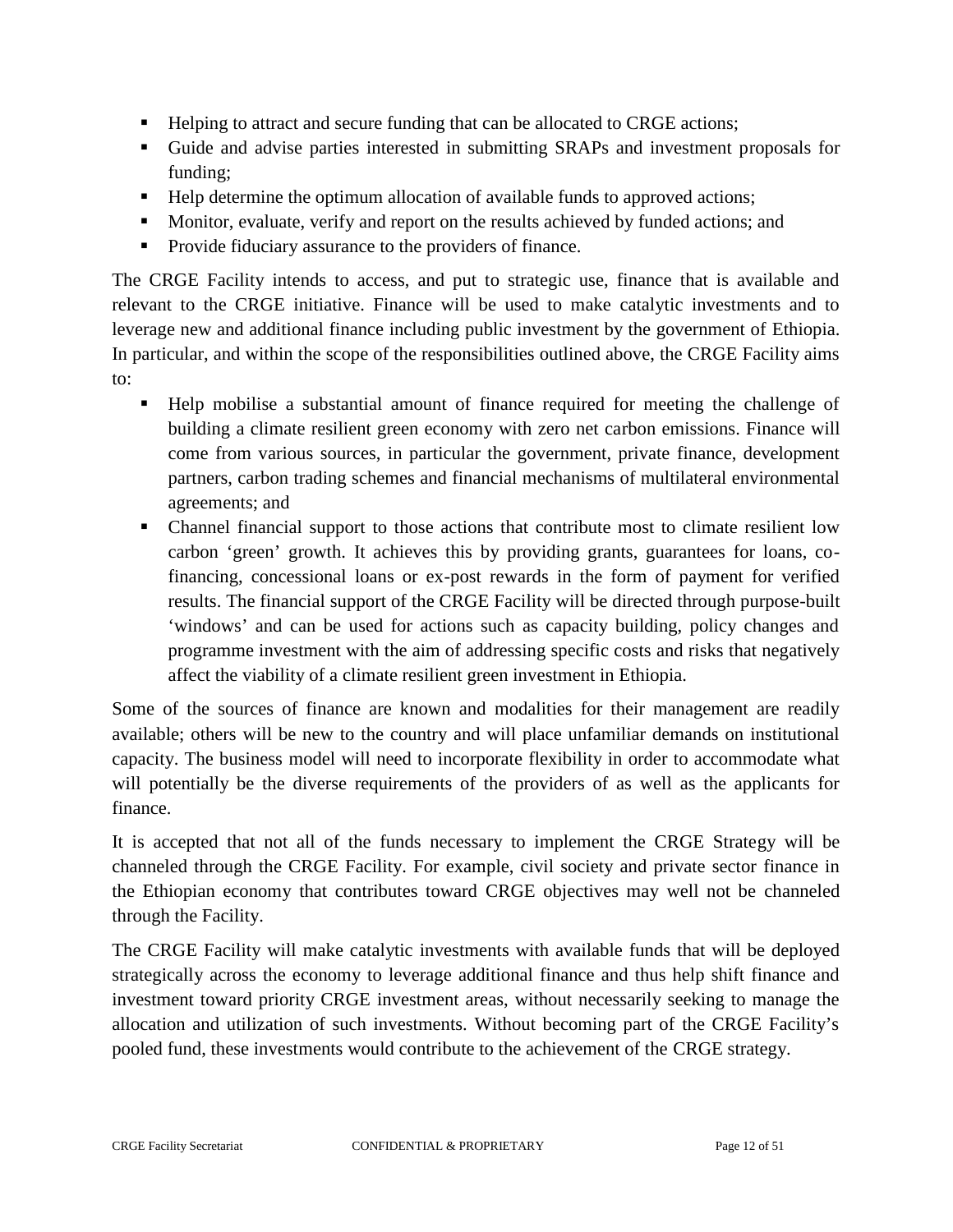# *2.3.2. CRGE Facility Organisational Structure and Tools*

The design of the CRGE Facility builds on international best practice, and has been tailored to the unique circumstances and needs of Ethiopia, and its scope of work as outlined above. Its basic structure is illustrated in Figure 2.3.2a.





The CRGE Facility secretariat comprises the Head of the Facility, Assistant Coordinator, the finance team and the technical team.

Under the auspices of the Management Committee, the Secretariat is seated in MOFED and MEF and is responsible for the overall management and coordination of The Facility's portfolio. To ensure it can fully discharge its responsibilities the Secretariat comprises:

- A **CRGE Facility Head** who is assigned by the State Minister for External Economic Cooperation of MOFED in consultation with the State Minister for Environment and Forest. The Coordinator reports to the Management Committee and is responsible for the day to day management of the Secretariat and efficient and effective operation of the Secretariat.
- **CRGE Facility Assistant Coordinator**, who by the State Minister for External Economic Cooperation of MOFED and provides support to the Facility coordinator coordinates the Secretariat and ensures effective and efficient operations
- A **Finance Team**, based in MOFED, provides administrative and analytical support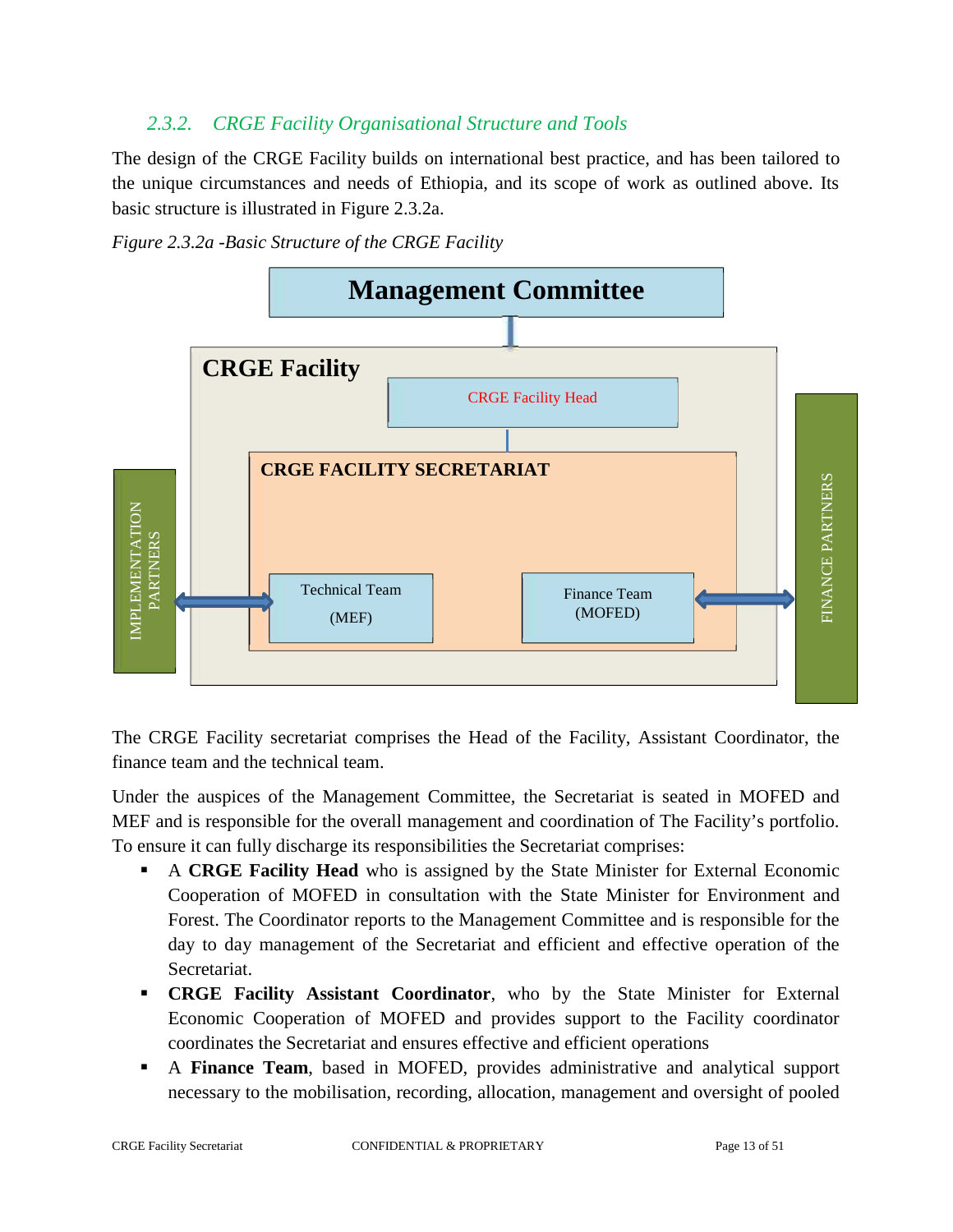funds, ensuring that the CRGE Facility satisfies its fiduciary responsibilities to all Finance Partners; and provides project implementation advice. It also provides all administrative and analytical support necessary to receipt and recording of proposals, liaison with the CRGE Technical Team, provides the coordination and facilitation of the Management Committee meetings, and monitoring, evaluation and reporting of approved actions.

 A **Technical Team**, led by MEF, provides technical support to the implementing entities to generate proposals and facilitates and leads the technical review of proposals. It is also responsible for the measurement, reporting and verification of emissions and vulnerability outcomes stemming from approved actions.

The Facility Head is under the direct supervision and control of the State Minister of External Economic Cooperation, working in close collaboration with the State Minister for Environment and Forest.

The primary tool of the Secretariat's Finance team is the Integrated Resources Mobilization Framework (IRMF), which consolidates the different elements of CRGE funds mobilization, allocation and management, as described in Figure 2.3.2b

#### *Figure 2.3.2b Integrated Resources Mobilization Framework (IRMF)*

The IRMF is an essential tool that aims to:

- Project the overall flows of funds required to meet the objectives set by the CRGE Strategy and the SRM, as encapsulated in the CRGE Strategy Framework;
- Summarise the current availability of secured funds, according to any conditions attached to their provision;
- Identify specific funding gaps to be filled in order to meet the projected requirements of the SRM; and
- **•** Determine financing options to meet projected requirements over time.

The IRMF sits at the heart of the CRGE Facility's operational model, illustrated in Figure 2.3.2c and designed to enable the effective mobilization and allocation of resources in the interest of strategic programming.

*Figure 2.1.2c The CRGE Facility Operation Model*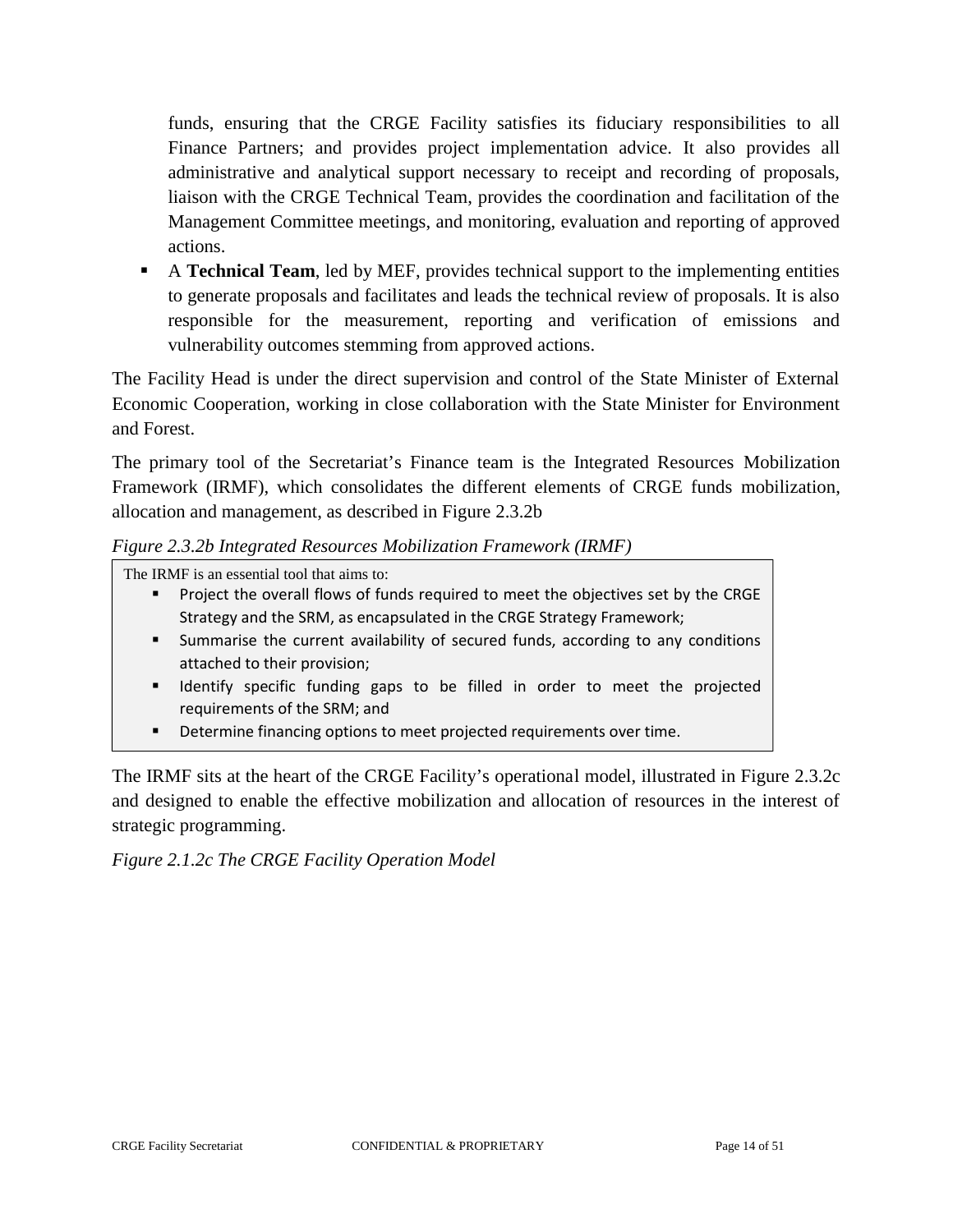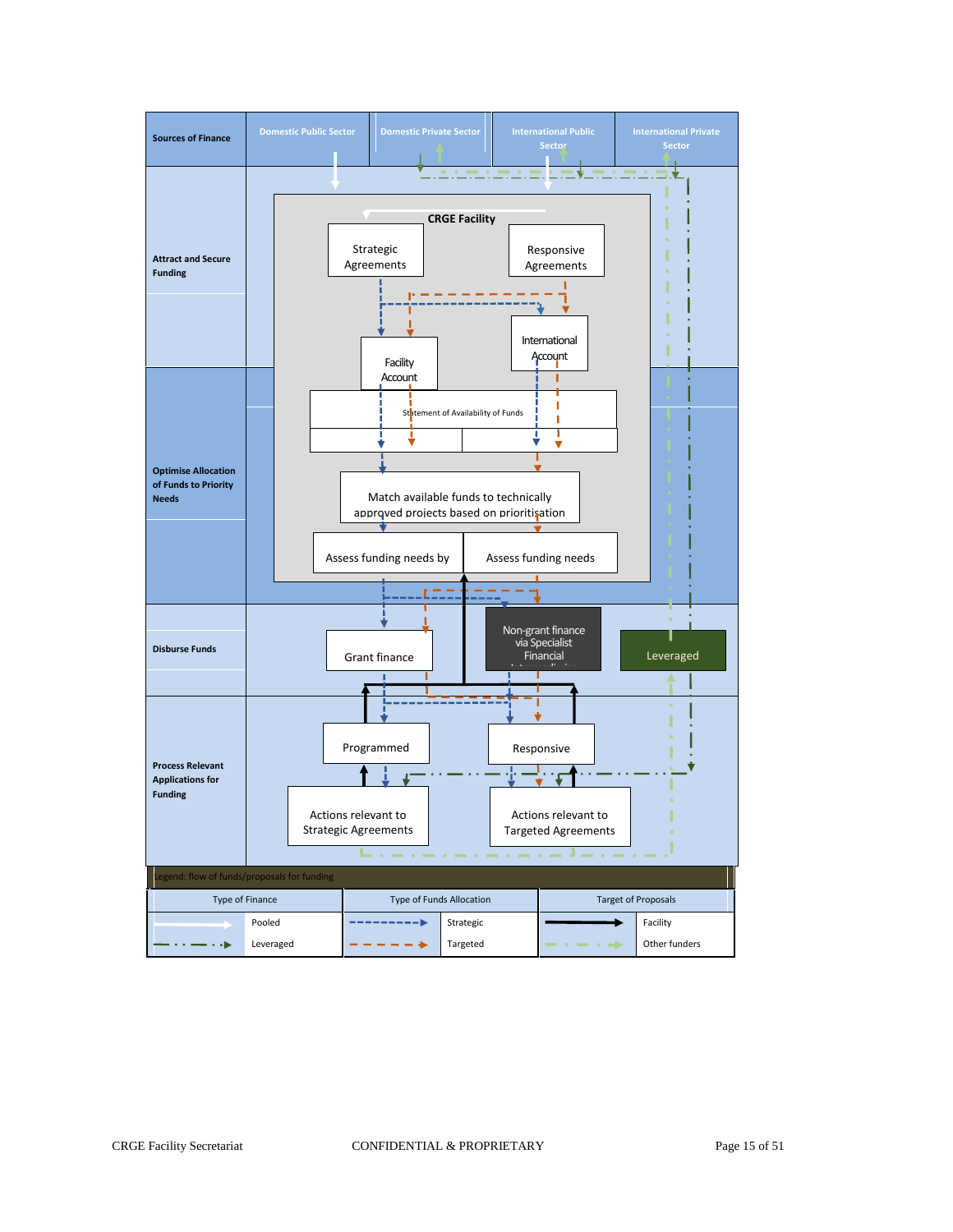# *3. Climate Finance*

#### *3.1. General Overview and Key Concepts*

Climate finance<sup>4</sup> typically refers to the financial resources paid to cover the costs of transitioning to a low-carbon economy and to adapt to, or build resilience against, current and future climate change impacts. The term has gained prominence in climate policy discussions, due to increased appreciation of the need for and the challenges of mobilizing finance for climate related investments, and the role of the public sector in addressing risks, improving returns and closing knowledge gaps, to incentivize private investment at scale.

# *3.1.1. Challenges of Climate Change for Africa*

Sub-Saharan Africa (SSA) has contributed the least to the global accumulation of greenhouse gas emissions: less than 4% of global CO2 emissions come from the African continent. However, this region will be more vulnerable to the impacts of climate change than any other. The Intergovernmental Panel on Climate Change (IPCC) predicts that by 2020, crop yields from rainfed agriculture in SSA may fall by up to 50%, and 75-250 million people could be affected by increased water shortages. SSA is already highly susceptible to droughts, which are linked to decreases in agricultural yields and in turn, increases in food prices. Subsistence farmers, the majority of whom are women, are likely to be particularly affected. The region's vulnerability to climate change therefore creates a compelling case for SSA to receive significant funding for adaptation.

# *3.1.2. Funding Needs*

The investment needs for 'greening' growth including addressing climate change, are already significant and will continue to increase. Greening investment at scale is a precondition for achieving sustainable growth. Globally, the investment required for the water, agriculture, telecoms, power, transport, buildings, and industrial and forestry sectors, according to current growth projections, stands at about US\$ 5 trillion per year to 2020<sup>5</sup> This may require cumulative investments in green infrastructure in the range of US\$ 36-42 trillion between 2012 and 2030, or approximately US\$ 2 trillion or 2% of global GDP per year. Approximately US\$ 1 trillion is being invested annually, leaving a US\$ 1 trillion investment gap<sup>6</sup>. Recent analysis from the New Climate Economy further suggest that the global economy will require a cumulative US\$ 89 trillion of investment by 2030, with an incremental investment of US\$ 14 trillion over that same time to achieve low-carbon growth.

The World Bank estimates that between 2010 and 2050, the annual cost for adaptation to climate change in SSA will be at least US\$18 billion, not including funding necessary to place SSA

<sup>4</sup> CPI Brief/2014/09/Climate-Finance-Brief-Definitions-to-Improve-Tracking-and-Scale-Up, Angela Falconer Martin Stadelmann

<sup>5</sup> World Economic Forum Green Investment Report, 2013

<sup>6</sup> OECD, Green Infrastructure Spending, 2013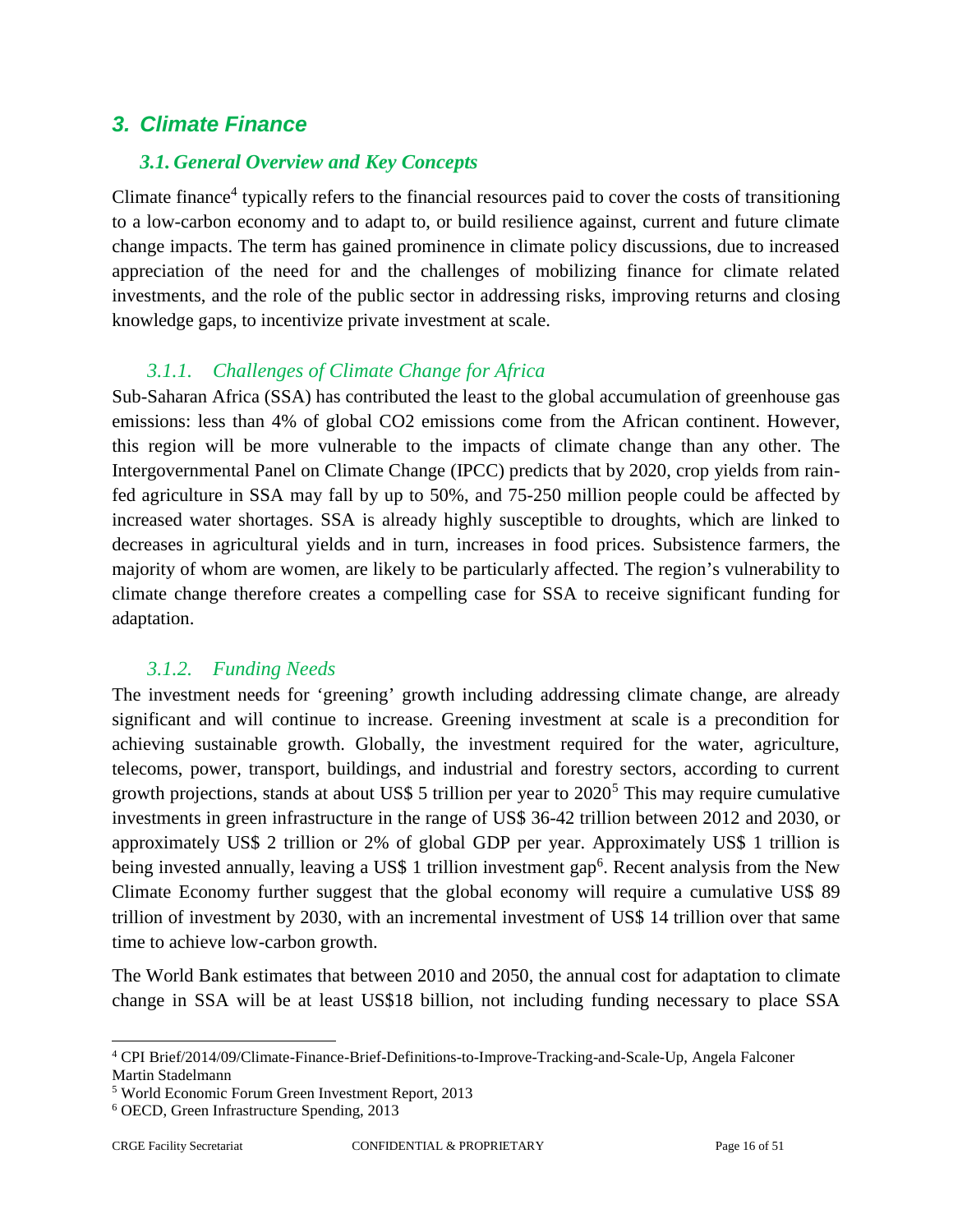countries on a low-carbon development pathway. While such financial estimates have been the subject of much debate, there is a general consensus that the level of financing currently reaching African countries is nowhere near enough to meet demonstrated needs, especially for immediate adaptation measures.

In Ethiopia, the CRGE Strategy estimates the investment need to be of the order of US\$150-170 Billion out to  $2030^7$ . That amounts to an average of US\$7.5 billion per year. Other estimates suggest that the overall cost of the Ethiopian power system expansion plan alone, which is dominated by renewables, is around \$ 156 billion, spread over the next 25 years<sup>8</sup>. Also, in areas such as Disaster Risk Management<sup>9</sup>, much of climate related, estimates suggest a need to US\$1.2 Billion over 5 years, with less than half currently funded  $10$ .

# *3.1.3. Sources of Funds, Use of Funds and Disbursements.*

# *Climate Finance from Private Sources*

Private finance flows from developed to developing countries will occur primarily through credit offsets in developed country emissions trading systems (ETS). By purchasing offsets to meet their domestic targets, developed country emitters, and their consumers, workers, and shareholders, ultimately finance emissions reductions in developing countries.

From the viewpoint of developed countries, these transfers are just as much an expenditure of societal resources as ODA and other public financing mechanisms.

Project Catalyst estimates that ETS credit offset programs in developed countries could deliver US\$ 16–32 billion worth of mitigation in developing countries annually between 2010 and 2020. This estimate assumes not only more stringent caps on developed country emissions than currently proposed, but also that there are significant interventions to leverage the market  $11$ . Credits are currently granted under the CDM in a one-to-one ratio (1 unit of emissions reduction  $= 1$  ETS emission reduction credit).<sup>12</sup>

# *Climate finance from public sources*

Private finance arrangements must be an integral part of any global climate regime, but they will not be sufficient on their own. Public finance and other international sources must fill the gaps. Project Catalyst estimates that these sums can be raised via international transport levies (US\$11–21 bn), concessional debt (US\$ 4.2 –8.5 bn), a portion (10–15 percent) of the revenue

<sup>7</sup> Climate Resilient Green Economy Strategy, Ethiopia, 2011

<sup>8</sup> Ethiopian Power Systems Expansion Master Plan Study, Prepared for EEPC Interim Report, Volume 1, Executive Summary, Nov 2013.

<sup>9</sup> The Strategic Program Investment Framework

<sup>&</sup>lt;sup>10</sup> Disaster Risk Management Strategic Program and Investment Framework, FDRE, Ministry of Agriculture, 2013

<sup>&</sup>lt;sup>11</sup> Project Catalyst, Scaling up Climate Finance: Finance Briefing Paper (September 2009) at 4, available at www.projectcatalyst.info.

 $12$  Harvard Project on International Climate Agreements, Climate Finance: Key Concepts and Ways Forward, by richard b. stewart, benedict kingsbury, and bryce rudyk, 2009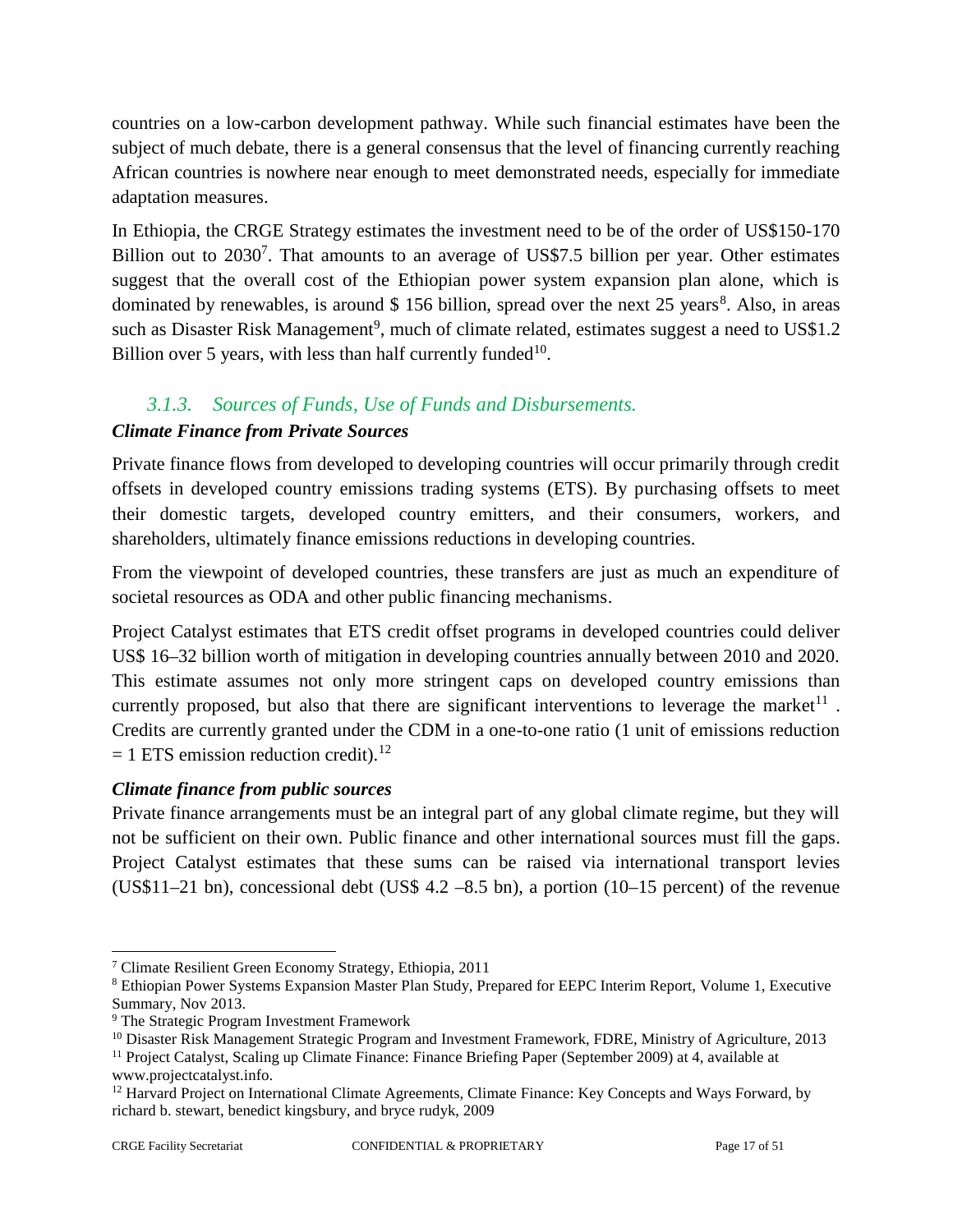from auctions of domestic emission allowances (US\$ 5.3–20bn), and the remainder through public fiscal revenues (US \$ 33–23 bn)

# *Global*

As indicated in the figures  $3.1.1$  and  $3.1.2$  below, the Climate Fund Updates (CFU)<sup>13</sup> indicates that global pledges to Climate Finance to date amounts to circa US\$ 35 Billion, of which circa US\$ 19 Billion has been deposited and of which US\$ 14 Billion has been approved for disbursements.





Of the amount approved for disbursement, circa US\$ 3.7B has been disbursed.

<sup>&</sup>lt;sup>13</sup> Climatefundsupdate.org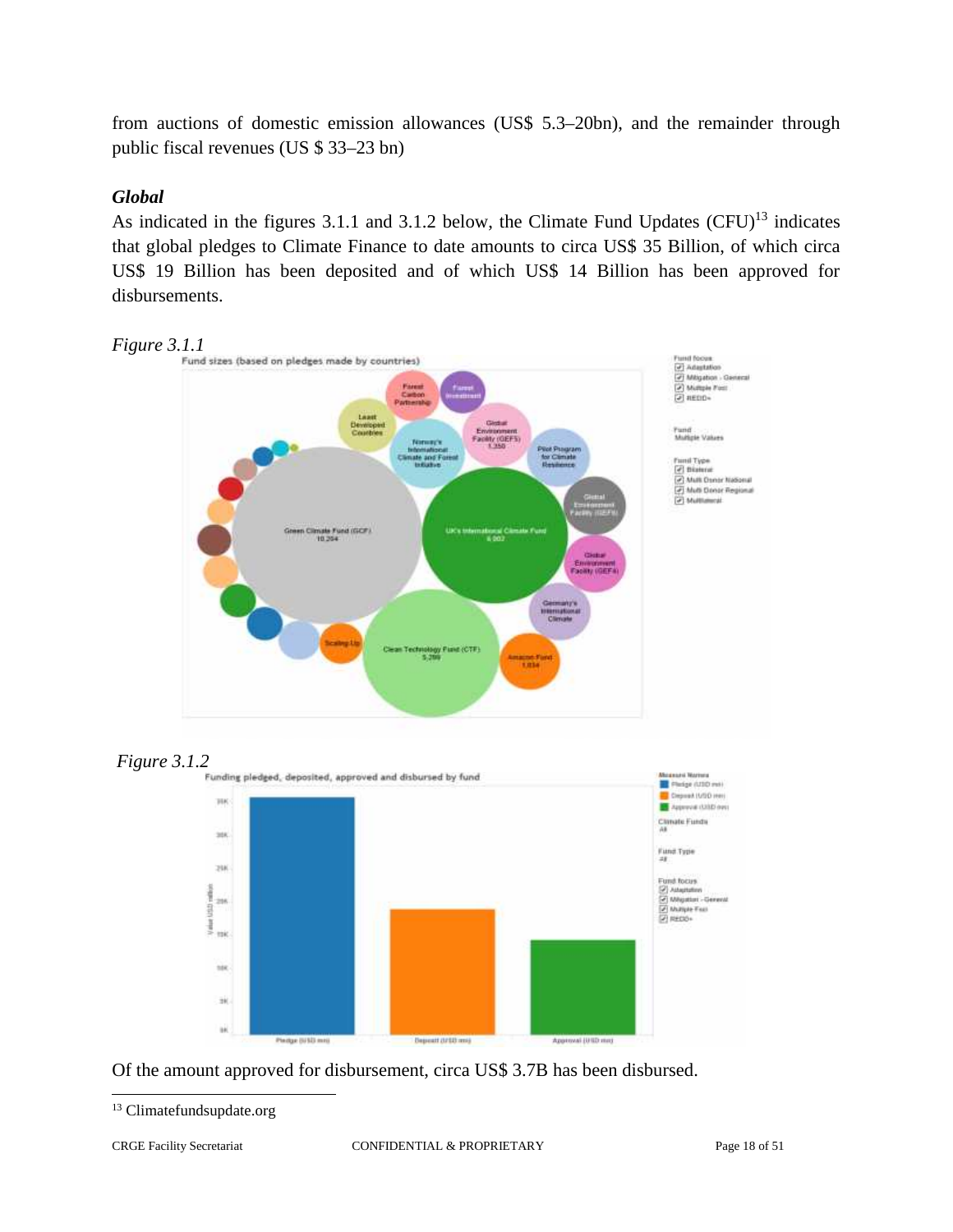# *Sub Saharan Africa*

Sub-Saharan Africa is both the region least responsible for global climate change and most vulnerable to its impacts. A multitude of actors are involved in directing climate finance to the region, both to support low carbon development and to help countries adapt to severe impacts that are already being felt. The World Bank administered Clean Technology Fund (CTF) and the Least Developed Countries Fund (LDCF) are the biggest funding providers in the region. CFU data indicates that US\$ 2.309 billion has been approved for 453 projects and programs throughout Sub-Saharan Africa since 2003, including USD 600 million newly approved over the last year (representing 16% of Global Approvals).

The table 3.1.1 below shows the Funds that support climate financing for SSA. As indicated in the table, only 45% of approved funding (US\$ 1.03 million) is delivered for adaptation measures, substantially less than the US\$ 18 billion per year that is estimated to be required in the region until 2050 for adaptation alone<sup>14</sup>.

*Table 3.1.1*



A large share of climate finance for SSA has been directed to South Africa, which has received over 25% percent of funding approved since 2003 (see table 3.1.1, figure 3). Much of the finance South Africa received has supported the CTF Eskom US\$ 350 million renewable energy program, which seeks to promote the development of large-scale concentrated solar power and wind energy.

The largest single adaptation project in SSA is the USD 63 million Community Action Project for Climate Resilience in Niger, approved in 2011. The primary aim of this project is to increase the food security of rural communities by improving the resilience of their agricultural systems to climate variability and change

Although each of the forty-nine countries in SSA except for Somalia and Swaziland have received some funding, outside of a few countries approved finance has been spread quite thinly. While most funding is at the country level, USD 50.51 million has been approved for 11 regional projects. The amount approved for the largest 25 projects range from USD 24.5 to 350 million, with the remaining projects at a much smaller scale with an average of USD 3.81 million. These

<sup>14</sup> http://www.odi.org/sites/odi.org.uk/files/odi-assets/publications-opinion-files/9341.pdf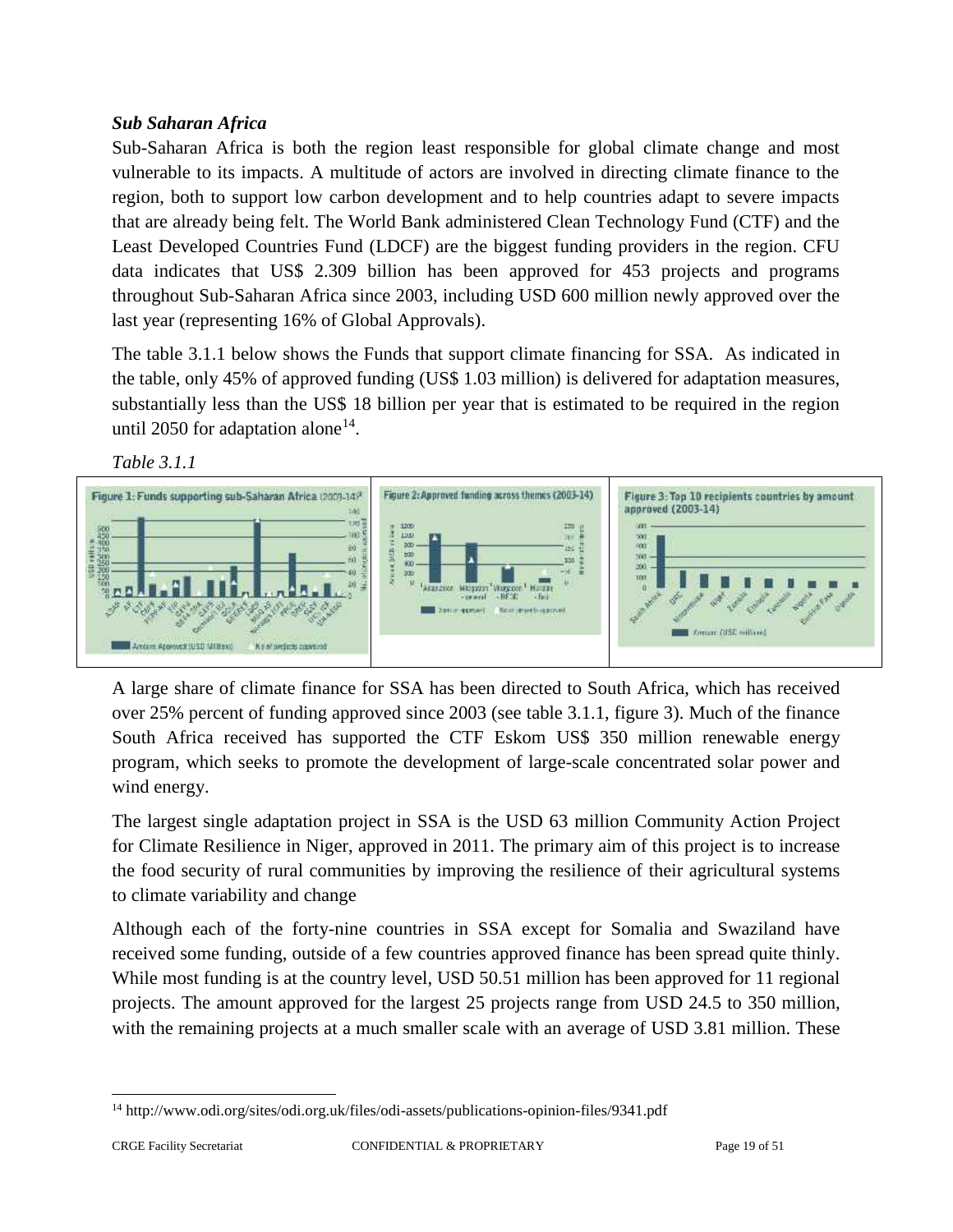small projects are unlikely to achieve impact at scale without significant additional and integrated spending.

As motivated only a small amount of global climate finance has reached Sub-Saharan African countries, particularly the poorest countries in the region. One of the main barriers to investment is the transaction costs of small scale projects that are often required in the poorest areas, and the difficulty of designing and implementing such programs in ways that are financially viable.

# *3.1.4. Accounting for Financing Commitments<sup>15</sup>*

There are numerous problems, both for public and private financing, in defining commitments ex ante and accounting ex post for resources transferred and reductions achieved.

# *Accounting for public climate finance commitments*

Public sources of financing will take a variety of forms in addition to direct bilateral or multilateral ODA transfers. These include concessional debt, loan guarantees, and technology transfer arrangements. While there will be substantial conditionality attached to all forms of transfers, it will remain difficult to determine the relationship between the support provided and the expected or actual level of reductions achieved. It will be essential to put in place robust monitoring, reporting, and verification (MRV) arrangements, *applicable to both donors and recipients*, suitably adapted to the different forms of financing provided. Moreover, supporting measures by host developing countries, including public infrastructure expenditures and regulatory incentives for technology deployment like feed-in tariffs and renewable portfolio standards will also be needed to support the transition to a low-carbon economy and must eventually be included in the analysis.

# *Accounting for private climate finance commitments*

There are also significant problems in accounting for private resource transfers and mitigation performance, especially ex ante if the award of offset credits is subject to adequate MRV, emissions reductions achieved can be estimated ex post. But ex ante estimations will be far more difficult because the dollar amount invested by the private sector to achieve a particular level of reductions will vary among domestic ETS offset credit programs and over time. These variables will in part be driven by different domestic regulatory conditions that help determine the price that offset credits command in domestic ETS compliance markets and the level of private investment that will be elicited. These include: the terms and conditions on which offset credits for developing country mitigation are recognized in domestic climate regulatory systems; the overall percentage of offset credits, relative to the aggregate emissions cap, that can be used by domestic sources in order to satisfy their regulatory obligations; the stringency of the domestic cap; and the terms of other countries' domestic ETS and offset credit programs. The levels of private investment and mitigation achieved will also be influenced by regulatory arrangements in

<sup>&</sup>lt;sup>15</sup> Harvard Project on International Climate Agreements, Climate Finance: Key Concepts and Ways Forward, by richard b. stewart, benedict kingsbury, and bryce rudyk, 2009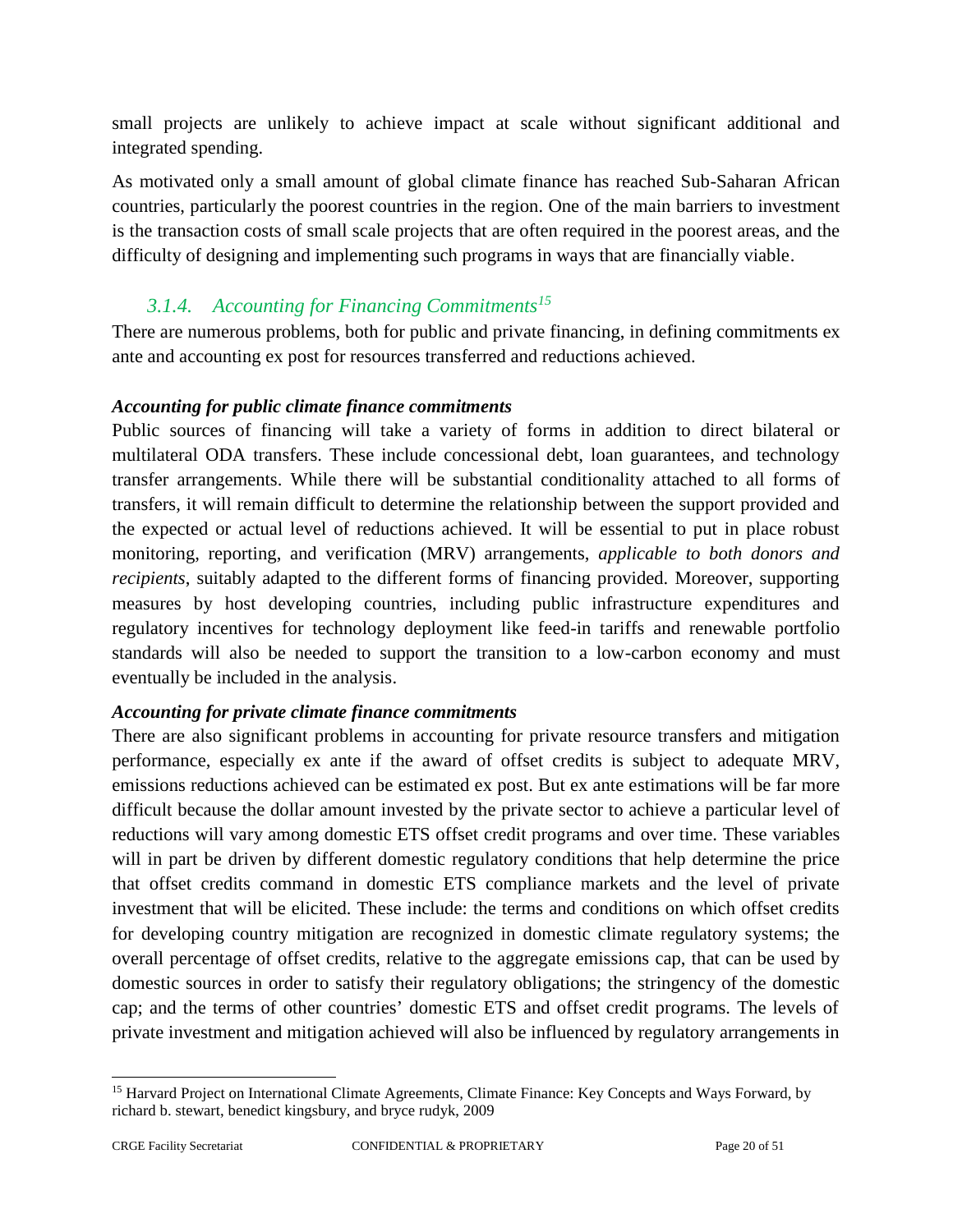developing countries for offset credit projects, as well as the extent of regulatory and other support for mitigation investment. Arrangements for leveraging, discussed below, will produce additional complexities and uncertainties. Arbitrage, institutional failure, and corruption must be anticipated. These challenges must be resolved to produce mechanisms for ex ante accounting that will reinforce the credibility of private finance commitments as a necessary part of the climate finance deal.

Notwithstanding, a significant advantage of a well-regulated system of private finance through credit offsets is that it can provide good ex post measures of the emissions reduction achieved.

# *3.1.5. Leveraging Financing to Maximize Impact<sup>16</sup>*

The levels of public and private finance will fall short of those needed to meet climate protection goals. Limiting the gap requires that the available resources be used in the most efficient and effective way to maximize the reductions achieved, including through leveraging mechanisms to increase the level of emissions reductions achieved for a given amount of financing.

# *Leveraging Public Sources*

In the case of public financing arrangements, leveraging can take a number of forms: lowinterest loan guarantees or concessionary debt in which loans for low-carbon growth are given to developing countries below commercial rates; developed country funds could be used as collateral to secure developing country loans; investment insurance or export credit provided by domestic or international public agencies, to minimize risk for private investors in developing country mitigation projects; or arrangements to catalyze technology transfers, which may include domestic tax or fiscal incentives to developed country manufacturers/patent holders. These and other leveraging options can support and stimulate public mitigation finance by developing countries and private mitigation finance from both developed and developing countries.

# *Leveraging Private Sources*

There are a number of options for leveraging private financing. For example, leverage may be achieved through *intermediary carbon banks* that would purchase reductions at prices *approximating* the marginal costs of producing them, for example by using reverse auctions. The banks would then sell the reductions at the market price that credit offsets command in developed countries, with the difference used to purchase additional reductions for the benefit of the climate system.

Another leveraging technique, is credit discounting. For example, 1.25 offset credits could be surrendered to cover 1 unit of domestic emissions by regulated sources. Further still, offset credit markets could segmented, with different credit offset programs and markets for different categories of mitigation actions, classified based on their position on a marginal mitigation cost curve. For example, there could be one market for emissions reductions through energy

<sup>&</sup>lt;sup>16</sup>Harvard Project on International Climate Agreements, Climate Finance: Key Concepts and Ways Forward, by richard b. stewart, benedict kingsbury, and bryce rudyk, 2009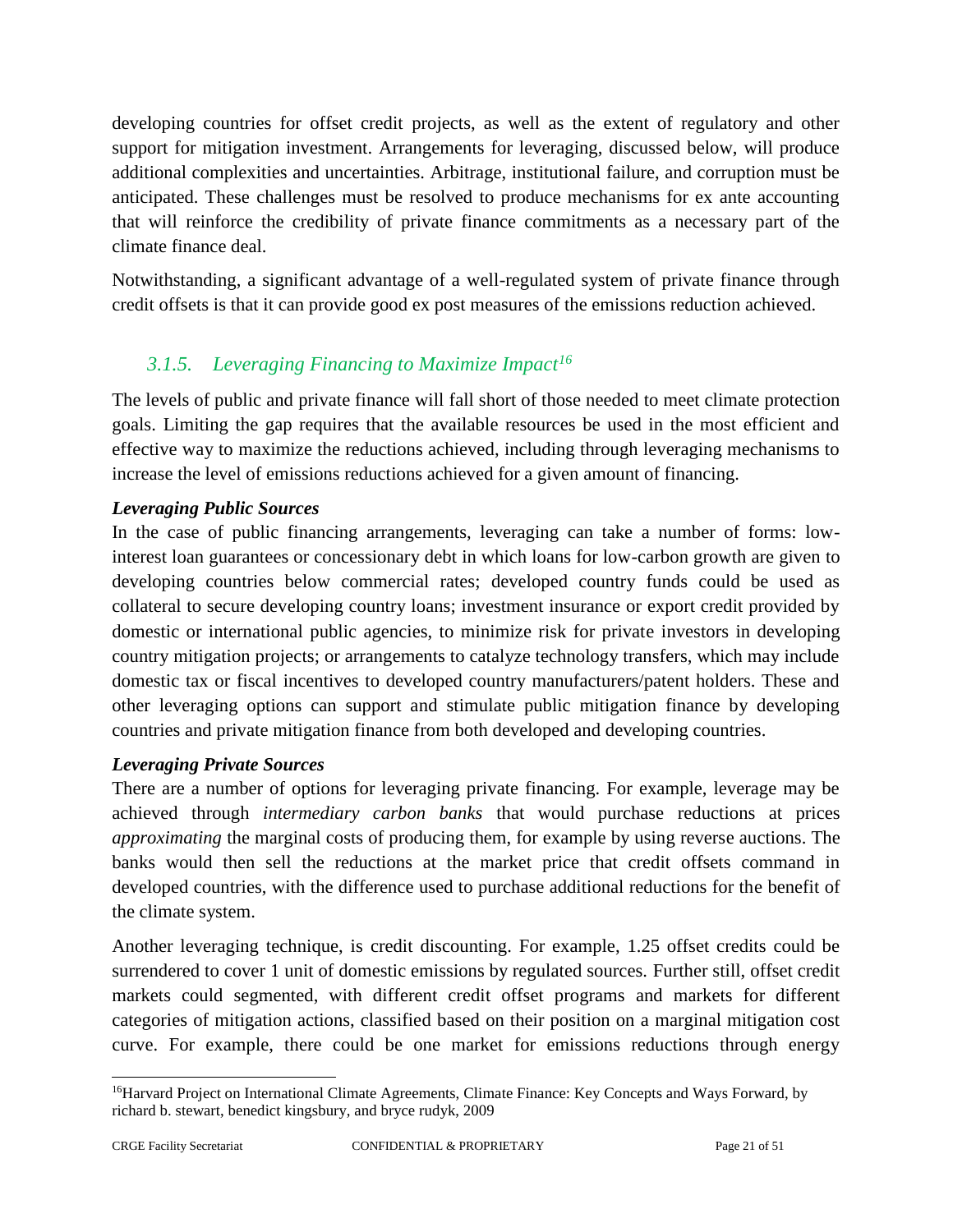efficiency investments that typically achieve reductions at low or negative cost; a second market for land use, agriculture, and forestry mitigation projects characterized by moderate costs; and a third for renewable and other alternative energy projects with relatively high costs. By segmenting the market, more reductions can be achieved with a given amount of investment than through a single market where credits from low and medium-cost mitigation activities command the same price as higher cost projects, with the price determined by the market-clearing marginal mitigation cost.

Supportive regulatory and other policies can stimulate higher levels of private mitigation investment. Furthermore, if developing countries contribute matching funds or emissions reductions undertakings in concert with financing commitments (public as well as private) from developed countries, additional reductions could be realized for the same developed country investment.

# *Addressing developing country concerns about leveraging*

Developing countries will be unhappy with the elimination of 1-1 crediting in a single open credit market and the loss of accompanying economic rents. However, if developed countries commit to significantly higher levels of both private and public funding through credible arrangements, these losses can be more than offset by greater volumes of public and private development finance flowing to developing countries. Such a bargain could provide part of the basis for a comprehensive deal. The bargain must include a developing country role in the design and governance of offset credit market mechanisms, which are currently being established by developed countries unilaterally through domestic legislation and regulation.

Transnational credit offset arrangements are likely to emerge initially through bilateral or plurilateral negotiations between individual developed country jurisdictions and major developing countries. The problems concerning the relation between these new private financing arrangements and the CDM or its successor are thorny, but manageable. Eventually a more multilateral and more integrated approach for private finance should emerge that would then contribute to the development of a unified global carbon market; such a market will in turn enhance economic efficiency and climate protection.

# *3.1.6. Direct Access to Climate Finance*

Direct access to climate finance, may help reduce the transaction costs associated with projects that presently involve a large number of intermediaries that require bottom-up approaches as opposed to top down approaches. Direct access, however, demands that national institutions have the capacity to meet fiduciary standards and manage funds well. Strengthening institutional capacity within governments and intermediaries to position same to attract direct climate funding will be crucially important to build resilience to the impacts of climate change over the longer term.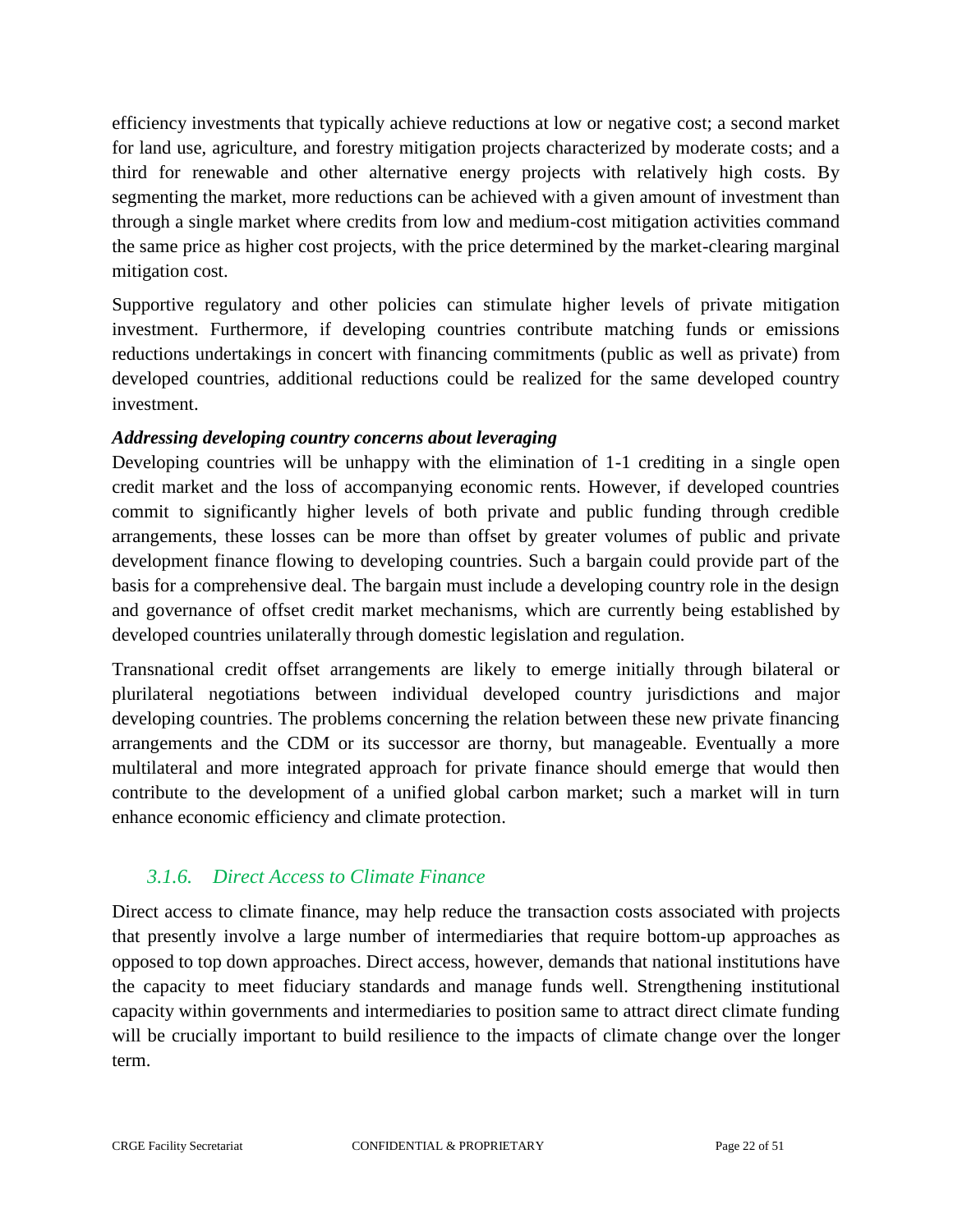The more bottom-up approach to mitigation will demand substantial decentralization of decision making regarding the sourcing, allocation, and use of funds, which can no longer be simply dictated though top-down donor conditions. These steps will help give developing countries a sense of ownership in mitigation programs and both assure them that their development goals will be advanced and further their engagement. At the same time, new forms of conditionality, consistent with this changed approach, will need to be developed to ensure that resources transferred achieve mitigation goals. In addition, new forms of recipient as well as donor accountability, including financial accounting, MRV arrangements to assure mitigation performance, and potentially revised cost-sharing formulas, as well as in-country public participation and good governance, will be required to match the greater decisional role, discretion, and responsibility afforded developing countries.

# *3.1.7. Targeting the Sectors and People Most in Need*

As motivated earlier, because of cost of transaction, climate finance flows in SSA turn to flow towards large scale projects at the expense of small scale projects that often benefit those in need.

It is an immense challenge to design and implement programs in ways that are financially viable, and can also be scaled-up and replicated. This challenge is further compounded by the poor investment climate in many African countries; the weak capacity of government institutions to manage finance, political instability and governance problems. However, some efforts have been made to help direct investment to these smaller scale projects. For example, the Economic Community of West African States (ECOWAS) established a fund to purchase carbon credits upfront to provide start-up capital for domestic small and medium sized enterprises and NGOs. The Central African States Development Bank (BDEAC) has developed similar instruments to facilitate access for Clean Development Mechanism (CDM) project developers to access funding. Nevertheless, even with increased private sector involvement in small -scale projects in SSA, a large and sustained contribution of public sector grant financing in the region will be essential. This is particularly true for climate action needs that will not provide a financial return on investment, but instead produce significant intangible gains in the form of environmental, developmental and social, including gender, co-benefits.<sup>17</sup>

<sup>&</sup>lt;sup>17</sup> Overseas Development Institute Climate Finance Policy Brief, 2011.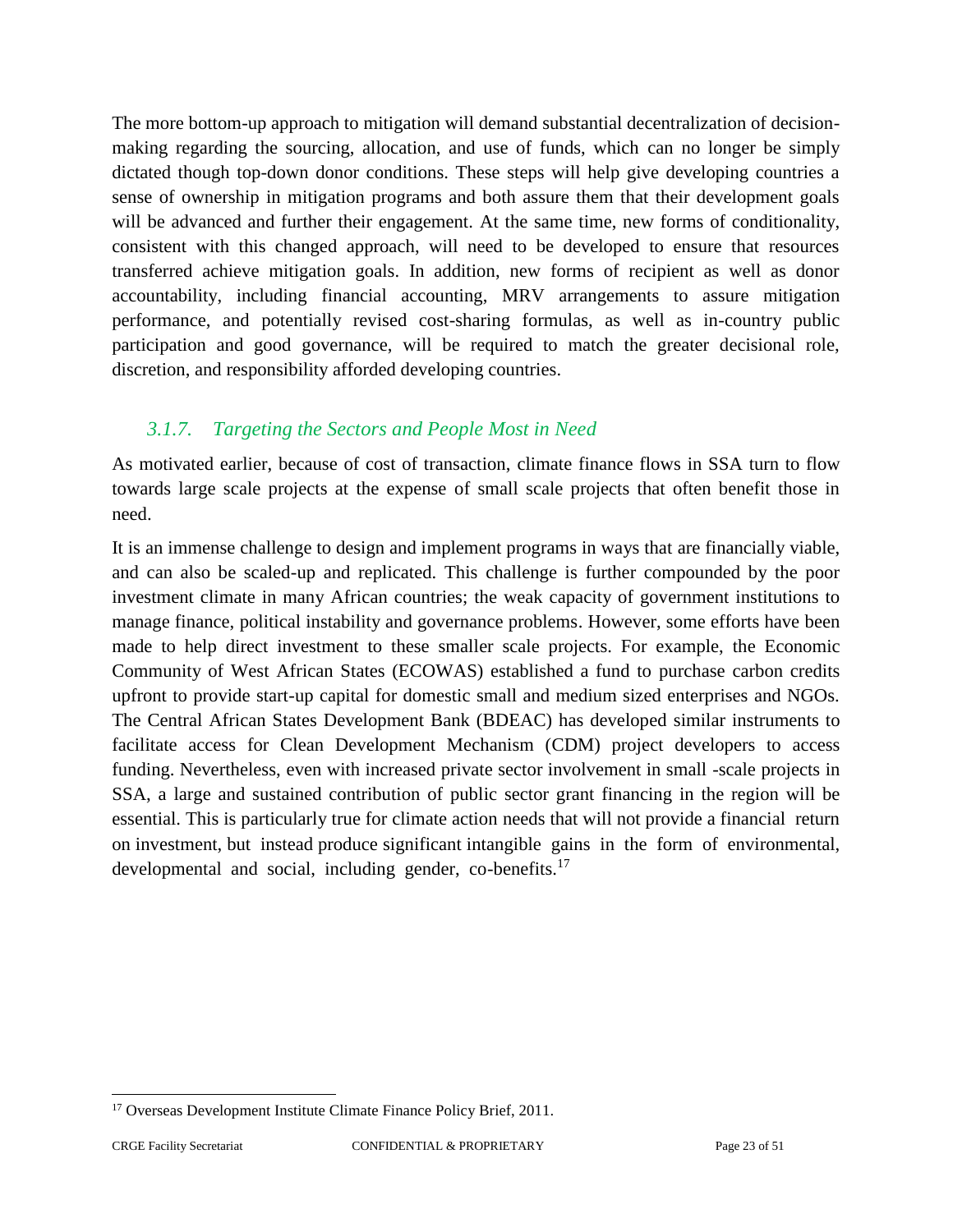# *4. General Overview of Access to Finance for the Private Sector*

Private Sector Projects or Businesses typically go through a life cycle and their stage of development often determines the availability and type of funding that they can access. The proceeding sections highlights the typical stages that businesses and or projects go through in their life cycle, the sources and characteristics of funding available.

#### *4.1. Business Life Cycle or Project Development Approach to Finance*

As shown in figures 4.1.1a and 4.1.1b below, businesses or projects have a life cycle and the challenges or constraints faced, depending on the life cycle stage are often similar, albeit some differences depending on industry or sector peculiar situations.

*Figure 4.1.1a*





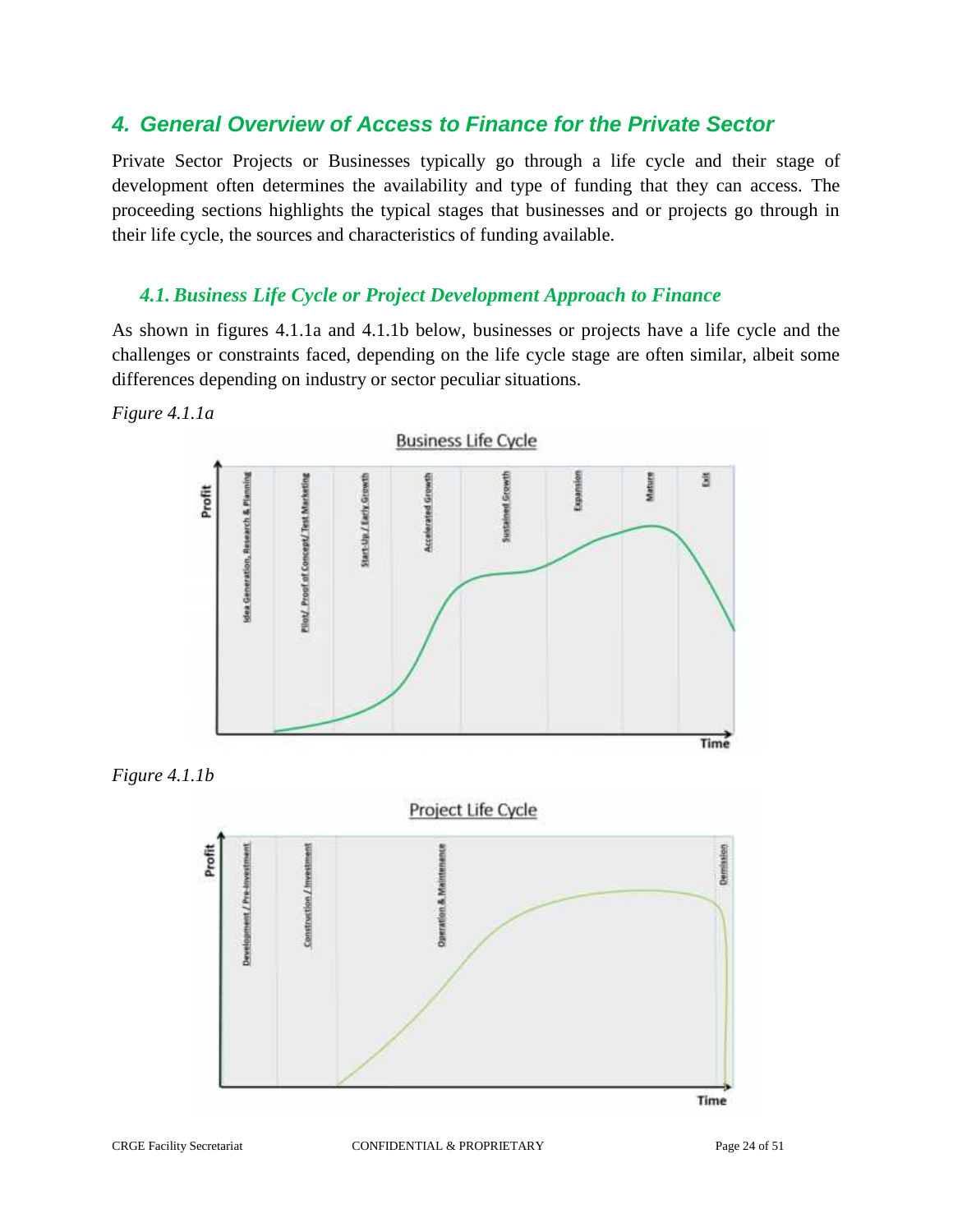Most private sector businesses or projects start with the identification of an opportunity to solve a problem, fill a gap, or create new market spaces to meet known and unknown needs or demand for profit. Idea generation per how to explore the opportunity follows, leading, to research  $\&$ development or pre-investment activities.

#### *Research & Development (R&D) / Pre-Investment*

R&D activities such as exploration, feasibility studies, and project design; planning and environmental studies occurs typically when a business or project is not legally established and motivating or validating the viability of the business or project is a major challenge. Cost is often incurred at this stage with no associated revenue as demand for product or service is yet to be demonstrated; thus financing to cover the cost of development is most acute.

#### *Prove of Concept*

R&D is often followed by prove of concept - test marketing or piloting. Revenue may or may not be generated and if generated is often not adequate to cover associated cost. Financing to cover the cost of piloting remains a major constraint for the private sector in this stage.

#### *Start-up/ Construction*

The Start-up or construction stage requires significant investments and more so in businesses or projects that require capital expenditure: - acquisition of land, equipment, construction etc. At this stage, the business or project may have been registered, product or services may be on offering and there are often identified customers. Typical challenges associated with this stage include, under estimation of funding needs, overestimation of time to market and cash flow management. Access to finance remains a major constraint as a result of lack of track record and accurate management records, weak governance, management expertise, availability of appropriate finance and lack of collaterals.

#### *Growth / Operational*

Early growth & growth stage in the case of businesses or the operational stage in the case of projects is characterized by increasing customers and revenue. Challenges center on demand for time, money and experienced human resource to sustain and manage growth as well as maintain facilities. Finance is often available to enterprises/projects in this stage as the enterprise/project may have had a few years of operation under its belt; however lack of collateral remains a major constraint to accessing finance during the growth/operational stage of the life cycle.

#### *Expansion*

Expansion in the life of a business or project involves growth into new markets and or distribution channels in order to gain new market share and find new revenue and profit channels. Challenges entail planning and research of new markets, creating synergies to complement existing experience and capabilities. Access to appropriate funding for R&D and addition of capacity is often a challenge at this stage.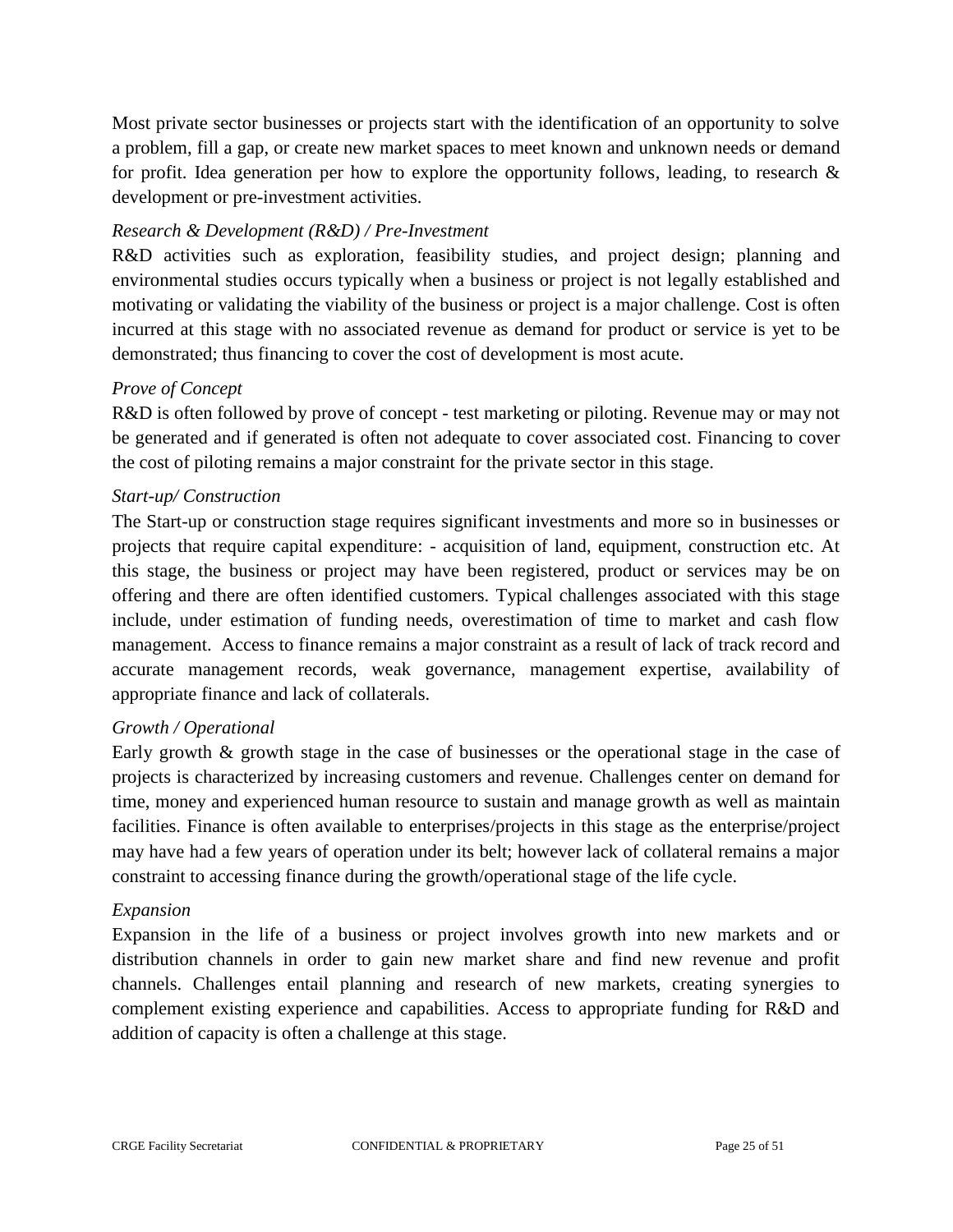# *4.2. Source and Characteristics of Funding for the Private Sector per their Life Cycle Development Stage.*

The types and sources of funding typically available to private sector businesses depends on their stage of development. Figure 4.2 below describes the most common sources of funding for businesses viz-a-vis the stage of their development.



*Figure 4.2*

**Banks:** - Banks are generally the most widely available source of funding for businesses and profess to provide funding, mostly debt, for businesses in the whole spectrum of the business development life cycle. However, due to risk reward expectations, banks generally focus on businesses in the Sustainable Growth to Matured Stages of their business life cycle and will seldom fund businesses in the Research & Development to the Start-up and Early Growth stages as shown by the red arrow in figure 4.2 above. Banks are typically characterized by the following:

- Often driven by volume and inflexible with a standardized mode of service delivery
- Have a transactional approach to funding
- Often driven by short term goals
- Sells products and not solutions you either "fit" or "don't fit" the product offered
- Short to medium term funding horizon: 1-36 months
- Often requires  $120% + \text{collateral}$
- No or insignificant moratoriums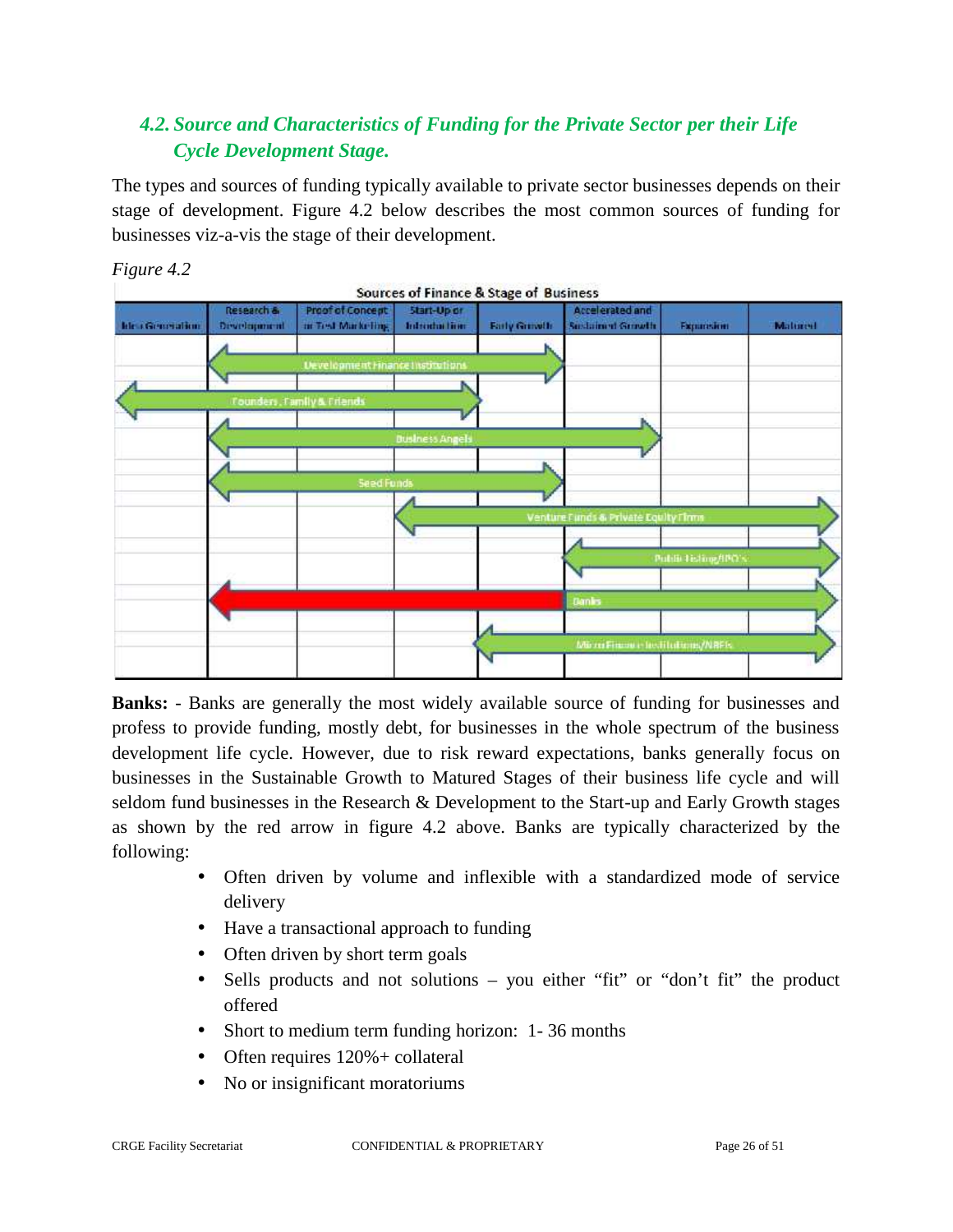**Micro Finance Institutions:** - Micro Finance Institutions are widely available and typically provide debt financing for businesses in the Early Growth to Matured Stage of the business life cycle and are characterized as follows:

- Often driven by volume
- Often driven by short term goals
- Offers small (micro) short term loans: up to \$10K and 1-6 months tenure
- Often charge high interest rates and make clients perpetually dependent on them with little growth potential
- Sometimes require considerable collateral

**NBFIs:** - Non-Banking Financial Institutions typically provide debt and other financial instruments such as commercial papers, debentures and debt financing for business in the Early Growth to Matured Stage of the business life cycle and are characterized as follows:

- Often driven by volume
- Often driven by short term goals bridge finance
- Offers small to large size loans with 1-6 months tenure
- Very high interest rates
- Often require collateral

**Venture Capital/Private Equity Firms** – Private Equity and Venture Capital Firms will typically fund businesses from the Start-up to the Matured stage of the business life cycle. They typically have the following characteristics:

- Driven by size of deal or funding
- Longer investment horizon
- Relationship and hands-on developmental approach
- Takes on more risk and expects high returns.
- More flexible financing mix  $-$  equity, debt, hybrid securities

As motivated above, though the life cycle stage of a business highly determines its likely sources of funding, appropriateness of funding also depends on various variables such as size of enterprise, funding needs, management experience, collateral availability, operational strategy of financier, type of financial instruments offered by the financier and industry or sector focus of the financier.

# *4.3. Life Cycle Stage & Climate Finance Perspective*

# *4.3.1. Viability Gaps*

Notwithstanding the cost associated with businesses in the Start-up or Investment/Construction stages; most climate-friendly projects or businesses seeking to go "Green" have high additional investment costs at the Start-up or Construction stage. To capture this investment barrier, the term '*Incremental investment costs*' is used: - the difference between the investment costs of a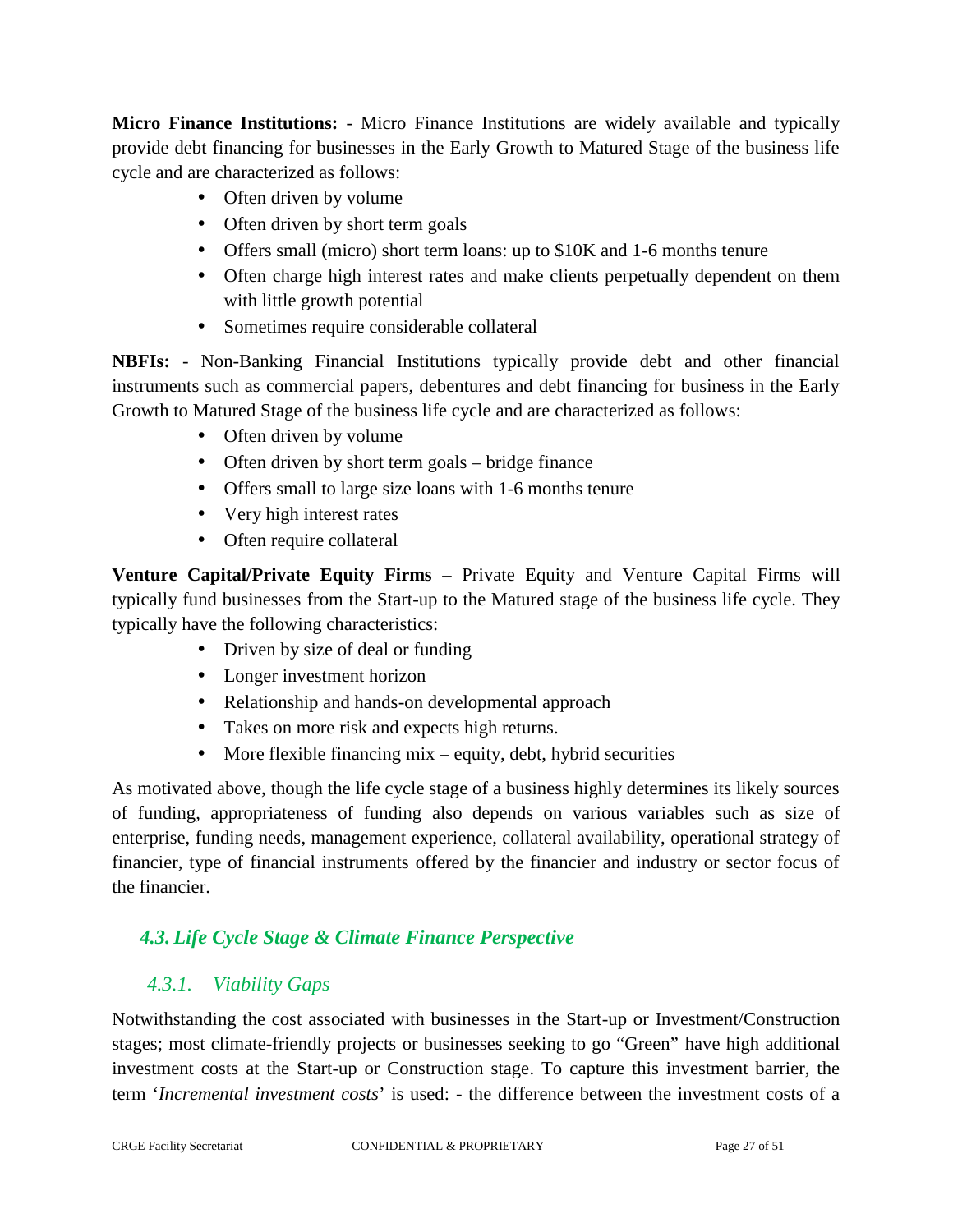'Green' project, and the investment costs of a "BAU" project, i.e. between a low-carbon and a comparable high-carbon project. For example, in adaptation projects' incremental investment costs include all investment costs associated with adapting to climate change that are additional to a scenario without manmade climate change.

The flip side of the costs are revenues, which are typically earned through selling a product or delivery a service to the market and must usually equal or exceed total costs in order to make a project worthwhile from investors or the private sectors perspective. In the case of adaptation and energy efficiency projects, the avoided costs of climate impacts or of buying fuels can be considered as "revenues". Where revenues in a particular market and avoided costs are insufficient to recover total project cost or grant a positive  $NPV<sup>18</sup>$  to a climate project or business enterprise, as in the case of an expensive renewable energy technology, for example, there is said to be a 'viability gap'. This gap is the difference between the total costs of a project and the total revenues it can generate.

In addition to addressing the constraints to access to finance for start-up businesses or projects, in the case of climate businesses or projects, viability gaps are a key impediment to profit-oriented public or private investment and may be closed via intervention either on the cost or revenue side in climate finance interventions.

# *4.3.2. Enabling Ecosystem*

The life cycle stage perspective is helpful to identifying the viability gap of individual climate finance projects or enterprises but it does not capture the full costs of climate policy for the whole ecosystem. The full incremental cost of climate change mitigation or adaptation consists not only of the viability gap of a project or enterprise but also of broader public expenditures to create and enabling ecosystem for climate projects or enterprises, which are defined as public expenditures that meet sector, system or economy-wide climate finance needs but are not part of the investment costs of individual projects and do not constitute revenues needed to pay back investment costs. This means that climate finance interventions need to consider both the life cycle of enterprise or projects and a broader whole-economy or ecosystem perspective when designing interventions to address low-carbon and climate-resilient investments.

# *4.3.3. Scaling up Climate Finance*

Entry points to consider for interventions to leverage on private sources of finance to scale up climate finance are:

 $\checkmark$  Addressing the associated life cycle constraints faced by private enterprises or projects that hinders their ability to access private sector finance.

<sup>&</sup>lt;sup>18</sup> Net Present Value of Discounted Cash Flows of a Project in a given period.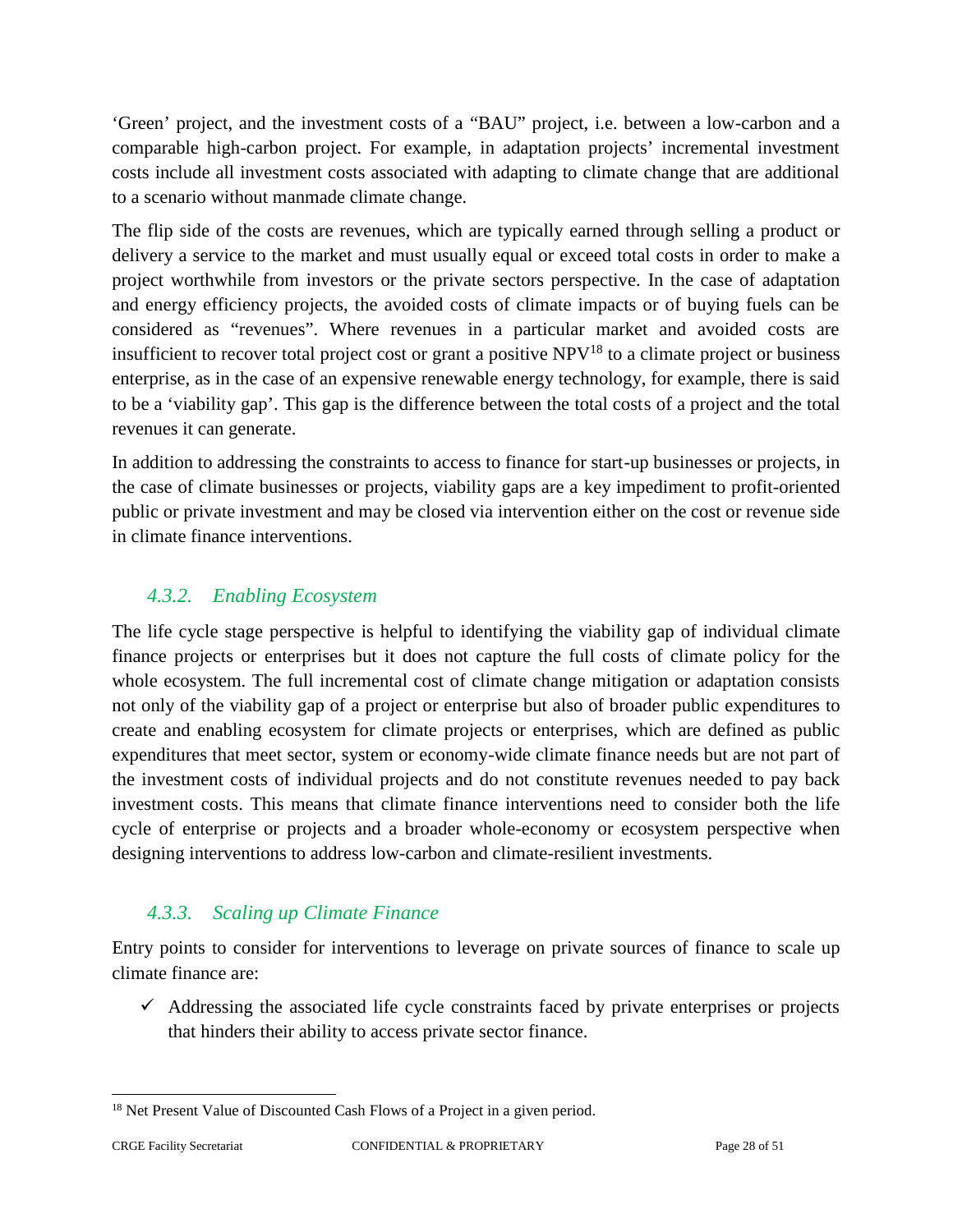- $\checkmark$  Targeting viability gaps by increasing project revenues, e.g. through carbon credits, feedin tariffs, or subsidized power purchase agreements etc
- $\checkmark$  Targeting viability gaps by reducing project costs through different measures. Traditional instruments include:
	- o Investment grants to reduce private investment needs,
	- o Concessional loans to reduce the cost of capital, and
	- o Tax reductions or rebates
	- o R&D or project preparation and planning facilities to lower pre-investment costs
	- o Utilizing risk mitigation instruments (guarantees, risk-sharing facilities, etc).
- $\checkmark$  Building an Enabling Ecosystem; traditional initiatives include
	- o Building a practical MRV system and developing a carbon credit market
	- o Building public infrastructure, say a treatment plant for a cluster of enterprises
	- o Capacity building for closing knowledge gaps;
	- o Developing, implementing and monitoring climate policies to remove technical, legal and administrative barriers to investment;
	- o Improving the general investment climate for the private sector.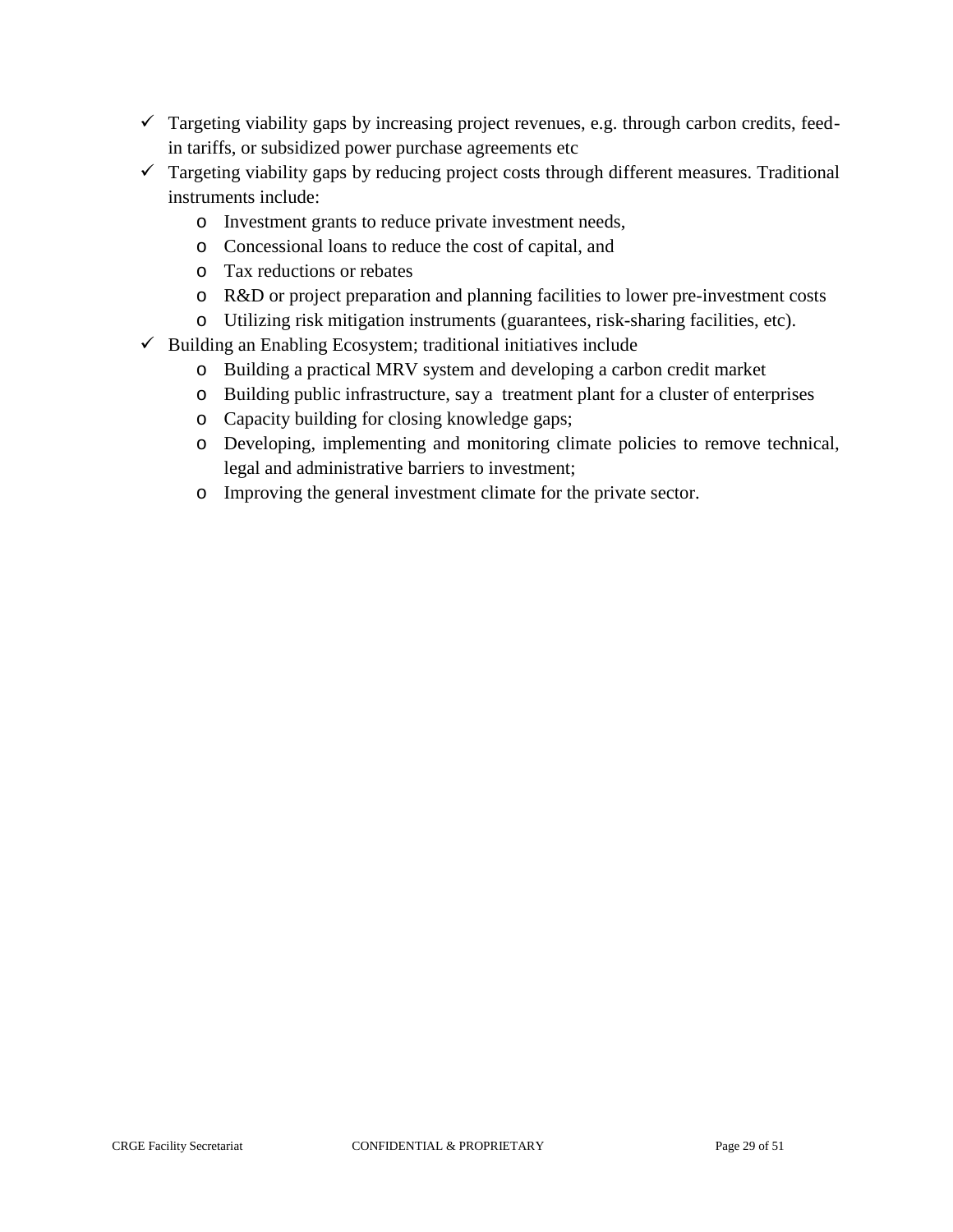# *5. Ethiopia's Financial Sector*

# *5.1. Legal and Policy Environment of the Financial Sector in Ethiopia*

The legal and regulatory framework affecting financial institutions impact the ability of banks and MFIs to lend. Banks and MFIs report facing weak liquidity positions due to credit limits for SMEs and micro enterprise loans, not being able to go beyond 10 percent of their capital for microfinances institutions and 25 percent for banks.

Financial institutions are required to set their lending portfolio for monitoring purpose by the NBE. These lending restrictions were imposed on private banks and then replaced by an NBE directive requiring commercial private banks to allocate 27 percent of their loan disbursements to purchase fixed and low-interest bearing NBE Bills. According to private commercial banks, this directive has had a negative impact on their liquidity and lending capacity and they are therefore not able to lend as much as they want.

In a constrained liquidity environment banks are likely to favor existing, established clients when allocating loans as opposed to newer, riskier start-ups. Although a temporary solution was provided by NBE by reducing the reserve and liquidity requirements on commercial banks, lowering the reserve requirement down from 10 to 5 percent and the liquidity requirement from 25 to 20 percent, the liquidity problem of the private banks appears to still be an issue. Government financial programs

The Financial legal framework in Ethiopia does not cater for alternative source of funding for enterprises, thus debt financing is the most available

# *5.2. Overview of the Ethiopian Financial Sector*

As of 2012/13 Ethiopia has 19 commercial banks and 15 insurance companies from 17 and 14 respectively in 2011/12. The fact that banks are still required to allocate 27 % of their loan portfolio in central bank bonds has been a constraint on the private commercial banks liquidity and is one of the reasons limiting credit access to the private sector.

The share of private sector credit of the total banking sector credit has consistently been declining from 66.5 percent in 2007/08 to 40.1 percent in 2013/14. Similarly, the ratio of private sector credit to GDP declined from 15.4 percent in 2003/04 to 10.9 percent in 2013/14, and remained below the SSA averages for the period reviewed (Figures below.)

Overall, credit as share of GDP is on a downward trend and below the SSA average since 2008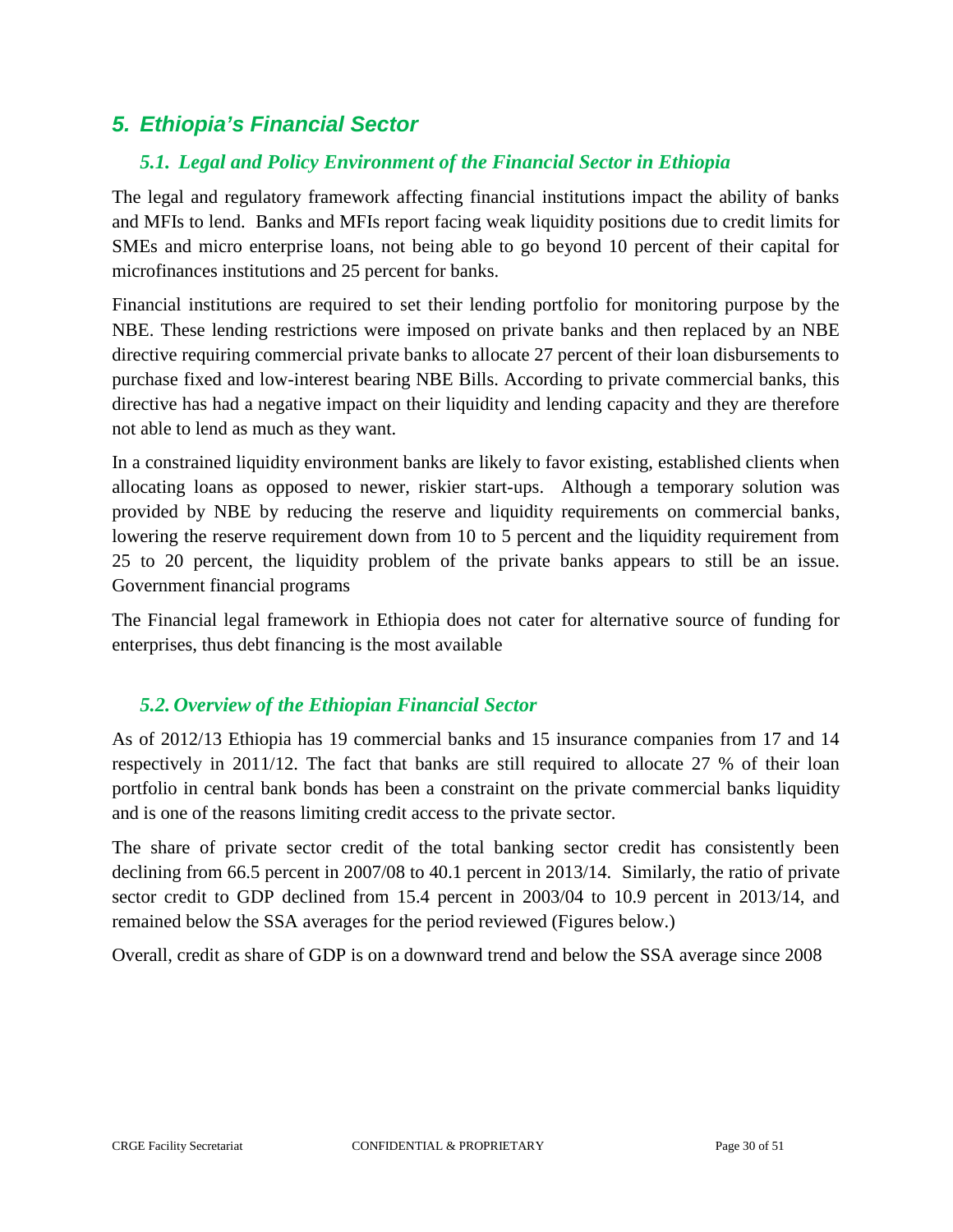

Source: World Bank staff computation, based on: 3.1-3.2: NBE and FinStat (2015), and 3.3-3.4: NBE and WDI.

#### **Interest Rates**

The central bank's policy on interest rate is that it sets the minimum (floor) bank deposit rate, currently at 5 %, but the banks are free to pay above the minimum and to set their own lending rates. While the minimum bank saving rate was controlled at 5 %, average saving rate was 5.4 % and lending rate at 11.88 % in 2013/14. Real saving rates remained negative as the inflation rate is still higher than the nominal interest rate. The relatively insensitive nature of savers to interest rate, due to the absence of alternative financial instruments, has allowed the banks to hover around the minimum deposit rate. The banking sector's total assets in Ethiopia increased by 13.3 percent over the one-year period up to June 2014, but financial intermediation remains low. Three public banks constitute 77 percent of total assets of the banking sector.4 Within this group are the Commercial Bank of Ethiopia (CBE) and the Development Bank of Ethiopia (DBE). CBE holds 80 percent of the total outstanding loans and investment used to finance public investments and DBE is a large holder of treasury bills. Consequently, financial intermediation remains low and on a declining trend.

#### **Strength of the Banking Sector.**

On average, banks appear to be well capitalized and profitable. Compared with 2013, total capital of the banking industry increased by 13.2 percent and reached Birr 26.4 billion by the end of June 2014. As a result, the system-wide capital adequacy ratio increased to 17.2 percent at the end of March 2014 (it was 14.6 percent at the end of March 2013) and remains well above the 8

.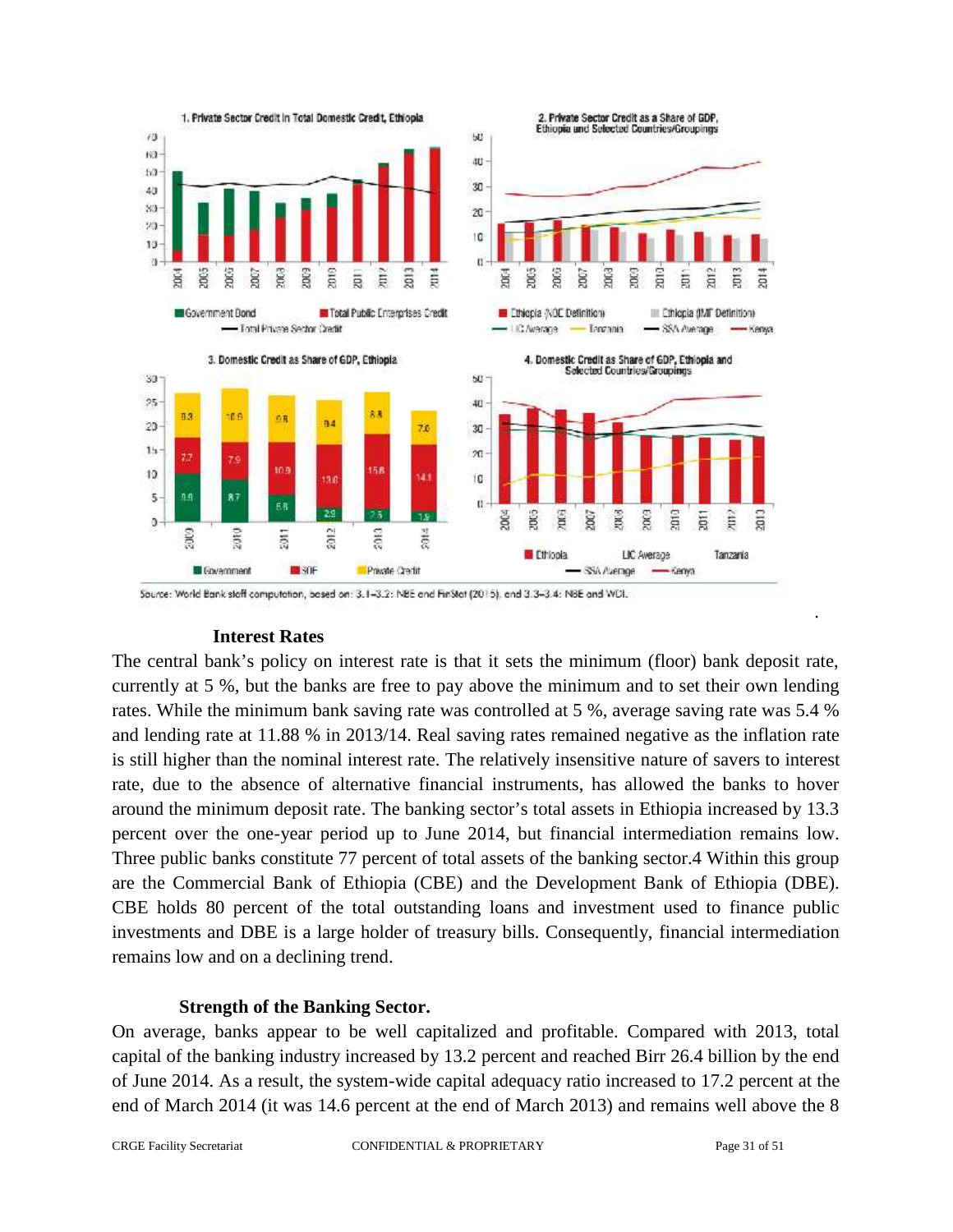percent minimum requirement. Though banks' operating costs appear to have increased, the profitability of the banking sector remains high with return on assets (ROA) and return on equity (ROE) at 3.1 and 44.6 percent, respectively (as of end March 2014). Both are well above the SSA average of 2 percent for ROA and 17 percent for ROE at end 2013.

Asset quality has also improved over time, with nonperforming loans at less than 3 percent of banks' total loan portfolio at the end of March 2014. The liquidity situation however is showing some signals of stress in the system: at the end of March 2014, the system-wide liquidity ratio (liquid assets to total assets) was only slightly above the 15 percent minimum requirement.

#### **Capital Markets**

Capital markets in Ethiopia mainly comprise treasury bills and Government bonds. Treasury bills are transacted on a weekly basis while Government bonds are occasionally issued. Maturities of T-Bills range from 28, 91, 182 and 364 days of which 91 days and 364 days are the most demanded terms. In December 2014, the country joined Ghana, Kenya, Senegal, and Ivory Coast in issuing an euro bond that raised US\$1 billion to fund infrastructure-related projects for the electricity, railway, and sugar industry sectors.

#### **Access to Finance**

The banking sector and microfinance institutions (MFIs) are expanding in their structure of liabilities and assets, but access to finance remains a challenge. 7 Commercial banks have branched out in previously unbanked areas and the number of bank branches went from 390 in 2009 to 2,208 in 2014. As a result, the ratio of total bank branches to total population improved to 39,834 from 49,675 over the past year, reflecting a significant annual improvement in financial service outreach.

As of June 2014, the banking system's total net deposits showed a year-on-year increase of 23.7 percent. Likewise, MFIs mobilized a total saving deposit of Birr 11.8 billion, about 54.8 percent higher compared to the same period of the previous year. The outstanding credit of the MFIs scaled up by 31.9 percent on annual bases and reached Birr 16.9 billion. As a result, their total assets increased 38.6 percent on annual bases and stood at Birr 24.5 billion by the end of June 2014. Access to finance for however, remains a critical constraint: only 1.9 percent of small firms have a loan or line of credit. This rate is lower than among micro, medium, and large firms (6.0, 20.5, and 35.5 percent, respectively) and corroborates with assertions that small firms struggle the most in obtaining access to finance since MFIs cater to micro-sized firms, and commercial bank clientele are predominantly medium and large firms.

The financial sector, mainly banking and insurance services have been broadly stable and growing in terms of expanding its services. The sector continues to tap into new opportunities for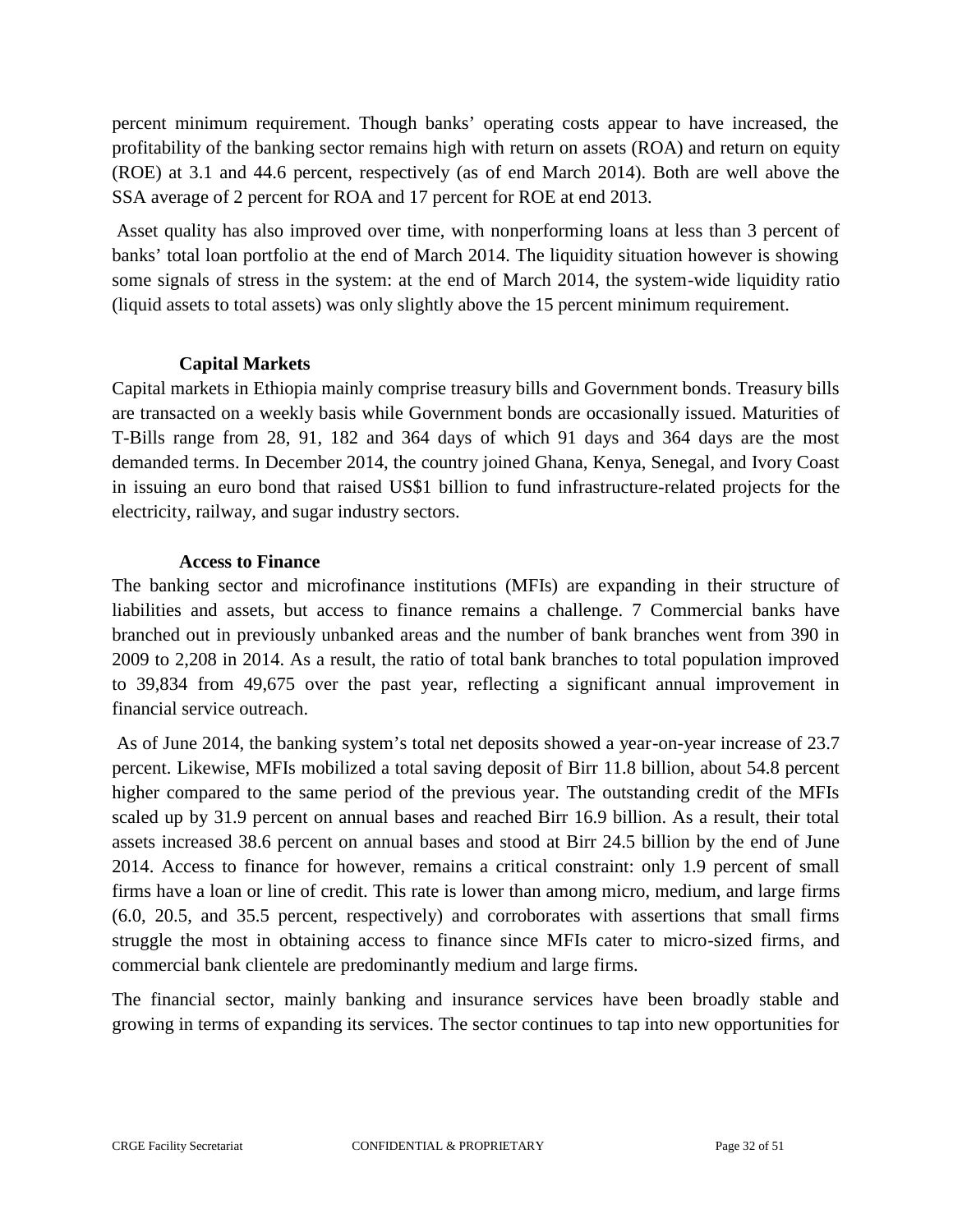mobilizing savings through establishment of new banks and expanding their branch networks as well as introducing new financial instruments.<sup>19</sup>

# *5.2.1. Sources and Types of Funding in Ethiopia*

Financial intermediation is a driving force for economic development. Bank debt financing remain the main source of funding for Ethiopian private sector firms -an expansion in credit to the private sector enables firms to invest in productive capacity, thereby laying the foundation for a sustainable growth path. However Ethiopia is falling behind its peers in financial intermediation. As indicated earlier the ratio of private sector credit to GDP declined from 15.4 percent in 2003/04 to 10.9 percent in 2013/14, and remained below the SSA averages for the period reviewed. In addition, the decline in Ethiopia comes at the background of a global trend of increasing private sector credit.

According to the Doing Business Report 2015, Ethiopia ranks 165 out of 189 in the ease of getting credit compared to the SSA average ranking of 122 and well-performing peers such as Rwanda which ranks 4 of 189 economies (World Bank, 2015b). Firms that are fully credit constrained exhibit poorer performance and productivity.

Firms in Ethiopia are more likely to be fully credit constrained than global comparators, including SSA countries. Nearly half of firms in Ethiopia are fully credit constrained. Fully credit constrained firms are those without external financing and were either rejected for a loan or did not apply even though they needed additional capital. For firms, being credit constrained means poorer performance and less productivity.

In Ethiopia, a credit constrained firm has 15 percentage points lower sales growth, 5 percentage points lower employment growth, and 11 percentage points lower labor productivity growth than firms who are not credit constrained. Investment decisions of manufacturing firms in Ethiopia are heavily dependent on cash flows.

Access to finance remains a top obstacle for enterprises in Ethiopia. As shown in the tables below firms consistently identify access to finance as one of the top five obstacles to doing business in Ethiopia, rated as the third most binding constraint in the Global Competiveness Index 2015 and number one in the Enterprise Survey 2011.

<sup>19</sup> UNDP Country Economic Brief Analysis Issue No. 1/Feb.2014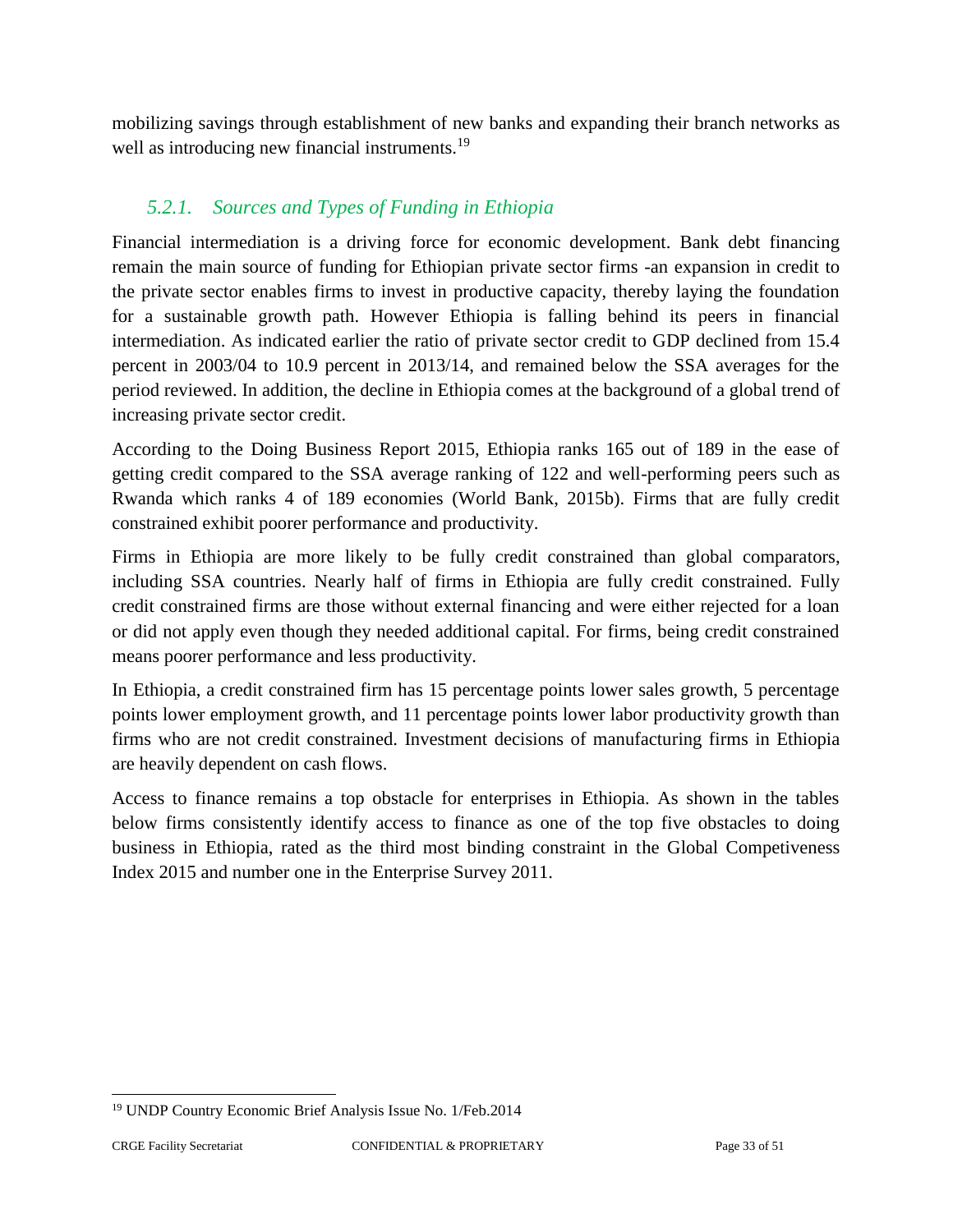

According to the Enterprise Survey, this is perceived as the main business environment constraint by micro (41 percent), small (36 percent), and medium (29 percent) enterprises in Ethiopia, compared to a SSA average of 24, 20, and 16 percent, respectively

The same data indicates that almost 93 percent of small enterprises and over 95 percent of medium enterprises have either a checking or a savings account (a percentage higher than the respective SSA averages) but only 3 percent of small enterprises and 23 percent of medium have a loan or a line of credit.

Young and small firms appear to face more serious financial constraints relative to those that are larger and more established. Across a range of financial indicators created using the Ethiopia Enterprise Survey (2011), young and small firms are the most likely to report that access to finance is a major constraint to their business operations and at rates higher than other well developed African countries. In South Africa in 2010, for instance, only 10.4 percent of SMEs rated access to finance as a major constraint. In contrast, in Ethiopia nearly half of microenterprises, 40 percent of small firms, and 18.5 percent of medium firms reported access to finance to be a major constraint to daily operations.

Overall, data indicates the existence of a missing middle phenomenon in terms of financial services catering to small firms. Young and smaller firms are much more likely to be rejected for a loan or a line of credit than firms who are more established or larger (see below)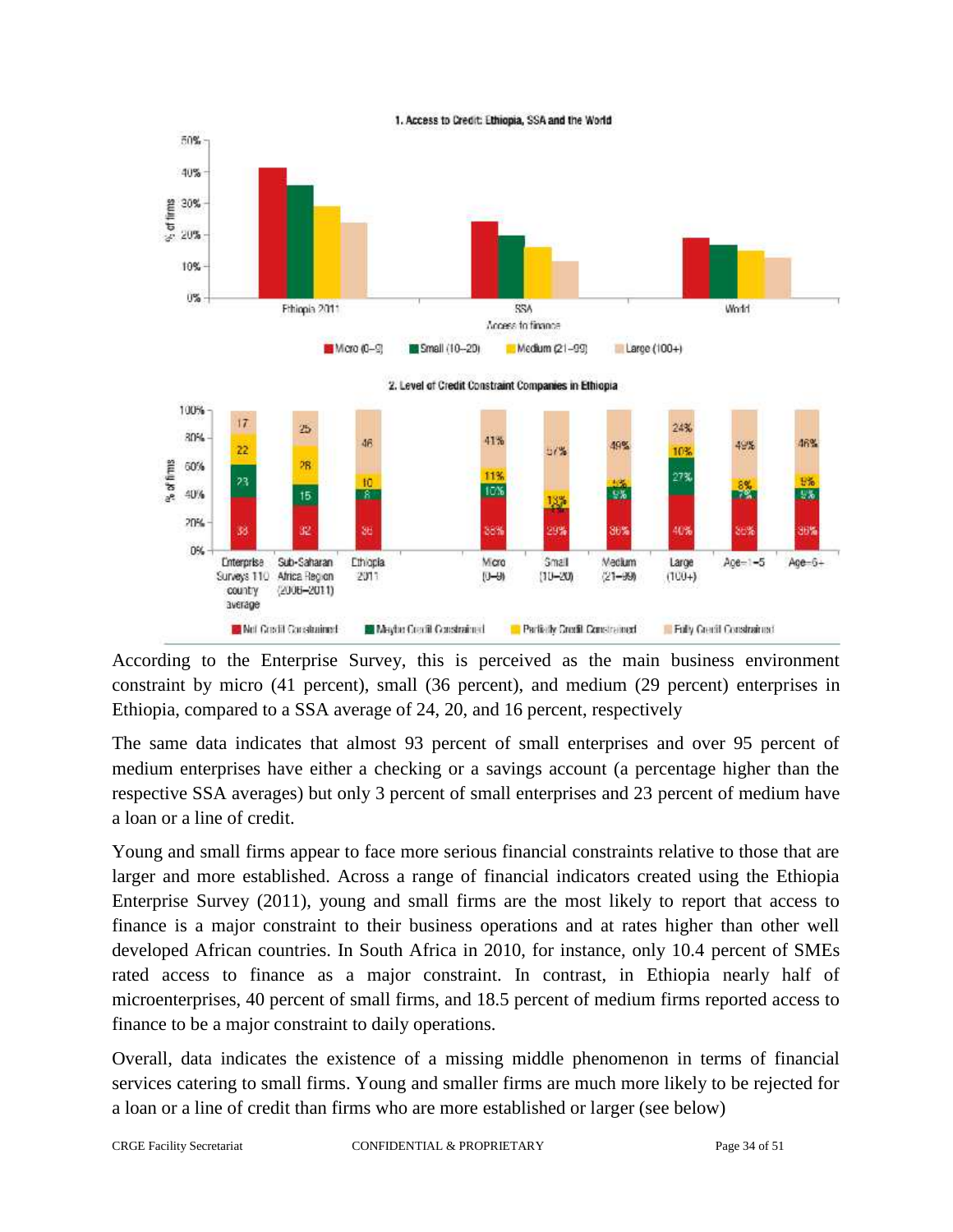

Sources: (1) and (3) based on Enterprise Survey (2011), (2) and (4) based on World Bank (2014d).

Moreover, despite confirming their need for improved access to finance, SMEs are discouraged from applying for loans due to excessively high collateral requirements. Only 1.9 percent of small firms have a loan or line of credit. This rate is much lower than that of micro, medium, and large firms (6.0, 20.5, and 35.5 percent, respectively). Further illustrating the existence of a missing middle phenomenon, in Ethiopia, small-sized firms (10–20 employees) are the most credit constrained of all firm segments (57 percent), more than micro medium, or large firms at 41,49, and 24 percent, respectively. The missing middle phenomenon is a common feature to many developing countries that have a large number of microenterprises and some large firms, but far fewer small and medium enterprises.

High collateral requirements are a binding constraint for smaller firms since the most common type of collateral used are land and buildings or personal assets (see below).

|                    | Micro (0-9) | Small (10-20) | Medium (21-99) | Large $(100+)$ |
|--------------------|-------------|---------------|----------------|----------------|
| Land and Buildings | 69.6        | 86.1          | 81.9           | 85.4           |
| Equipment          | 2.1         | 2.5           | 33.0           | 84.9           |
| <b>Accounts</b>    | $\hat{z}$   | 2.5           | 4.8            | 24.5           |
| Personal Assets    | 26.2        | 36.8          | 27.0           | 22.0           |
| Other              | 4.2         | 0.0           | 0.0            | 14.3           |

As elsewhere in developing economies, Ethiopian banks prefer immovable collateral such as land rather than movable assets such as machinery. Large firms are the only ones who commonly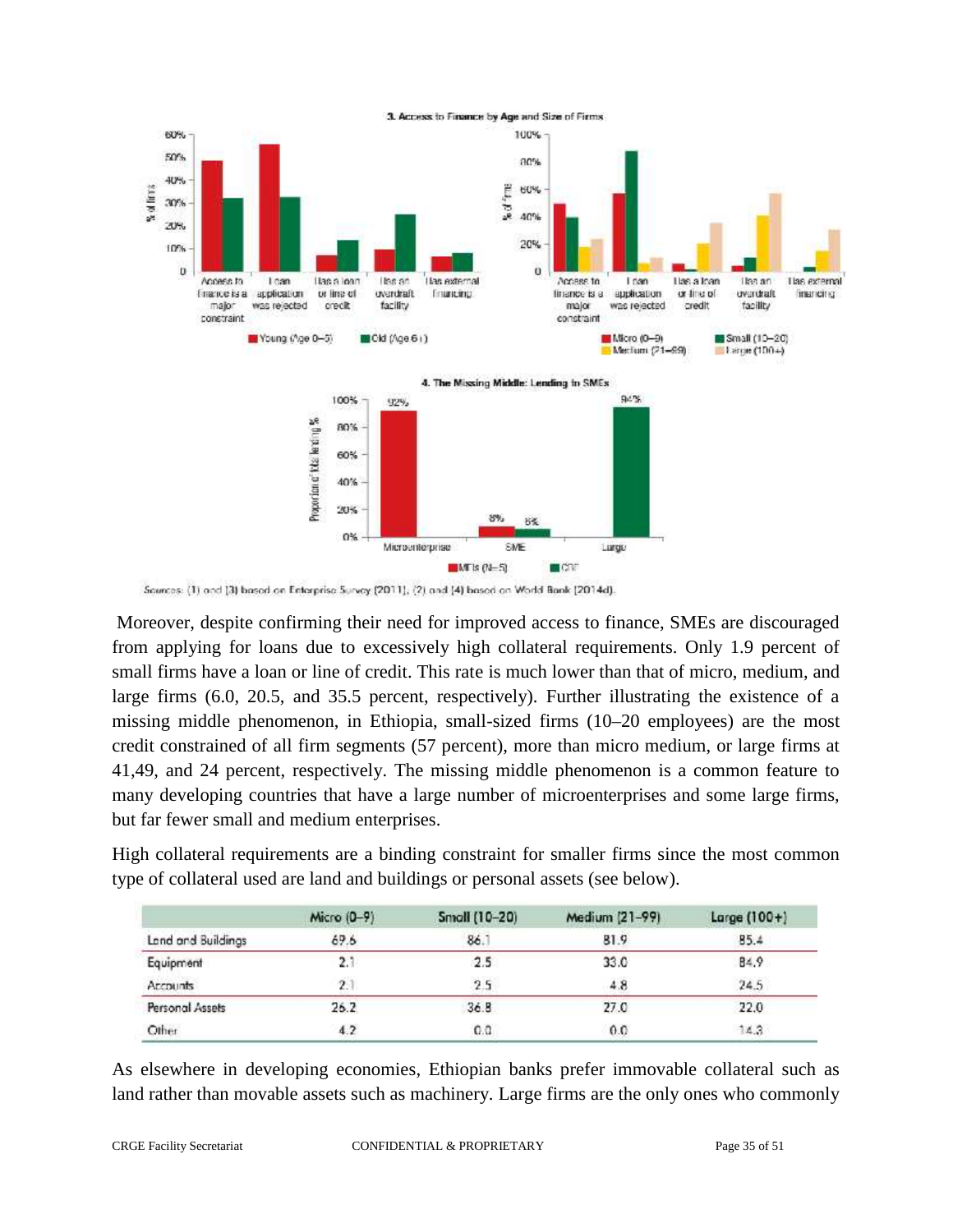can use equipment as collateral. The use of accounts as collateral is also rare, even for large firms; less than a quarter of large firms use this as a form of collateral. The average value of collateral needed for loans in Ethiopia is also very high compared to other regions of the world as well as to other developed economies in Africa. On average, Ethiopian firms require 234 percent of the loan amount for collateral, compared to 134.3 percent in Eastern Europe and Central Asia. In well-developed African countries, collateral requirements are also much lower than in Ethiopia: 120.8 percent in Kenya (2007), and 103.6 percent in South Africa (2007).

A recent ad hoc survey of the supply side of MSME financing in Ethiopia confirms that small and medium enterprises are being underserved compared to micro and large firms. MFIs primarily cater to micro firms and bank clientele are primarily large firms. The five MFIs who reported lending figures disaggregated by client size focus their lending on microenterprises. 92 percent of their total loans are disbursed to microenterprises while only 8 percent are issued to SMEs. Among banks, only the CBE reported disaggregated lending by client size. The CBE tends to focus on large enterprises and provides lending to the SME sector comprising almost 6 percent of the bank's total disbursements. The majority of financial institutions believe that prospects for the SME market are good and that the SME market size is large. The small enterprise segment is also identified as the most promising segment for growth by both commercial banks and MFIs, however SME lending is limited as MFI deposits and loan portfolios are comprised mainly by microenterprises. The same is true for commercial banks where deposits and loan portfolios typically comprise less than 10 percent of MFIs.

Financial institutions in Ethiopia lack a commonly agreed definition of MSMEs which leads to poor market segmentation, along with a lack of in-depth customer knowledge and proper business strategy. While the majority of MFIs use the SME definition that is laid out in the Government's National MSME Development Strategy (Table below)

| Level of the<br>enterprise | Sector   | Number of Employees | <b>Total assets (Birr)</b>                                    |
|----------------------------|----------|---------------------|---------------------------------------------------------------|
| Micro enterprise           | Industry | $\leq$ = 5          | Less than or equal to 100,000 (USS 6,000 or EUR 4,500).       |
|                            | Service  | $\leq$ 5            | Less than or equal to 50,000 (US\$ 3,000 or EUR 2,200)        |
| Small enterprises          | Industry | From 6-30           | Less than or equal to 1.5 million (US\$ 90,000 or EUR 70,000) |
|                            | Service  | From 6-30           | Less than or equal to 500,000 (US\$ 30,000 or EUR 23,000).    |

Source: National MSE Strategy of Ethiopia (2011).

Commercial banks do not seem to uniformly distinguish among small, medium, and large enterprise. Typically banks define SMEs according to the annual turnover of the business, loan size, and number of employees and/or revenues generated by the financial institution. All MFIs besides one uniformly use the number of employees-criteria. Most MFIs also categorize micro and small enterprise in term of turnover and loan size $20$ 

<sup>&</sup>lt;sup>20</sup> World Bank Group: 4th Ethiopia Economic Update Overcoming constraints in the manufacturing sector July 8, 2015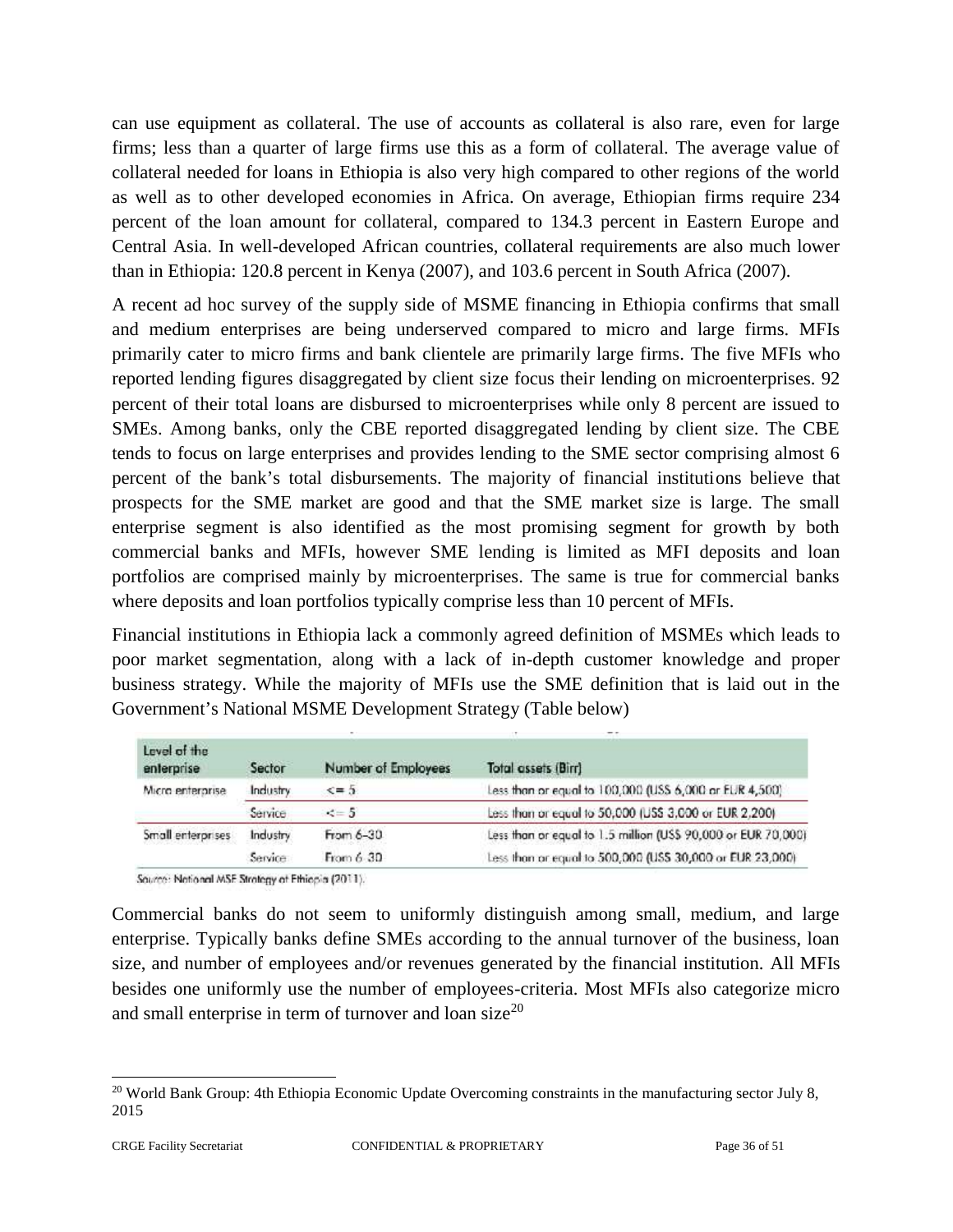# *6. Financial Intermediary Selection*

For each strategic option under the CRGE Private Sector Strategy, the CRGE Facility Secretariat is expected to partner with FIs as conduits to finance private sector "greening". In selecting intermediaries the "appropriateness" of the FI must be taken into consideration to ensure a strategic fit.

The table below is a Macro level matrix per the framework on which the CRGE Facility should use to select "appropriateness" of financial intermediaries for each strategic option.

|                         | <b>CRGF Fund</b>                     |                                                                    |                                         |                         |                                |                         |                         |                               |                        |
|-------------------------|--------------------------------------|--------------------------------------------------------------------|-----------------------------------------|-------------------------|--------------------------------|-------------------------|-------------------------|-------------------------------|------------------------|
| Fortfolio Allocation    | Micro Enterprises                    |                                                                    |                                         | SME                     |                                |                         | Large Enterprises       |                               |                        |
| Slaue of Bueinese       |                                      | Early Grewth to<br>Idea to Start UP   Accelerated Grewth   Malured | Expansion to                            | Idea to Start UP Growth | Larly Greath to<br>Accelerated | Expansion to<br>Matured | Idea to Slan, UP Growth | Laty Greath to<br>Accelerated | Expansion to<br>Matred |
| Financial Intermedianea | VFIs, NDFIs, and Micro Finance Danks |                                                                    | Danks, GM Focused VCs & PCs             |                         |                                | Danks, VCs and PEs.     |                         |                               |                        |
| Appropriate Instruments | Data                                 |                                                                    | Debt, Equity and Ouses Equity.          |                         | Dall and Foaly                 |                         |                         |                               |                        |
| Interventional          | Crants and Portfolio Cuarantees      |                                                                    | Grants, Equity and Portfolio Cuarantees |                         | Crants                         |                         |                         |                               |                        |

At the Micro level, in selecting "appropriate" financial intermediaries, the CRGE Facility as a guiding principle should:

- Assess the financing portfolio focus of the intermediary per life cycle stage and size of businesses in its investment portfolio.
- Evaluate the private sector industry category focus of the intermediary
- Assess the intermediaries' guidelines or risk management practices for extending finance to the private sector to ensure that they are in-line with best practices.
- Assess the deal origination practices of the said intermediary and financial instruments typically used.

The following must also be assessed to determine which financial intermediaries that funds can appropriately be channeled through for the private sector:

- Resources Identify and appraise the financial intermediaries' financial strength and structures in place to ensure business continuity
- Capabilities Identify and appraising the financial intermediaries' financial performance as compared to industry standards as well as its human resource capabilities per climate financing and or niche specialist financing.
- Experience Evaluating the financial intermediaries experience with managing earmarked funds.

# *6.1.1. Highlights of Intermediaries in Ethiopia.*

# **Development Bank of Ethiopia**

DBE is a specialized financial institution established to promote Ethiopia's national development agenda through development finance and close technical support to viable projects from the priority areas of the government by mobilizing fund from domestic and foreign sources while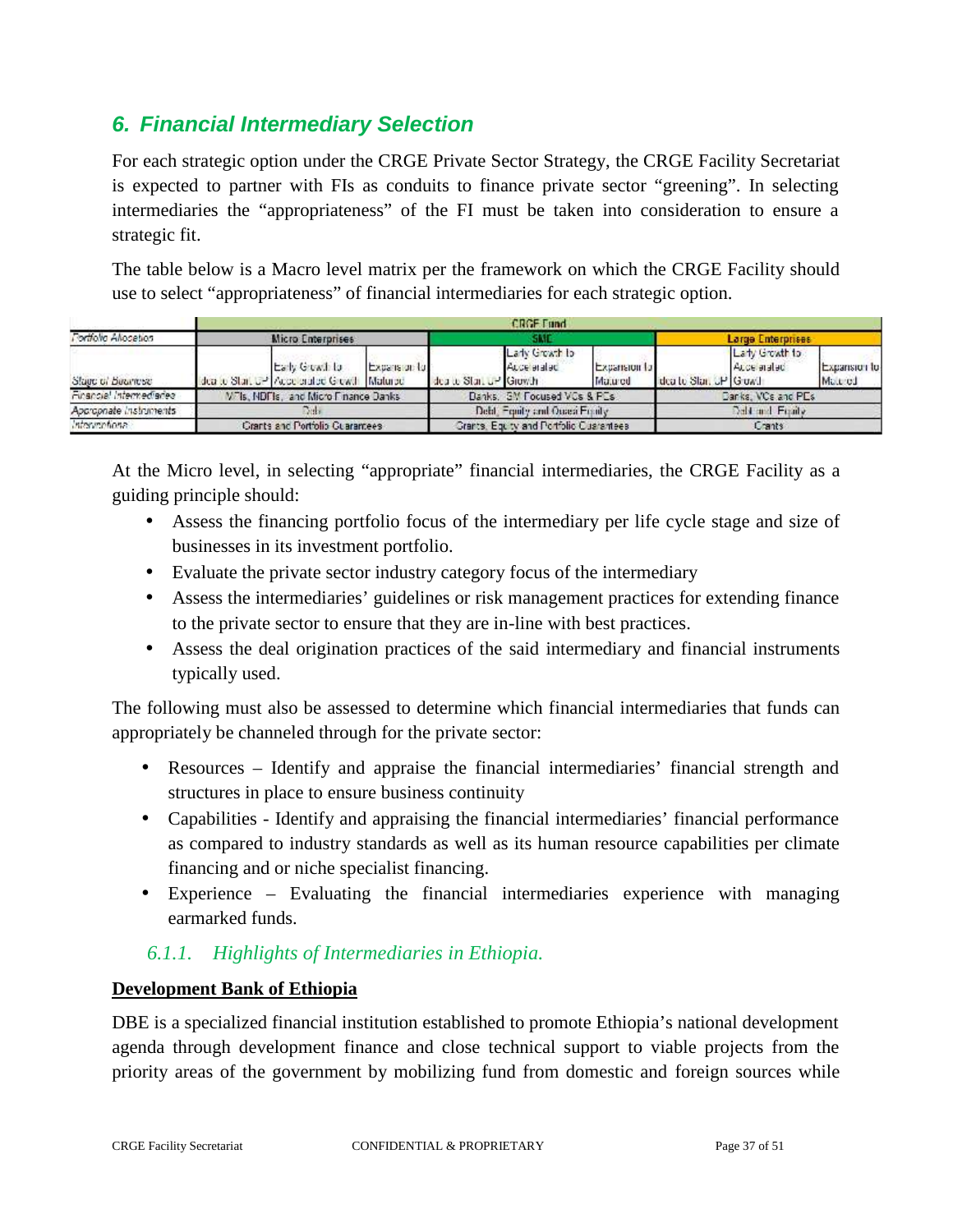ensuring its sustainability. Its key mandate is to fund investment credit to viable business by mobilizing resources internally and externally.

DBE is a matured, stable, well performing bank as compared to Ethiopian industry standards. DBE is a well-resourced state owned financial institution with current capitalization of 3 Billion ETB, of which 1.8 Billion ETB is paid up capital.

The DBE provides loan services, counselling and technical services to clients. The focus sectors of DBE are:

- Export orientated and export quality products
- Agro-processing projects
- Manufacturing projects
- Inputs-supplying projects to the priority areas

DBE prefers to fund early growth to expansion stage enterprises in the focused areas mentioned above. The bank prefers to work with big projects that have impact on the economy. (Single exposure limit of DBE is 25% of capacity). Loans for less than 15 million Birr are typically originated and serviced through regional branches of DBE all over Ethiopia.

DBE provides short term, medium term and long term (up to 15 years) loan facilities, with an average tenure of 6 years. Moratoriums offered by DBE may go up to a maximum of 3 years. The borrower's level of contribution must be at least 30% of the total project costs, not including the already acquired assets of the company. Lending interest rates ranges from 6% to 10%.

The DBE has robust risk management policies and procedures in place for the management of the institution. The bank also has experience with the management of special purpose funds; examples are as indicated below:

# *Export Guarantee Fund*

The Export Guarantee Fund was set-up to support exporting companies with the exception of those in the coffee sector. It was set-up and seeded by the GoE with USD 50M in 2007. The fund charges 2% to guarantee commercial bank lending to exporting companies. Under the management of DBE, as of 2015, the Guarantee Fund has grown to USD 83M.

# *Renewable Energy Market Development Fund (REMDF)*

This Fund was set up with a USD 2M LOC at a cost of capital of circa 3% from the World Bank to DBE to lend to enterprises in the renewable energy sector. DBE follows its normal credit policy and processes to on-lend this facility to the private sector. Additionally, DBE lends portions of this facility to Microfinance Institutions to on-lend to the renewable energy sector. DBE's criteria for lending to MFI's is however different from that to private enterprises as MFIs do not have to post collateral to access the Fund and are offered preferential interest rates of circa 6%. (See *Appendix 8.1a* for DBEs required criteria for MFIs to access this facility).

# *Rural Electrification Fund (REF)*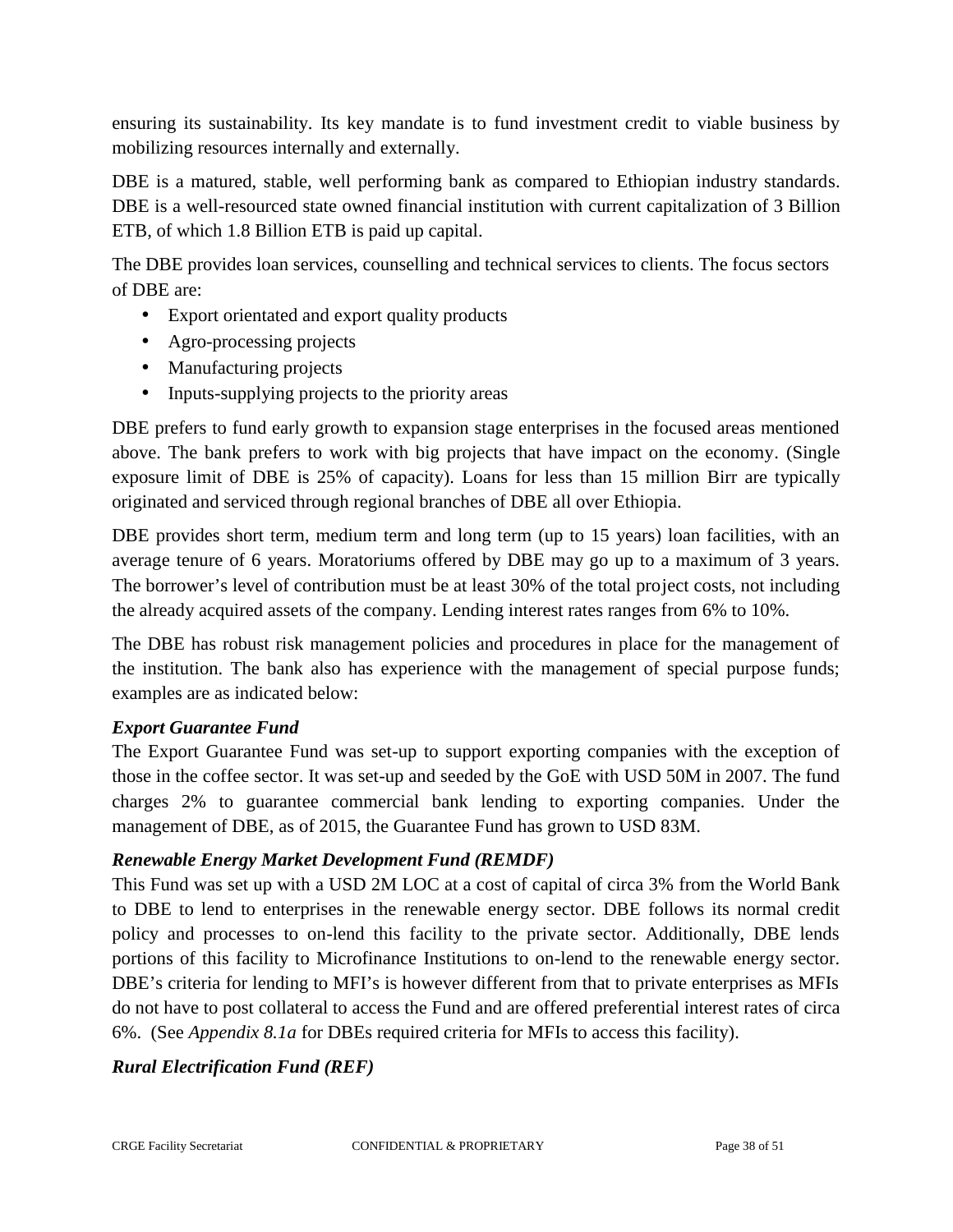REF was set-up to support GoE's rural electrification program. REF provides loans to eligible viable projects sponsored by private non-governmental promoters. Promoters often provide off grid energy to rural communities from renewable sources.

DBE manages REF as Trust Agent for the MWIE. MWIE originates its own deals and conducts technical feasibility. Thereafter, MWIE sends screened pre-approved projects to DBE for financial appraisal to determine financial viability. If DBE deem the project to be viable, then it approves the project and signs a loan agreement with the promoter on behalf of MWIE and disburses same. REF is off the balance sheet of DBE thus DBE is not responsible for loan recovery. However, as part of its trust management agreement with REF, DBE follows up on REF beneficiaries on behalf of MWIE for recovery.

# *Grants, BDA, TA & Co-Financing*

DBE has some experience with the management of Grants and TA programs. DBE provides counselling to enterprises but have no experience nor mandate to provide direct business development assistance and technical assistance.

DBE has co-financing experience with the likes of IFC, AfDB and EIB and is often the originator of the deal who approaches other BIs for co-funding opportunities.

#### *Funds Mobilization*

The DBE has the ability to mobilize scaled up, long term and flexible finance by (a) accessing national and international sources of public, private and carbon finance; (b) pooling/blending different sources of finance; (c) deploying a range of financial instruments, including long term loans & guarantees. It has the ability to finance inclusive investment in CRGE because it has a mandate to invest in sectors and products that are akin to CRGE investments and a mandate to lend to risky households and enterprises.

# *Equity Financing*

DBE has no experience with Equity financing and is not open to equity financing because the credit policy of the bank does not address same.

# **Commercial Banks and MFIs**

#### *Commercial Bank of Ethiopia*

CBE is the largest commercial bank in Ethiopia. As of June 2015, it had about 311 billion Birr in assets and held approximately 63.5% of deposits and about 38% of all bank loans in the country. The bank has over 900 branches positioned in the main cities and regional towns. The latter include 120 branches in the national capital Addis Ababa. It has years of experience in commercial banking with robust risk management policies and procedures in addition to a strong staff base of circa 22,000.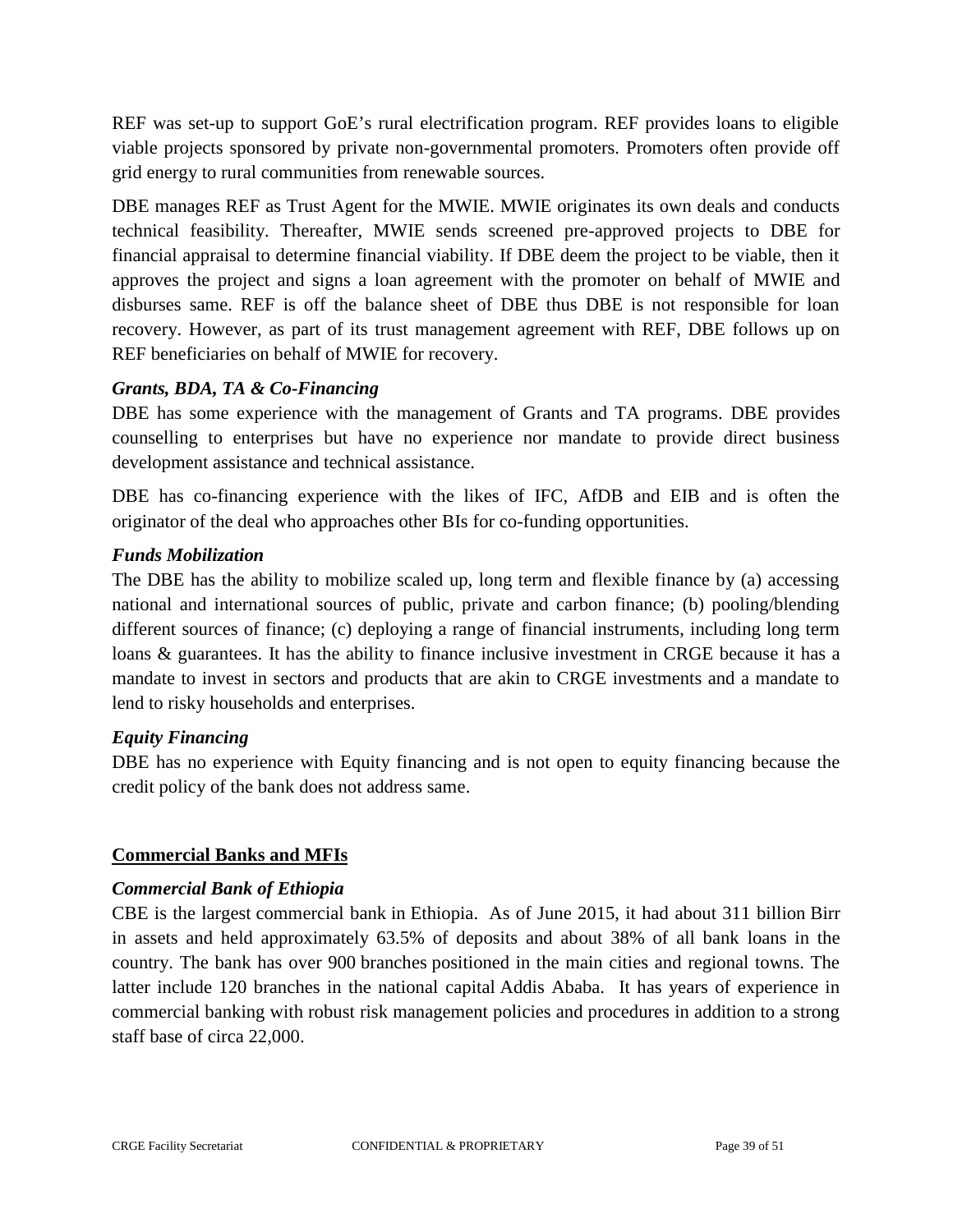CBE credit facilities attract circa 8% interest rate with collateral requirement characteristics and life cycle focus similar to traditional banks. It offers debt instruments and some of its products include:

*Overdraft*- Availed to customers up to a maximum period of one year; can be renewed every year based on the request of customers.

*Merchandise loan facility: -* It is a short term credit facility extended to customers against merchandise or its documentary evidence. Like Railway Receipts, Warehouse Receipts, Airway Bills etc. This facility is extended to customers for a maximum period of one year and its maximum advance rate is 80% of the amount of the merchandise.

*Pre-shipment Export Credit facility: -* It is a short term loan extended to customers engaged in export business for purchase of raw material, processing, warehousing, packing, transporting the finished goods to shipment. The facility is granted to customers engaged in the export sector and able to present receipts of export proceeds at least USD 300,000 or equivalent currencies, or engaged in viable business for at least two years or offer collateral. Advances range from 70% to 90% depending on type of goods to be exported. The tenure of the facility is a maximum of one year.

*Revolving Export Credit Facility: -* it is an advance extended to exporters upon presentation of acceptable export documents except bill of loading. It is to solve working capital problems of exporters with continuous export transaction emanating from money tied up in goods in transit of shipment. Customers must submit export documents indicating the goods are in transit of shipment to port. Like irrevocable LC way bill, insurance contract, and other documents specified in LC. The maximum advance is up to 80% of the value of the document. The facility is availed to the maximum of one year.

*Special Truck Loan Financing: -* It is a term loan granted to coffee and /or sesame exporters mainly to overcome problems of transportation service prevailed in the export business. Eligible, exporters must have at least earned USD 4M or equivalent of other currencies during the last twelve months preceding the application date from the pertinent export business. The vehicle has to be a dry cargo truck and trailer with minimum loading capacity of 300 quintals.

*Short term loans:* - These are loans granted to customers to finance their working capital needs and /or other short term financial constraints. It is granted for a maximum period of three years and the repayment can be in lump sum or in periodic installments i.e. monthly, quarterly or semi annually.

*Medium and long term loans: -* Extended to customers to partially finance acquisition or leasing of fixed business assets, establishment of new projects and expansion of an existing business. Tenure is 3 to 7 years for medium term and up to 15 years for long term loans.

Applicants for medium or long term loans must submit detailed project feasibility study or business plan and must contribute at least 30% of the total project cost.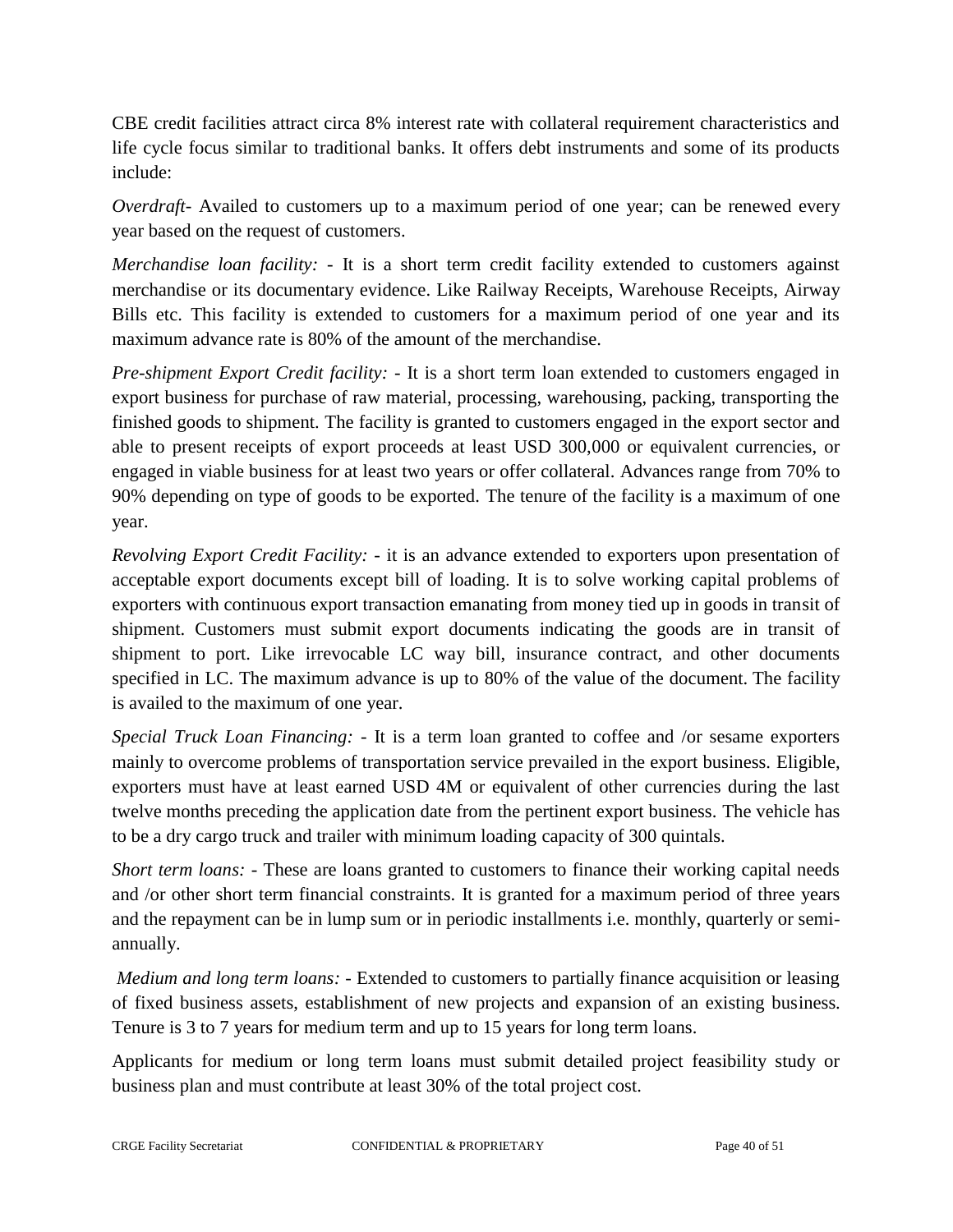*Agricultural Input Loan: -* Short term loan granted to customers for the purchase of fertilizers, improved seeds and agro-chemicals.

*Agricultural Investment Loan: -* It is a short to long term loan granted to customers engaged in commercial farms or agro-processing industries for working capital as well as purchase of agro processing machineries or equipment for plant, crop and animal production in small medium or large scale farming.

The applicants have to present detailed feasibility study and must commit at least 40% of the total estimated project cost.

*Coffee farming Term Loan Financing:-* It is one form of credit facility granted to customers engaged in commercial coffee farming with minimum 30 hectares of land to finance working capital needs, or new and expansion of existing projects.

The applicants have to present detailed feasibility study and must commit at least 40% of the total estimated project cost.

*Micro –Finance Institution's Loan: -* It's a short to medium term loan granted to Micro –Finance Institution to alleviate their financial constraints while providing credit to micro-entrepreneurs.

The bank may negotiate the lending interest rate on Micro-Finance Institution's loan.

A foreign Bank Guarantee that covers 75% of the principal loan shall be accepted as collateral.

# **Local Service Providers**

There are a number of Local Service Providers in the form of NGOs, Development Partners and Private Consultants already engaged in the private sector green space in Ethiopia that the Facility may collaborate with and leverage on to effectively engage the private sector and increase flow of funding to the private sector for greening. Value that may be derived from LSPs include but not limited to:

- Marketing, deal sourcing and origination of green projects.
- Provision of pre and post finance business development and technical assistance, coaching and mentorship
	- o Preparing green emprises to access credit from DBE or FIs per the terms and risk appetite of DBE and or FIs.
	- o Providing BDA and TA to green entrepreneurs to successfully grow and sustain their businesses post commercial finance offer.

Most LSPs in the green space have donors who finance their activities thus Green enterprises may not have to pay for their services. If some LSPs require payment for their service and Green entrepreneurs and or their business is not positioned to pay for the LSP's services, then the Facility may provide grants to pay for the services of such LSPs.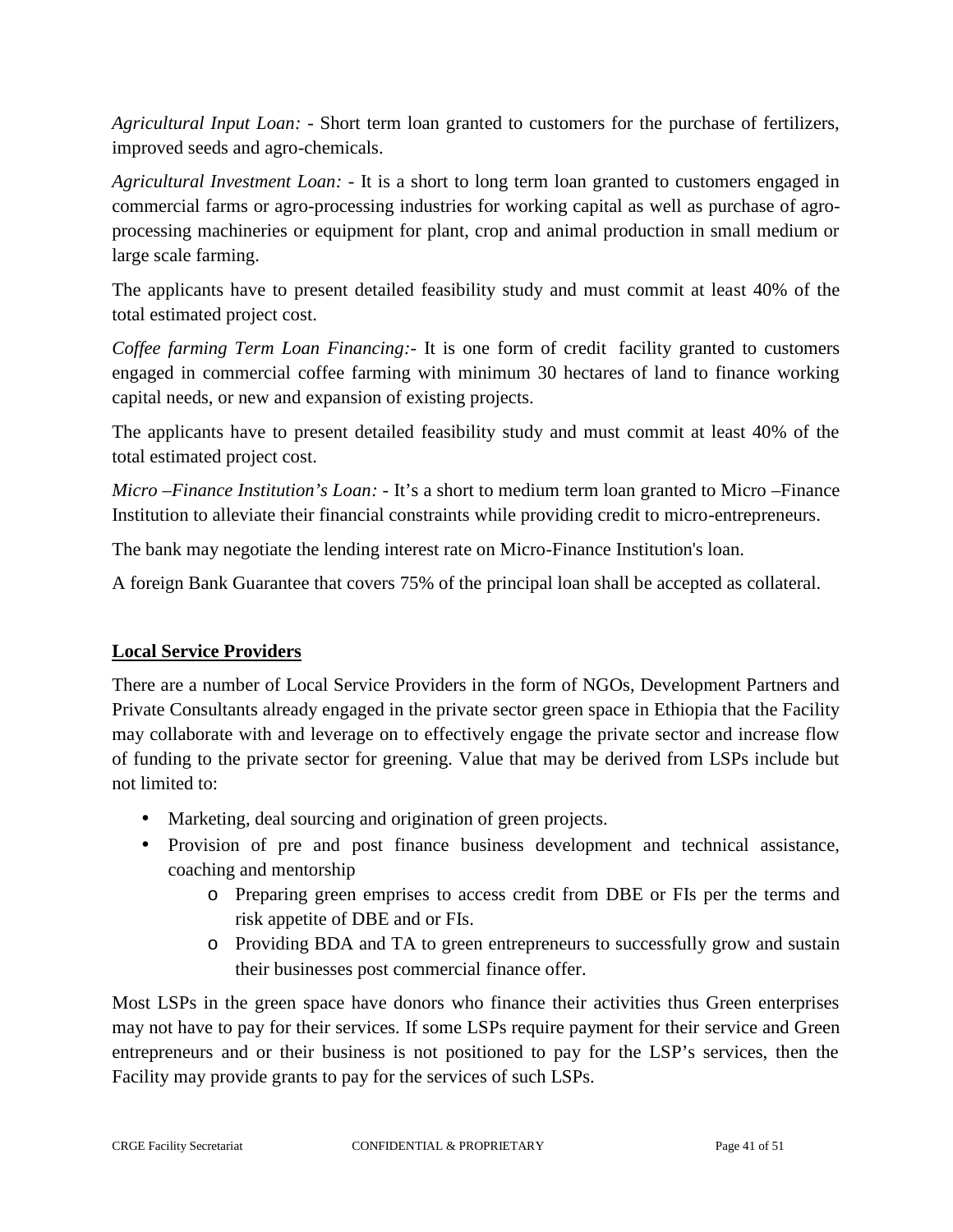Some of the LSPs in Ethiopia that may be considered by the Facility for their services include but not limited to:

# *Climate Innovation Center***:**

The Ethiopia Climate Innovation Center (ECIC) supports the private sector development and co operatives and offers comprehensive services (selection of promising entrepreneurs, provision of comprehensive training, and start-up financing) to small and medium entrepreneurs. It is supported by numerous development partners.

The ECIC provides a holistic set of early-stage financing, business support and capacity building services to the Ethiopian private sector, including women and rurally based entrepreneurs and business owners, working to develop, launch and grow innovative climate technology ventures that promote Ethiopia's climate resilience and green growth. The targets of the ECIC are:

- Mitigate up to 0.8 million tons of CO2 and protect/avoid loss of 31,000 acres of forest.
- Install up to 120MW of off-grid power capacity, providing additional access to up to 265,000 Ethiopians and 56,000 households.
- Provide access to clean water to up 420,000 Ethiopians and 90,000 households including preventing up to 170 deaths from water born disease.
- Provide better/cheaper food for up to 430,000 households and improve the efficiency of up to 120,000 small-scale farms.
- Overall, contribute to 3.1 million Ethiopians, including women and girls, being less vulnerable to climate change.

To do this, it is:

- Providing flexible financing to: (i) accelerate the development of localized technologies and (ii) catalyze new climate technology businesses.
- Providing critical pre- and post-investment technical assistance to the private sector through developing robust mentor networks and offering targeted advisory services.
- Supporting consistent and favorable regulatory environments, including access to international expertise for climate technology entrepreneurs and businesses.
- Identifying and unlocking market opportunities through providing access to key market and technology information while actively promoting sector opportunities and technology benefits.
- Facilitating linkages with rural and regional partners to: (i) support a targeted outreach and education campaign for women-enabled innovation and (ii) forge linkages with universities and facility providers to support cost-effective access to equipment, office space and talent.
- Focus on women and girls, ensuring both targeted and mainstreamed gender programs are effectively monitored and evaluated.

Sectors targeted are sustainable agri-business, bio-fuels and biomass, transport technologies, micro-hydro and energy efficiency and renewable energy.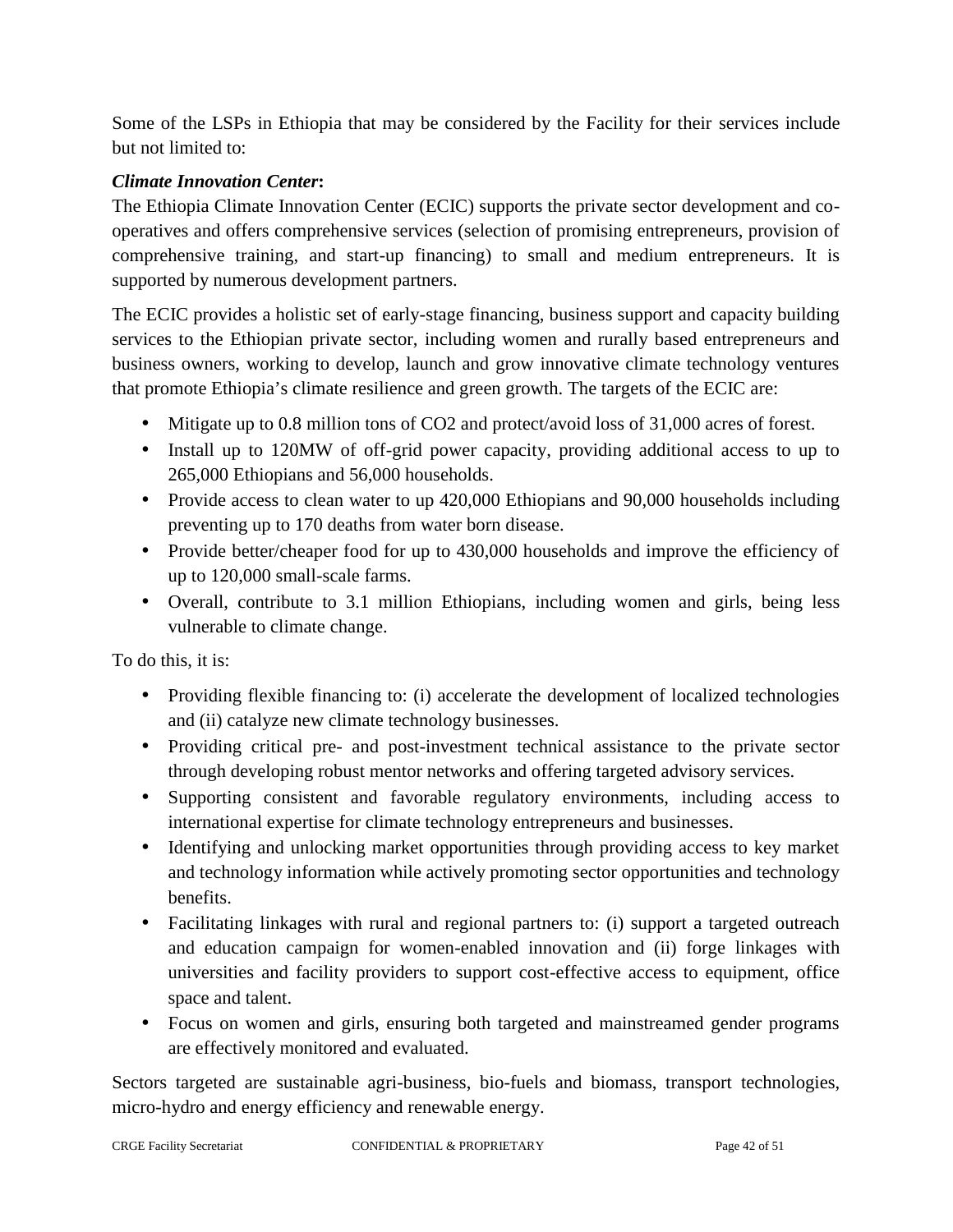26 companies reached the final round of judgment in 2013-14 for proof of concept, this was narrowed down to 8 companies that were awarded between \$ 25,000 and \$ 37,500 USD in grants.

# *Entrepreneurship Development Program (2012) with UNDP***:**

This project is managed with MOFED, MUDHC and FMSEDA. This aims to support small and medium enterprises in Ethiopia in manufacturing and services to improve competiveness and employment creation potential. The project has conducted policy reviews; provided support institutions for SME and links to TVET research institutions and improved access to financial services for SMEs.

# *Women Entrepreneurship Development Project for Ethiopia (WEDP):*

The objective of the WEDP is to increase the earnings and employment of Micro and Small Enterprise, or MSEs owned or partly owned by the participating female entrepreneurs in targeted cities; Mekele, Bahir Dar, Hawasa, Adama, Addis Ababa and Dire Dawa. This will be achieved by: i) tailoring financial instruments to the needs of the participants and ensuring availability of finance; and ii) developing the entrepreneurial and technical skills of the target group and supporting cluster, technology and product development for their businesses. The project has \$50 Million USD in committed financing from the World Bank. There are three components to the project

- 1. Access to microfinance. The aim of the component is to facilitate access to financial services for female growth-oriented entrepreneurs by providing working capital and investment finance through a dedicated line of credit. At the same time, the component aims at improving the capacity of existing Micro-Finance Institutions, or MFIs to serve female growth-oriented entrepreneurs with tailored financial products.
- 2. Entrepreneurial skills, technology and cluster development. The aim of this component is to develop growth-oriented women entrepreneurs' skills, facilitate their access to more productive technologies that can raise their incomes, and help unleash synergies from clustering.
- 3. Project management, advocacy and outreach, monitoring and evaluation and impact evaluation.

# *Private Enterprise Program Ethiopia (PEPE):*

PEPE will provide between £56m and £70m to the private enterprises over 7 years from 2012/13 to 2018/19.

20% of total investments is targeted for cotton and textiles green growth objectives. Green growth interventions in which all activities undertaken are developed and implemented from a full Green Growth perspective, with minimized negative impacts to the environment and people involved, have potential to significantly contribute to the target.

# *The Transformation Triggering Facility (TTF):*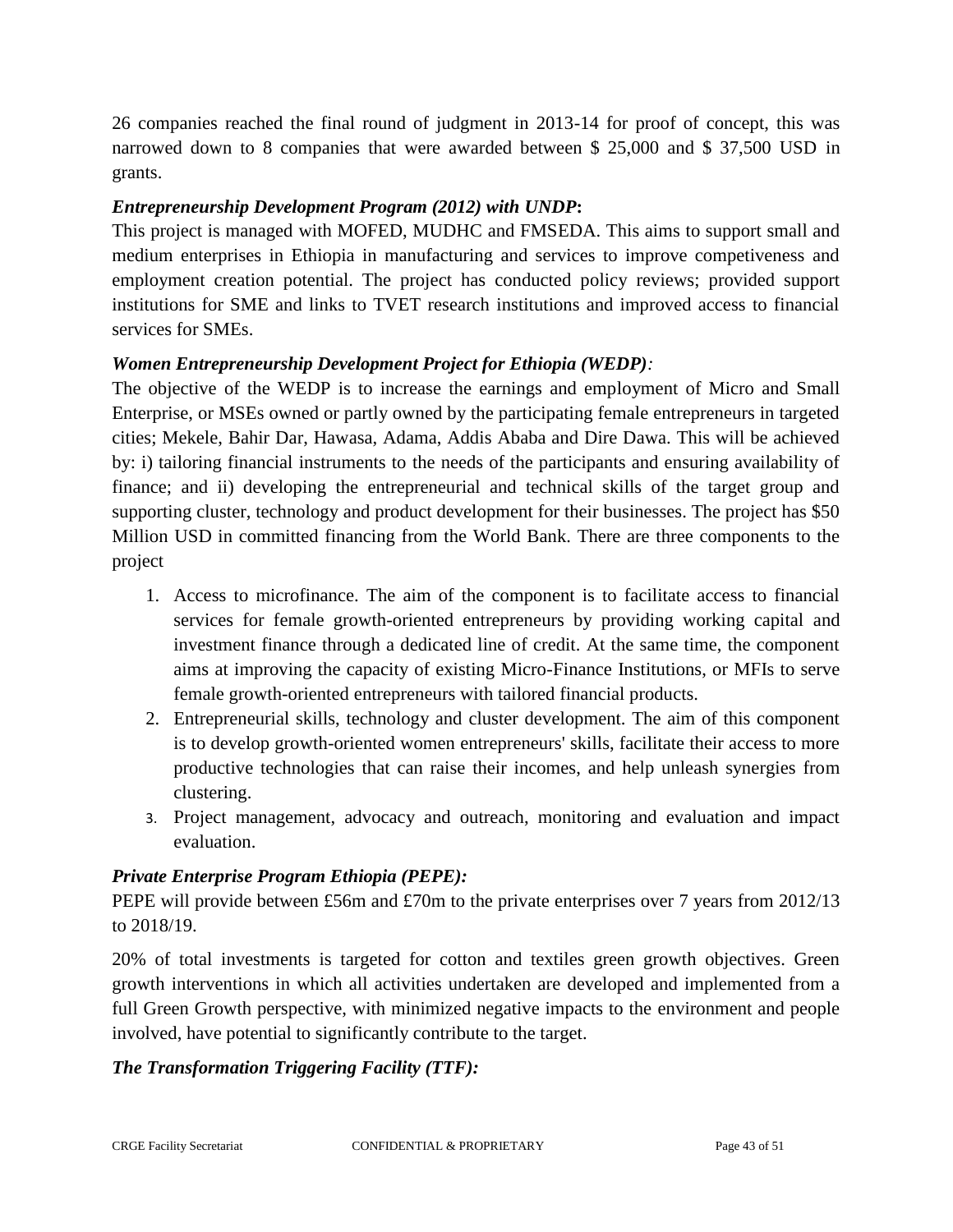The TTF seeks to accelerate Ethiopia´s economic transformation through enhancing, economic growth, skill development and employment creation with a budget of 35 Million Euro. To strengthen the Government of Ethiopia´s ability in target sectors of 1. Leather and leather products, 2. Textiles and Clothing, 3. Agri-processing and 4. Pharmaceuticals. The project aims to strengthen the competitiveness of small and medium sized industries in the priority sectors, Enhance the capacity of Ethiopia´s frontline ministries, government institutions and business organizations to facilitate/manage economic transformation and provide seed funding for Ethiopia to make it a medical and aviation hub in the continent.

# *The Competiveness and Job Creation Project*

To contribute to job creation by attracting investments and improving competitiveness of enterprises in the targeted industrial zones (IZ) and their linked domestic enterprises.

- Component 1:- Institutional and regulatory framework and capacity building
- Component 2: Support for industrial infrastructure
- Component 3: Enhancing IZ linkages to the local economy
- Component 4: Project management and monitoring and evaluation

The Project will benefit medium and large firms that are expected to establish within the industrial zones; SMEs that will act as local suppliers and be part of the value chain for the manufacturing sectors within the IZs; and workers in the IZs; as well as the sectoral institutes which will be involved in the project implementation.

The project will provide large and medium firms with new serviced industrial land and buildings (water, electricity, transportation infrastructure), and with a One-Stop Shop (OSS) - thereby reducing transaction costs of doing business. In addition, benefits are expected to accrue to local suppliers in the priority sectors (leather, textile/garment and agro-processing) since the project will enhance the linkages between firms that set up their facilities in the industrial zones and the rest of the value chain.

Thirdly, the project will benefit people who will be employed as a direct consequence of creation of new jobs in the targeted zones supported by the project. It is expected that predominantly women will be employed in the garment and shoe industries that initially set up business in the IZs. Fourthly, the sectoral institutes will benefit through the project support of their training of trainers (ToT) programs.

Lastly, the Project will support the emergence of a business friendly environment for firms within industrial zones. The Project is funded through an International Development Association (IDA) credit in an amount of US\$250 million equivalent. The loan would be for a 40-year period with a 10-year grace period.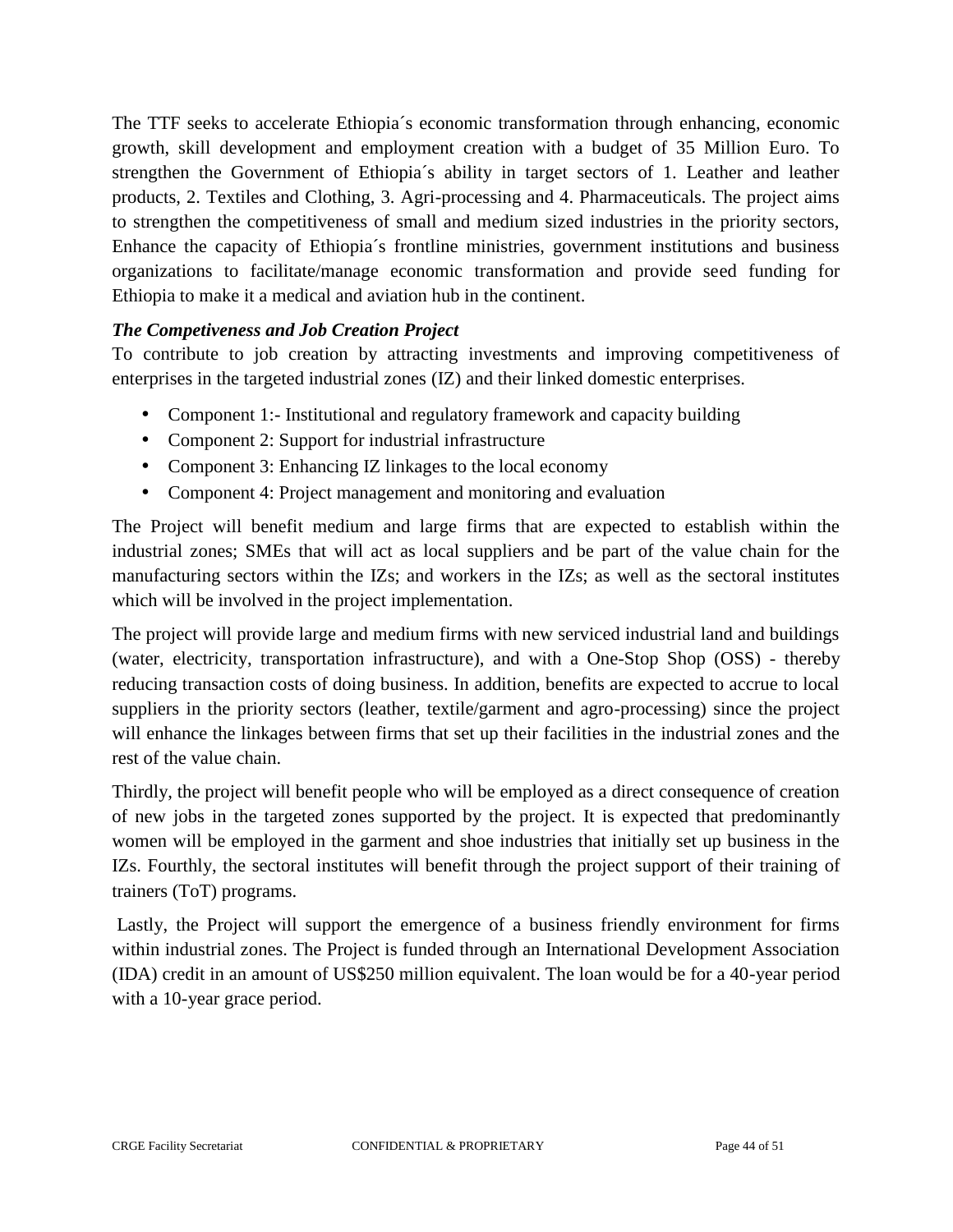# *Promoting Sustainable Rural Energy Technology (RETS) for Households and Productive Uses*

This program, working with MEF and MOWIE the UNCDF and GEF, aims to promote RET for household and productive units. According to the draft plan<sup>21</sup> RET will firstly investigate the policy and legal framework, conduct a public awareness campaign. It will then create a Sustainable Financial Mechanism (SFM) to deliver 2MW and at least 100,000 improved cook stoves. This financial mechanism will continue to operate at the end of the project and take the form of a performance-based Risk Capital Grants to Financial Service Providers (FSP). This includes:

- Concessional Loans, Loan Guarantees, Risk Capital and Impact Investments to small, local energy service providers and RET enterprises (either through FSPs or directly)
- Concessional Loans, Loan Guarantees, Risk Capital and Impact Investments to larger RET enterprises with regional/national outreach (either through DBE or directly)
- Technical Assistance for FSPs and Energy Service Providers/Enterprises to deploy SFM for RETs
- Lessons learned, publications and knowledge management
- Technical Assistance to Government Institutions, Advocacy and Partnership

Further it will create a Business Incubator to Promote Greater Entrepreneurship for Investment in RETs. This will promote a greater number of micro, small and medium scale entrepreneurs and manufacturers are successfully producing and profitably selling RETs both for household consumption and productive uses.

- Business Incubation unit developed including selection criteria and disbursement modalities
- Awarding of grants of up to \$5000 to 100 RET entrepreneurs through Business Incubation Unit
- Selection of RET Entrepreneurs conducted (once per year)
- Intensive Business Training Courses for 15 Small and Medium RET Entrepreneurs (Business Plan, Marketing Strategy, Capital Raising) conducted by Ethiopian Climate Innovation Centers (CIC)
- Awarding of grants of up to \$50,000 to 5 local RET enterprises through the Ethiopian CIC

<sup>21</sup> *Project Introduction: Promoting Sustainable Rural Energy Technologies (RETs) for Household and Productive Uses. September 2014*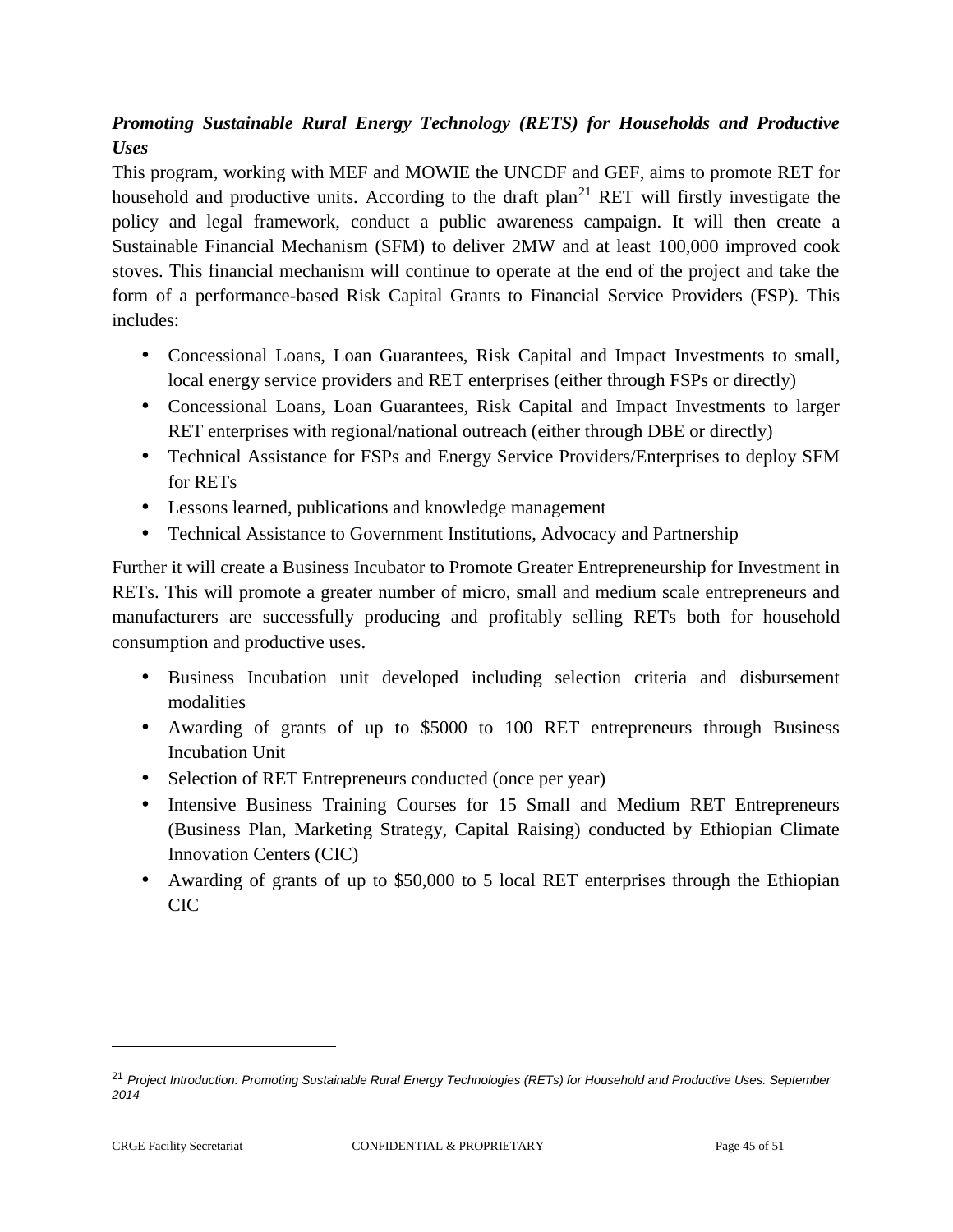# *7. CRGE Facility Private Sector Strategy Framework*

# *7.1. Strategic Positioning*

As motivated, elaborated and as can be deduced from earlier sections in this document, the CRGE Facility's strategy and business model to engage the private sector will need to incorporate flexibility in order to accommodate the diverse requirements of providers of private sector funding as well as that of private sector beneficiaries of the Facility. The strategy must position the Facility to: -

- I. Leverage on public sources of finance
- II. Leverage on private sources of finance
- III. Have direct access to, or attract private sector funding DFI, Private Funds, Insurance Companies, FIs, etc
- IV. Promote private sector development
- V. Target the sectors and people most in need
	- a. MSMES
	- b. Rural and poor communities
- VI. Promote access to finance
	- a. BDA  $&TA$
	- b. Collateral guarantees
- VII. Address life cycle stage constraints faced by private enterprises or projects that hinders their ability to access private sector finance; especially for enterprises or projects at the following stages of their life cycle:
	- a. Pre-investment
	- b. Prove of concept/piloting/market testing
	- c. Start-ups and early stage
- VIII. Target viability gaps by
	- a. Increasing project revenues e.g. through carbon credits, feed-in tariffs, or subsidized services, access to markets or widening of customer base or developing new markets, etc
	- b. Reducing project costs through different measures. Traditional instruments include:
		- o Investment grants to reduce private investment needs,
		- oConcessional loans to reduce the cost of capital, and
		- oTax rebates or cost sharing
		- oR&D or project preparation and planning facilities to lower preinvestment costs
		- o Utilizing risk mitigation instruments (guarantees, risk-sharing facilities, etc).
	- IX. Build an enabling ecosystem; traditional initiatives include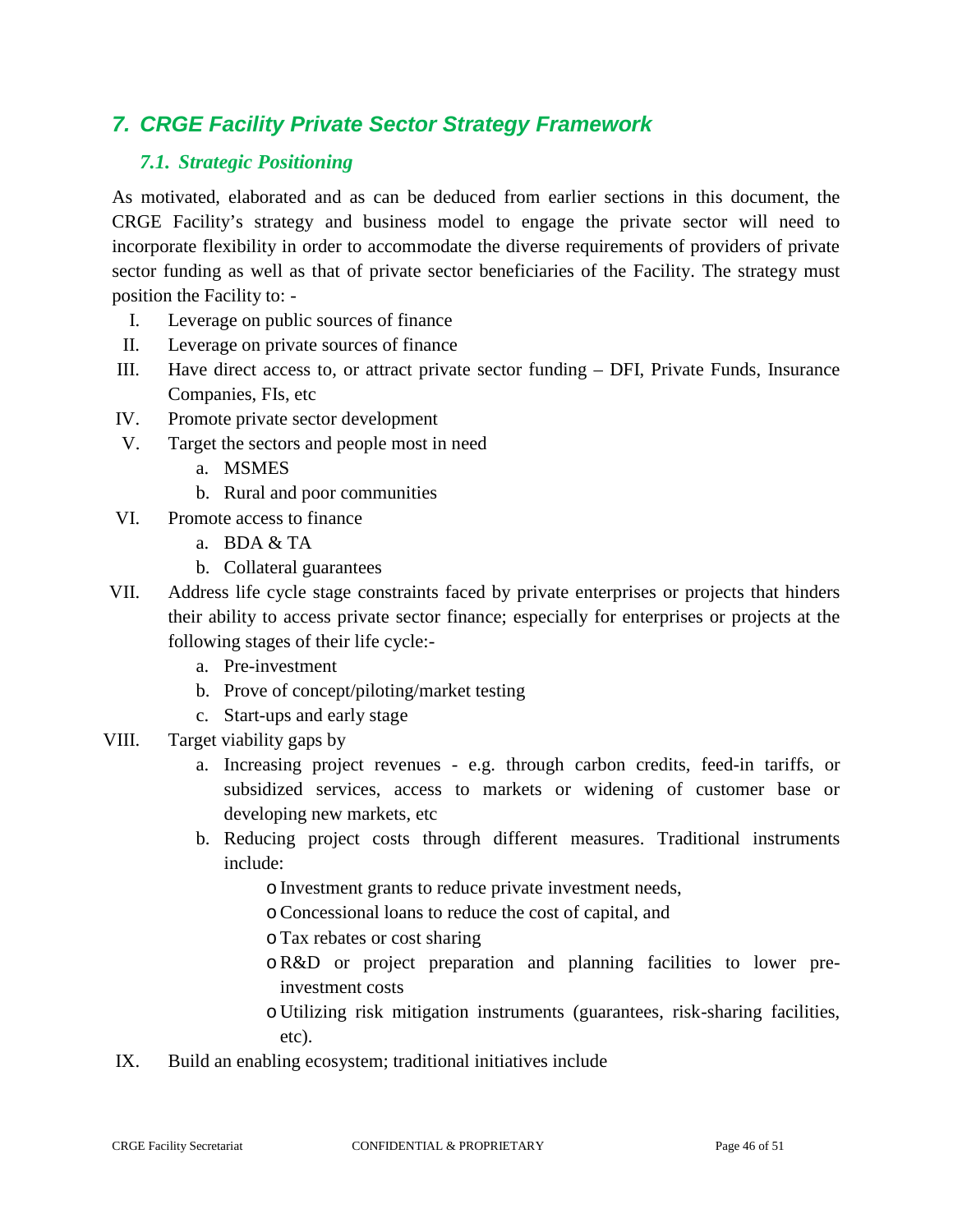- o Building a practical MRV system and developing a carbon credit market and bank.
- o Champion the building of public infrastructure to the serve as a springboard or to close viability gaps for private enterprises
- o Support capacity building for closing knowledge gaps to include marketing and promotion of "Greening"
- o Monitor and influence climate and financial policies to remove technical, legal and administrative barriers to private investment;
- o Improve the general investment climate for the private sector

Granted that the CRGE Facility cannot lend directly to the private<sup>22</sup> sector, the Facility needs appropriate financial intermediaries to engage the private sector.

An assessment of the Ethiopian financial ecosystem indicate that there is no breadth per financial intermediary options to support the CRGE Facility to engage the private sector comprehensively as motivated from I to IX above. The financial eco-system is dominated by banks providing traditional debt financing to MSMEs, large private and public businesses at various stages of their life cycle, albeit with a concentration on growth and expansion stage enterprises with adequate collateral cover (100% plus ).

Aside considerations enumerated from I to IX above, strategic options must take the following into account:-

- Mitigation of moral hazard and "Gaming' on the part of FI's and beneficiaries alike.
- Strive for appreciable returns so the CRGE Facility can grow organically for sustainability
- Building of a positive perception and brand in resonance with private sector stakeholder expectations
- Alignment of interest.

Other critical elements for success include the promotion of private enterprise "Greening"; active deal sourcing or origination and screening to ensure "good fit" to CRGE Facility requirements; and provision of pre-finance business development & technical assistance. There are relevant private sector focused business development assistance and technical assistance Local Service Providers that the CRGE Facility may engage to enhance the success of the Facilities Private Sector Strategy.

Given the limited breadth in FI options in Ethiopia, short, medium and long term strategies must be developed and implemented to provide the ideal support to private sector "Greening".

<sup>22</sup> *FDRE: CRGE Facility – Operational Manual (July 2014 version)*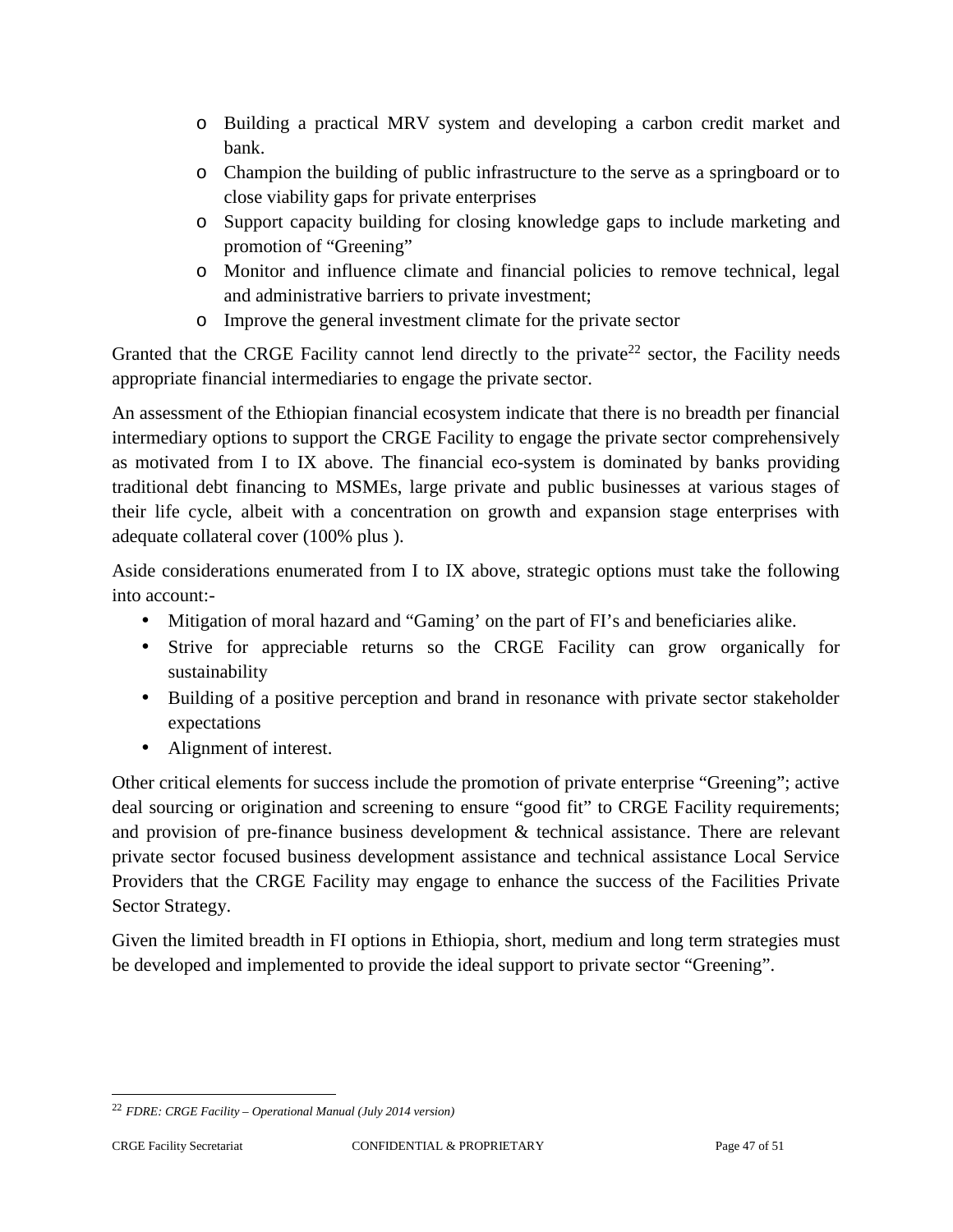# *7.2. Short Term Strategy.*

*Figure 7.2*

The short term engagement strategy for the CRGE Facility is as illustrated in figure 7.2 below. The CRGE Facility shall provide:

- I. LOCs to DFIs to on-lend to Commercial Banks (Banks) and Microfinance Institutions to finance Green enterprises. The DFIs may also lend directly to Green enterprises.
- II. LOCs directly to Commercial Banks and Microfinance Institutions to on-lend to Green enterprises.
- III. A Business Development & Technical Assistance (BDA  $\&$  TA) Facility to support Green enterprises and FIs that may need TA and BDA.

Per this strategy Green enterprises will go through the DFI, Bank or MFI's normal deal origination and credit appraisal process to access finance. The DFIs, Banks and MFIs may opt to use the services of BDA and TA Local Service Providers for deal origination, pre –finance BDA and post-finance BDA.



#### *Sector Focus:*

All CRGE Priority Sectors but with a focus on "Low hanging fruits" in CRGE priority sub sectors such as trading and servicing of solar lamps, solar panels, solar water pumps etc; retail of LED lamps; production and sale of biomass fuel, energy saving cook-stoves, smallholder primary and value add agribusinesses etc.

# *Business Life Cycle Stage*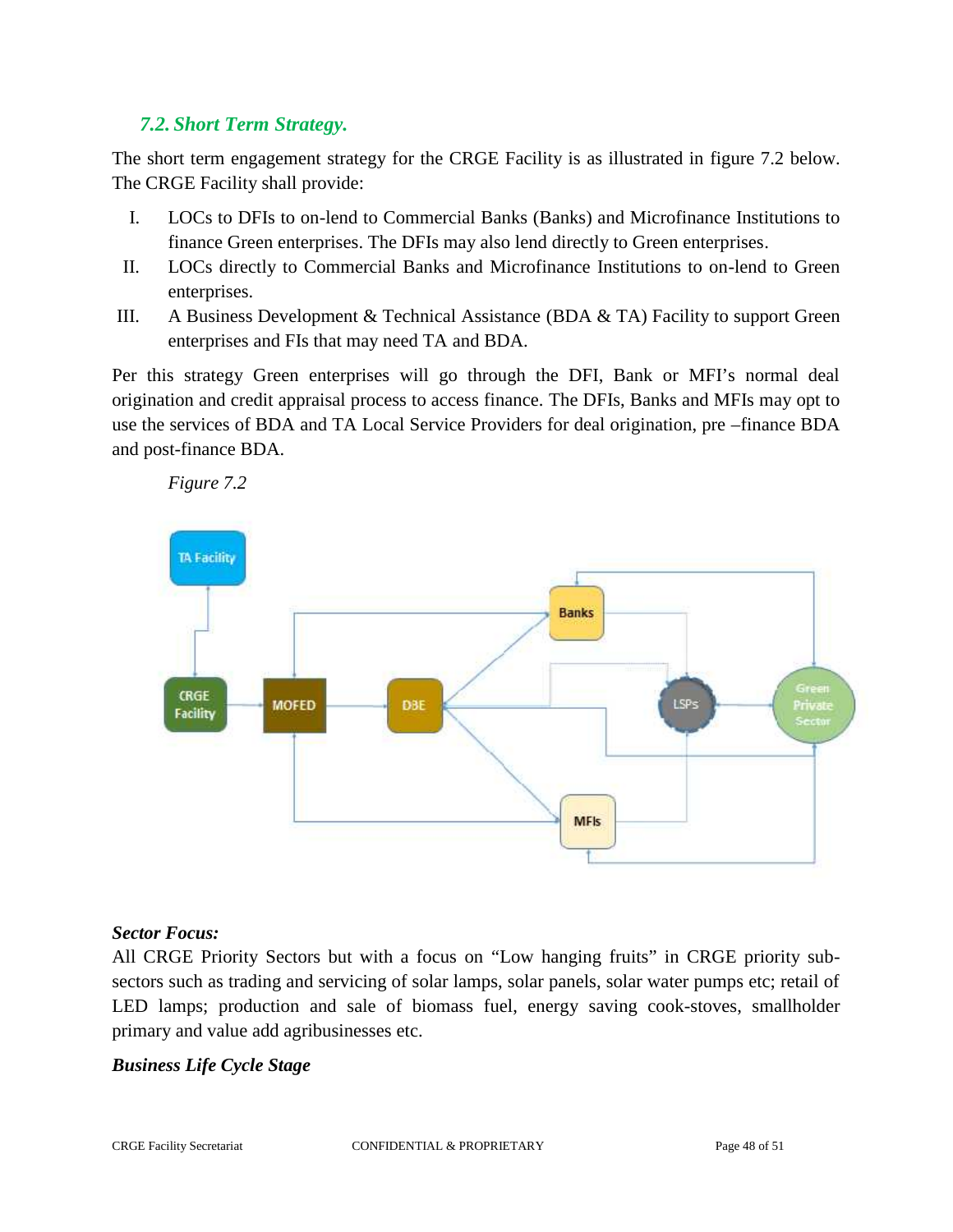As preferred by FI. Likely to weigh on growth and expansion stage enterprises as Banks and MFI's portfolios reflect same.

#### *Instruments*

- Grants and Debt as debt is the traditional instrument used by Banks and MFIs
- BDA, TA and Counselling.

#### *Engagement*

 Leverage by requiring FI's own balance sheet funds contribution as "skin in the game" to increase the flow of finance to CRGE priority sectors and mitigate moral hazard on the part of FIs.

# *7.3. Medium Term Strategy*

In the medium term, the CRGE Secretariat shall champion the set-up of a revolving **CRGE Trust Fund** registered as a state owned private limited liability holding company to:

- I. Provide funding to Financial Intermediaries to on-lend or invest
- II. Directly support private sector Green enterprises/ projects and
- III. Support Local Service Providers to develop CRGE priority private sector enterprises.

As illustrated in Figure 7.3, the CRGE Trust Fund (Trust Fund) shall be a Master Fund with Feeder Funds as Special Purpose Vehicles targeted at addressing specific private sector greening constraints. A Green Investment Fund (GIF), Green Guarantee Fund (GGF) and Green TA Fund (GTAF) are the recommended initial Feeder Funds in the medium term. The Feeder Funds GIF, GGF and GTAF will be registered as limited liability partnerships with limited life. Investors will be invited to participate in the Feeder Funds as limited partners. The CRGE Facility LOC to DFIs, Banks and MFIs as well as the BDA & TA Facility indicated in the Short Term strategy option may be converted to GIF and GTAF per the implementation of the Medium Term Strategy.

The Trust Fund shall build a Management Team (Manager) to manage the Trust Fund and its Feeder Funds, i.e. GIF, GGF and GTAT. In addition to managing its own Feeder Funds, the CRGE Trust Fund shall act as a Limited Partner (LP) to anchor private Fund Managers acting as General Partners (GPs) to raise their own sector specific Green funds such as Energy Fund, Forestry Fund, Agriculture Fund, Green Manufacturing Fund, etc to further leverage and engage the private sector.

The Manager of the CRGE Trust Fund and the CRGE Facility Secretariat shall collaborate to engage the Government of Ethiopia, Developmental Partners, Donors, etc to continually raise funds for the Trust Fund. Similarly, they will work with, promote and anchor private fund managers in Ethiopia to raise their own sector specific funds with funding from other LPs such as Family Funds and Foundations, Developmental Finance Institutions, Impact Investors, Insurance Companies and other Private Sector investors.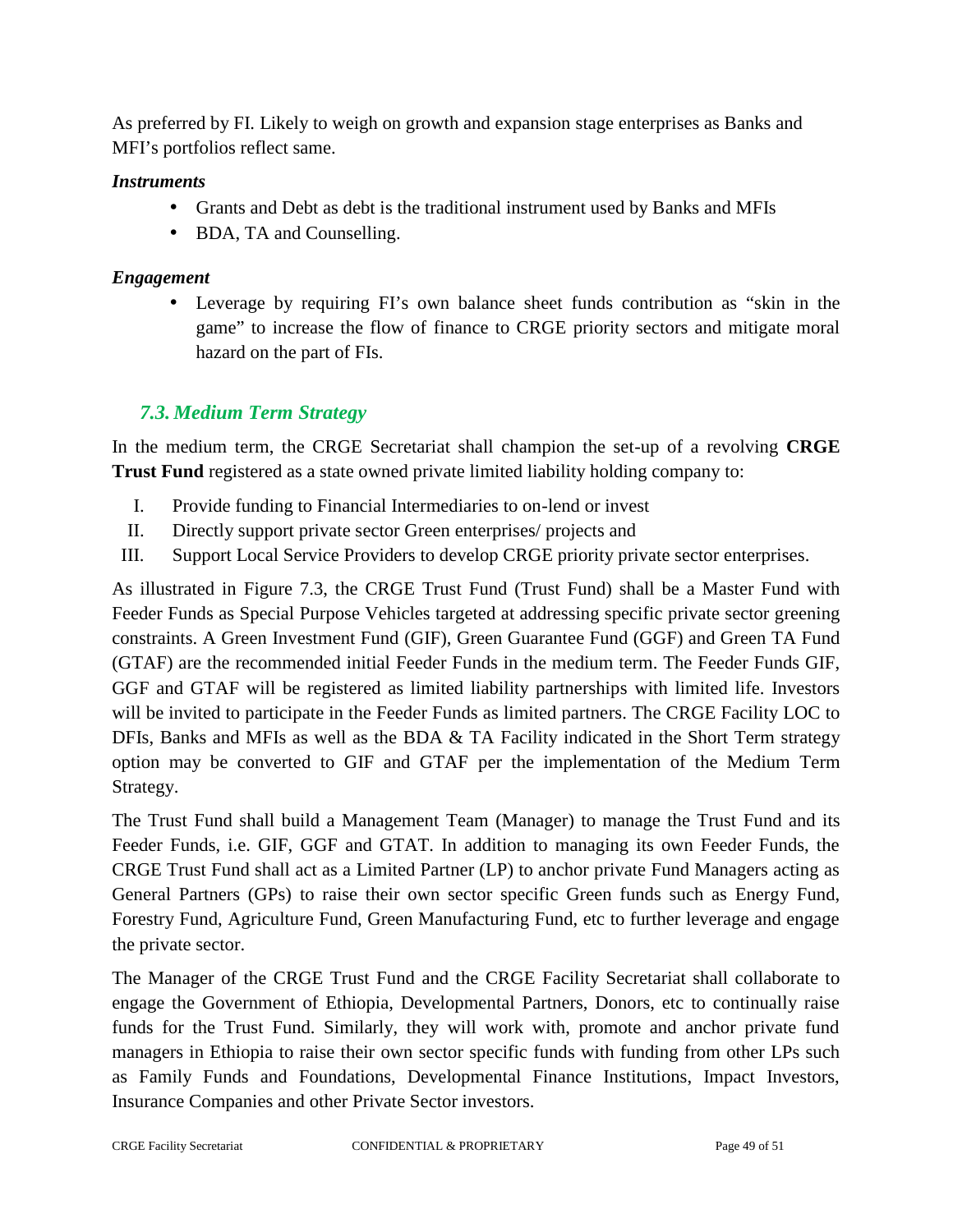The Feeder Funds of the CRGE Trust Fund and privately managed Funds supported by the Trust Fund in addition to doing same shall work with LSPs for deal origination, screening, due diligence investigation and the provision of BDA and TA to Green enterprises.



*Figure 7.3*

# *Sector Focus*

CRGE priority sectors in line with GTP II.

# *Business Life Cycle Stage*

Pre-investment, prove of concept, start-up/construction, growth / operational and expansion.

# *Instruments*

- Debt, equity, quasi-equity, guarantees and grants.
- BDA and TA

# *Engagement*

- Directly and or indirectly provide support to private sector FIs to mobilize, access and combine domestic and international, public and private sources of finance to support private sector enterprises and projects in CRGE priority sectors;
- Co-fund with FIs as a leveraging mechanism to increase flow of finance to CRGE priority sectors and also as a mitigation strategy to minimize moral hazard.
- Champion and promote the building of an enabling ecosystem to support private sector enterprises and projects in CRGE sectors. Initial activities may include: